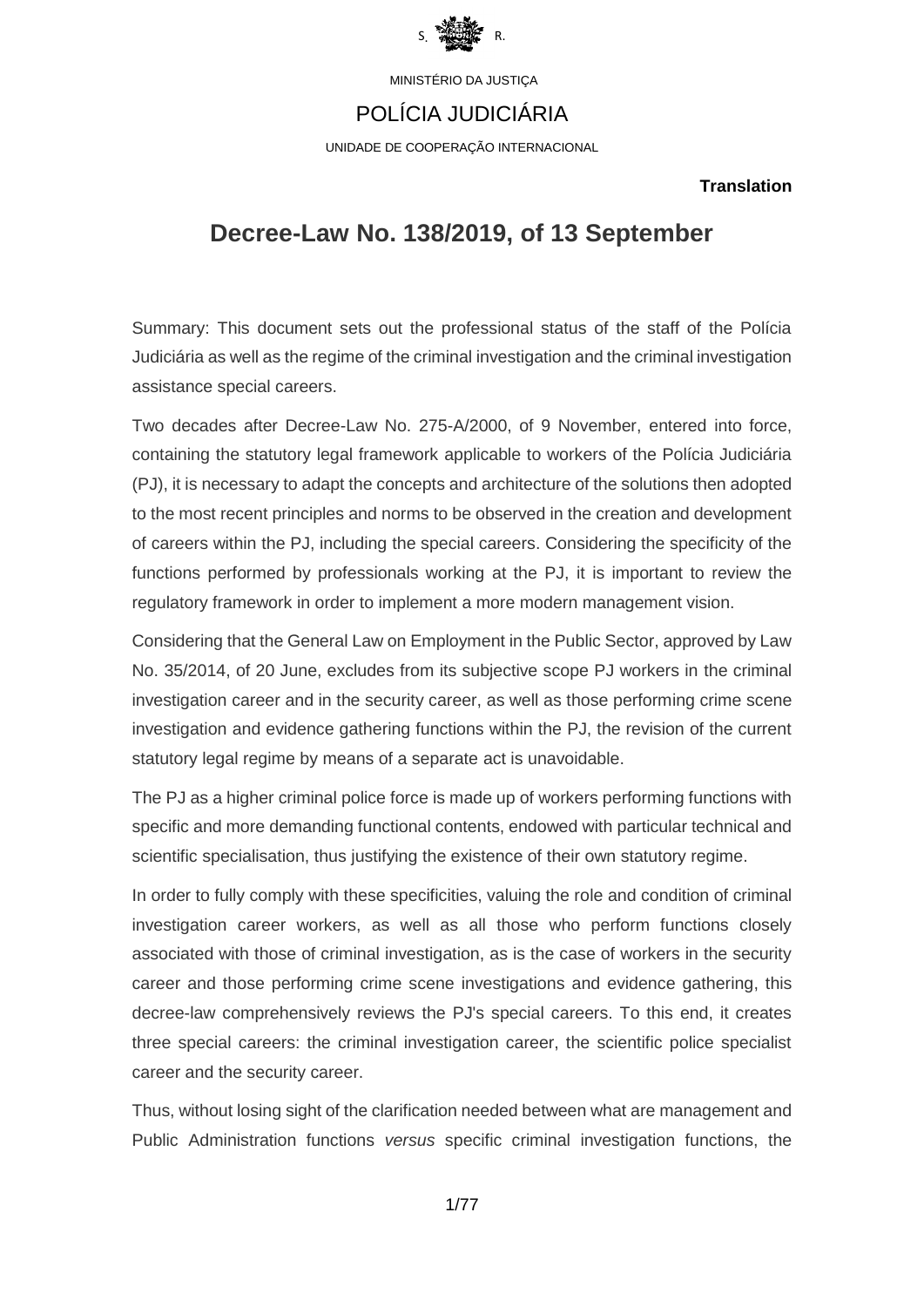

## POLÍCIA JUDICIÁRIA

UNIDADE DE COOPERAÇÃO INTERNACIONAL

### **Translation**

functional contents are primarily updated in line with the current requirements and functions assigned to each group of workers in the fulfilment of the mission and pursuit of the attributions of the PJ, establishing specific rights and duties inherent to the condition of criminal investigator, partially extended to the other special careers.

With regard to the criminal investigation career, the existence of multiple categories was maintained with the 3<sup>rd</sup> degree of complexity; this legislative option was based on the specific nature of prevention and criminal investigation activities, as well as on the different levels of intervention of the workers belonging to each of the categories in assisting the competent judicial and prosecuting authorities.

The new career of scientific police specialist, anchored in the technical and scientific knowledge required for the interpretation of signs, traces and evidence gathered in the course of crime scene investigations and expert analyses consists of one category with the 3<sup>rd</sup> degree of complexity, professionally valuing an activity, which, although instrumental, is essential to criminal investigation in itself. Finally, regarding the security career, consisting of one category, despite the maintenance of the  $2<sup>nd</sup>$  degree of complexity, the corresponding functional content is updated in order to adapt it to the intervention of workers in that career in operational support to criminal investigation.

With regard to recruitment, it is envisaged that there will be a specific and more flexible competition procedure for entry into the special careers, as well as for promotion in the criminal investigation career, with the respective stages being adapted to verification of the candidates' qualities and knowledge, without prejudice to guaranteeing them the appropriate assurances of response.

Finally, the concrete vicissitudes concerning the constitution, maintenance and termination of the legal relationship of public employment in these special careers are enshrined in a unitary manner.

The aim of this decree-law is to restructure careers in order to meet the challenges arising from the administrative modernisation of the PJ and the new management and assessment instruments for its workers.

This decree-law was published in the offprint of Bulletin of Work and Employment No. 25, of 20 May 2019.

2/77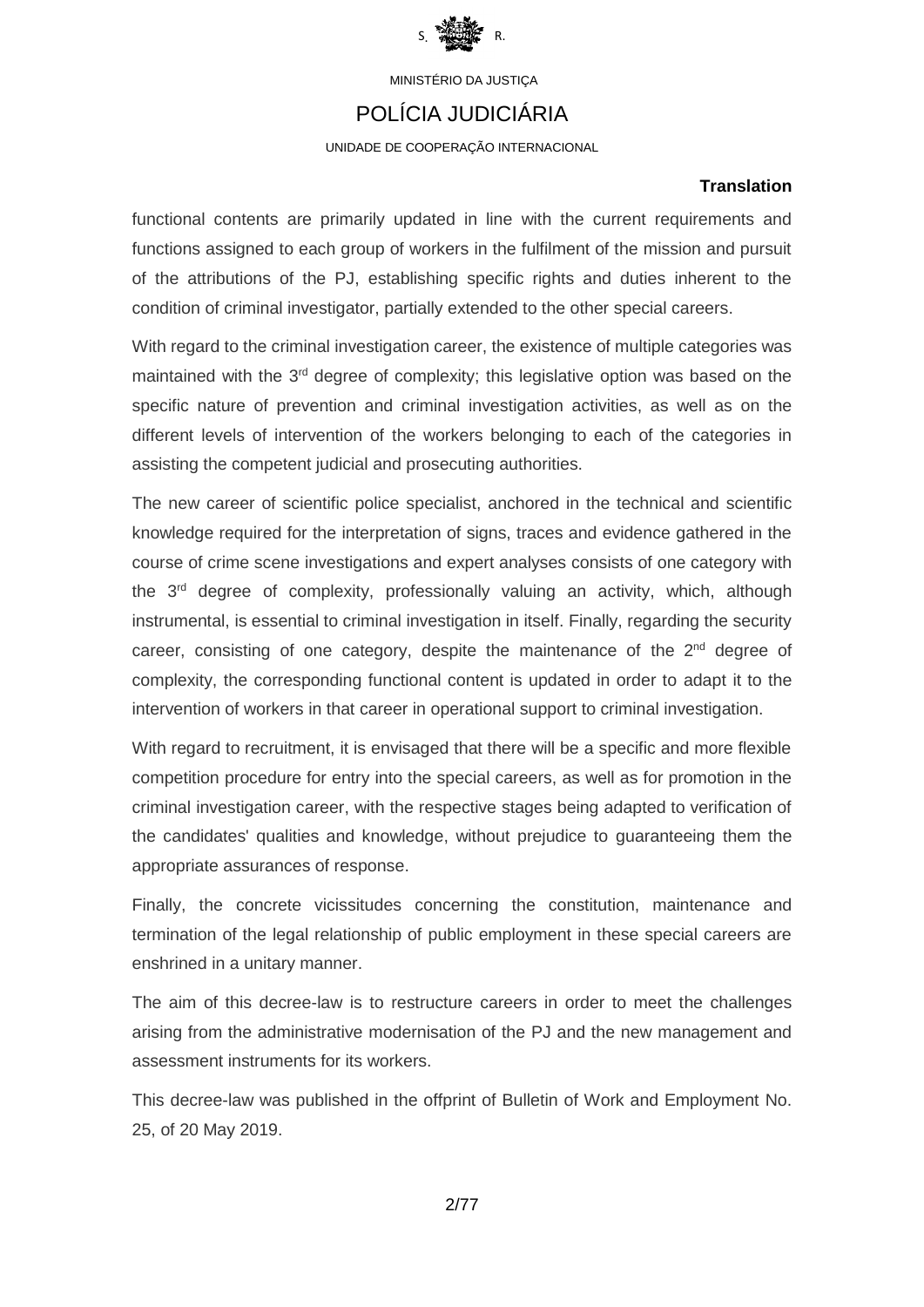

# POLÍCIA JUDICIÁRIA

UNIDADE DE COOPERAÇÃO INTERNACIONAL

### **Translation**

The procedures deriving from the General Law on Employment in the Public Sector, approved in an annex to Law No. 35/2014, of 20 June, in its current wording, were observed.

Thus:

Under the provisions of Article 84 of the General Law on Employment in the Public Sector, approved in an annex to Law No. 35/2014, of 20 June, in its current wording, and under the terms of Article 198(1)(a) of the Constitution, the Government decrees the following:

# **CHAPTER I**

# **General provisions**

## **Article 1**

## **Object**

This decree-law establishes:

- (a)the Occupational Status of the Polícia Judiciária's (PJ) workers;
- (b)the framework of the PJ's special criminal investigation career and special criminal investigation assistance careers.

## **Article 2**

## **Scope of application**

- 1. This decree-law applies to workers who belong to the criminal investigation career, the scientific police specialist career and the security career, hereinafter referred to as special career workers.
- 2. This decree-law is also applicable to PJ workers who belong to the general careers of Public Administration, hereinafter referred to as general career workers, to the exclusion of what is specific to special careers.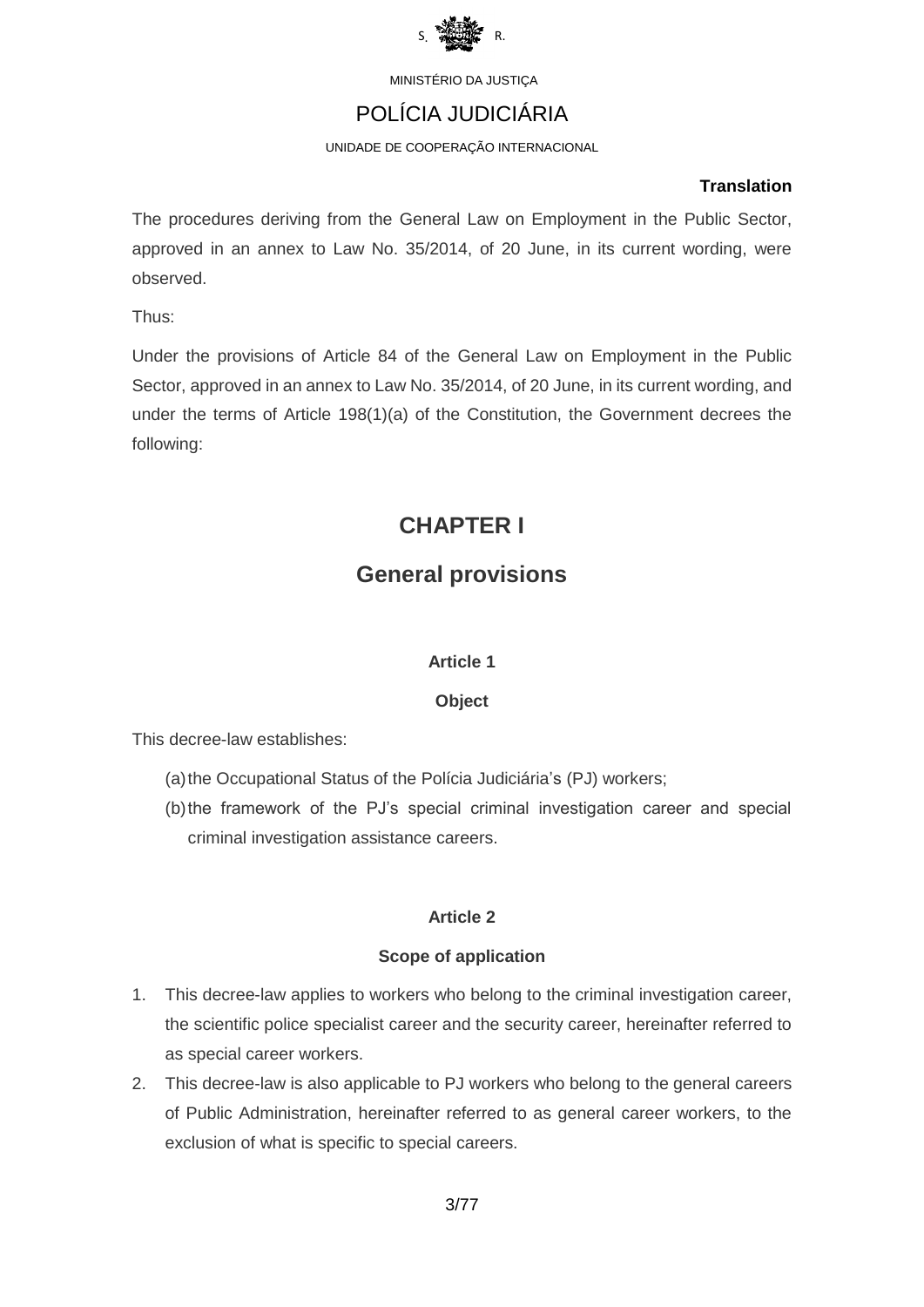

# POLÍCIA JUDICIÁRIA

UNIDADE DE COOPERAÇÃO INTERNACIONAL

**Translation**

## **Article 3**

### **Polícia Judiciária staff**

- 1. The PJ's single staff plan is composed of workers who belong to the PJ's special careers, to the general careers of Public Administration, and to the subsisting careers pursuant to the provisions of this decree-law.
- 2. The PJ is a higher police force falling directly under the Government member responsible for the area of justice, and includes workers performing functions in the context of the following special careers:
	- (a) criminal investigation career;
	- (b)scientific police specialist career;
	- (c) security career.
- 3. The careers referred to in subparagraphs (b) and (c) of the previous paragraph are called criminal investigation assistance special careers.
- 4. The other workers who are on the PJ's staff plan belong to the general careers of Public Administration, pursuant to Article 88 of the General Law on Employment in the Public Sector (LTFP), approved in an annex to Law No. 35/2014, of 20 June, in its current wording, as well as to the subsisting careers.

## **Article 4**

### **Applicable regime**

- 1. The regime in force for public sector workers with a bond of appointment is applicable to workers in special careers in everything not specifically regulated in this decree-law and its corresponding regulations.
- 2. The general regime in force for public sector workers is applicable to workers in general careers, without prejudice to the specific characteristics laid down in this decree-law.
- 3. For the purposes of the previous paragraphs, provisions of the following apply, namely:

(a) LTFP;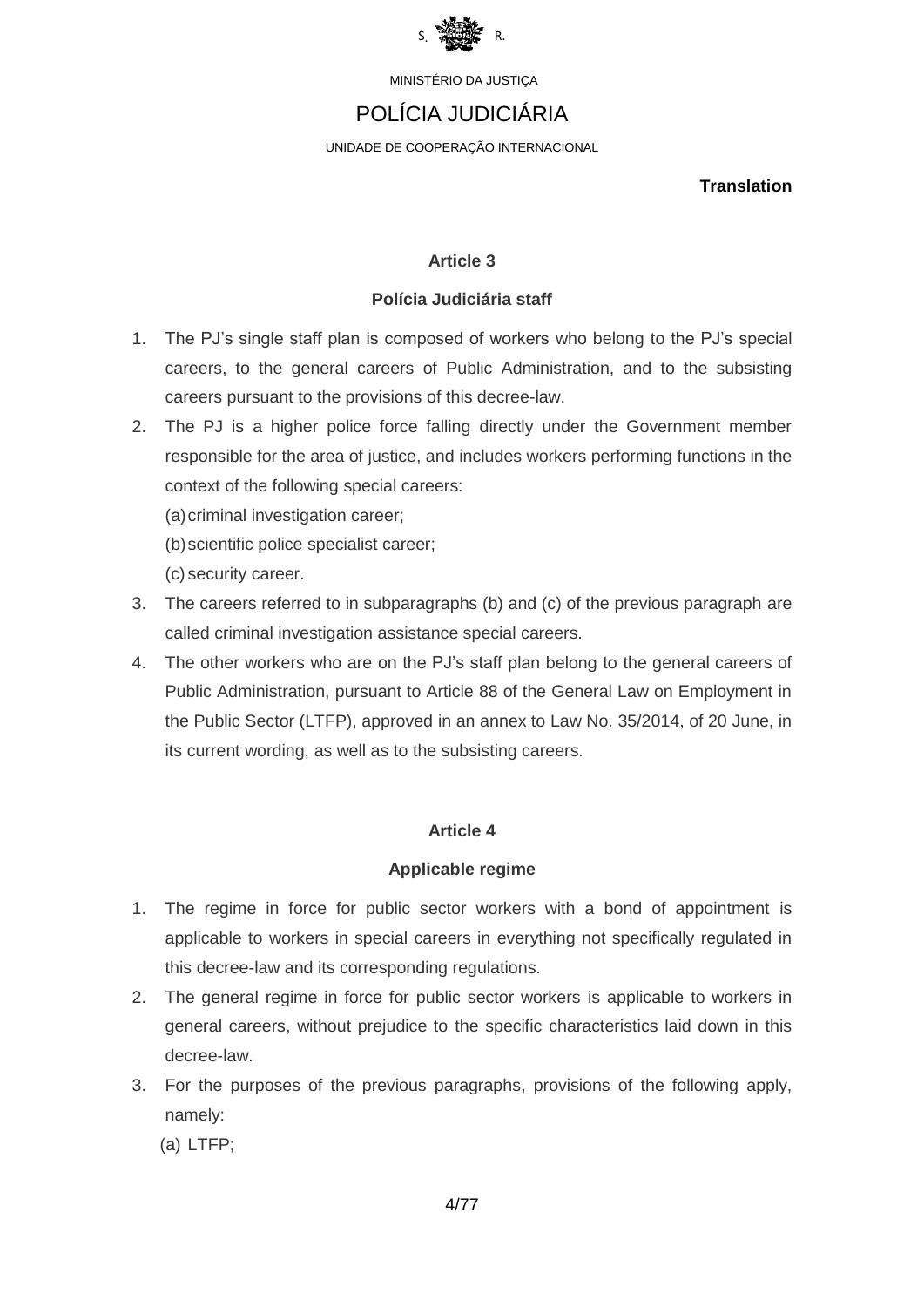

# POLÍCIA JUDICIÁRIA

UNIDADE DE COOPERAÇÃO INTERNACIONAL

### **Translation**

- (b) the Labour Code, approved in an annex to Law No. 7/2009, of 12 February, in its current wording, and its corresponding complementary legislation;
- (c) the legal regime for accidents on duty and occupational diseases in the context of Public Administration, approved by Decree-Law No. 503/99, of 20 November, in its current wording;
- (d) the regime for vocational training in Public Administration, approved by Decree-Law No. 86-A/2016, of 29 December.

# **CHAPTER II**

# **Occupational status of the Polícia Judiciária's workers**

# **SECTION I**

## **General provisions**

## **Article 5**

## **Rights and duties**

- 1. PJ workers enjoy the rights and are subject to the duties provided for in LTFP, in accordance with the regime applicable to them, in addition to those rights and duties specially provided for in this decree-law, in Decree-Law No. 137/2019, of 13 September, and in the disciplinary statute of the PJ, as well as in other legislation expressly providing for it.
- 2. For the purposes of the previous paragraph, the competences inherent to the capacity of public employer, provided for in Article 27(1)(a) of LTFP, are exercised by the PJ's national director.

## **Article 6**

## **Code of conduct and disciplinary statute**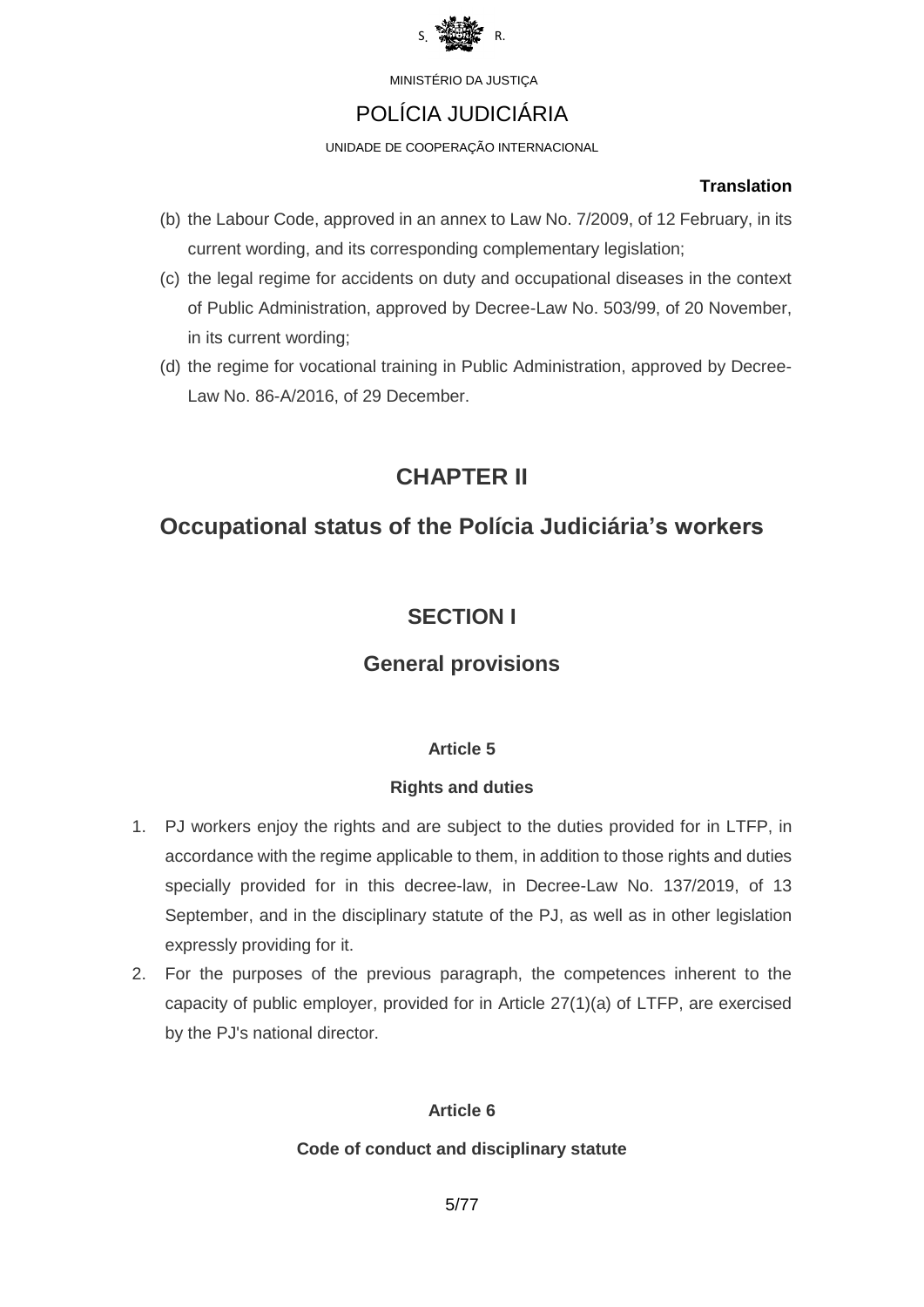

## POLÍCIA JUDICIÁRIA

UNIDADE DE COOPERAÇÃO INTERNACIONAL

### **Translation**

- 1. Workers in the PJ's special careers are governed by a code of conduct of their own and are subject to a special disciplinary statute.
- 2. The PJ's code of conduct, approved by resolution of the Council of Ministers, promotes the values of justice, integrity, humanism, equality, honour and dignity, matching the principles contained in the Constitution, the Charter of Fundamental Rights of the European Union, the Universal Declaration of Human Rights, the European Convention on Human Rights, as well as in other international legal instruments binding the Portuguese State.
- 3. The PJ's disciplinary statute meets the specificities of service provision in the context of the PJ, subject to compliance with the principles and standards set forth in the general law and to approval in a separate act.
- 4. The PJ's leaders have disciplinary authority over workers organically and functionally subordinated to them, pursuant to the provisions of the PJ's disciplinary statute and the public sector's general regime.

# **SECTION II**

# **Guarantees of impartiality**

## **Article 7**

### **Incompatibilities and impediments**

- 1. The PJ's workers are subject to the general regime on incompatibilities, impediments and accumulation of functions applicable to public sector workers, without prejudice to the following article.
- 2. Workers in special careers are also subject to the regime on impediments, refusals and recusals provided for in the Code of Criminal Procedure and the Code of Administrative Procedure, adapted as necessary.
- 3. The statement of impediment and the request therefor, the request for refusal and the request for recusal shall be directed to the PJ's national director.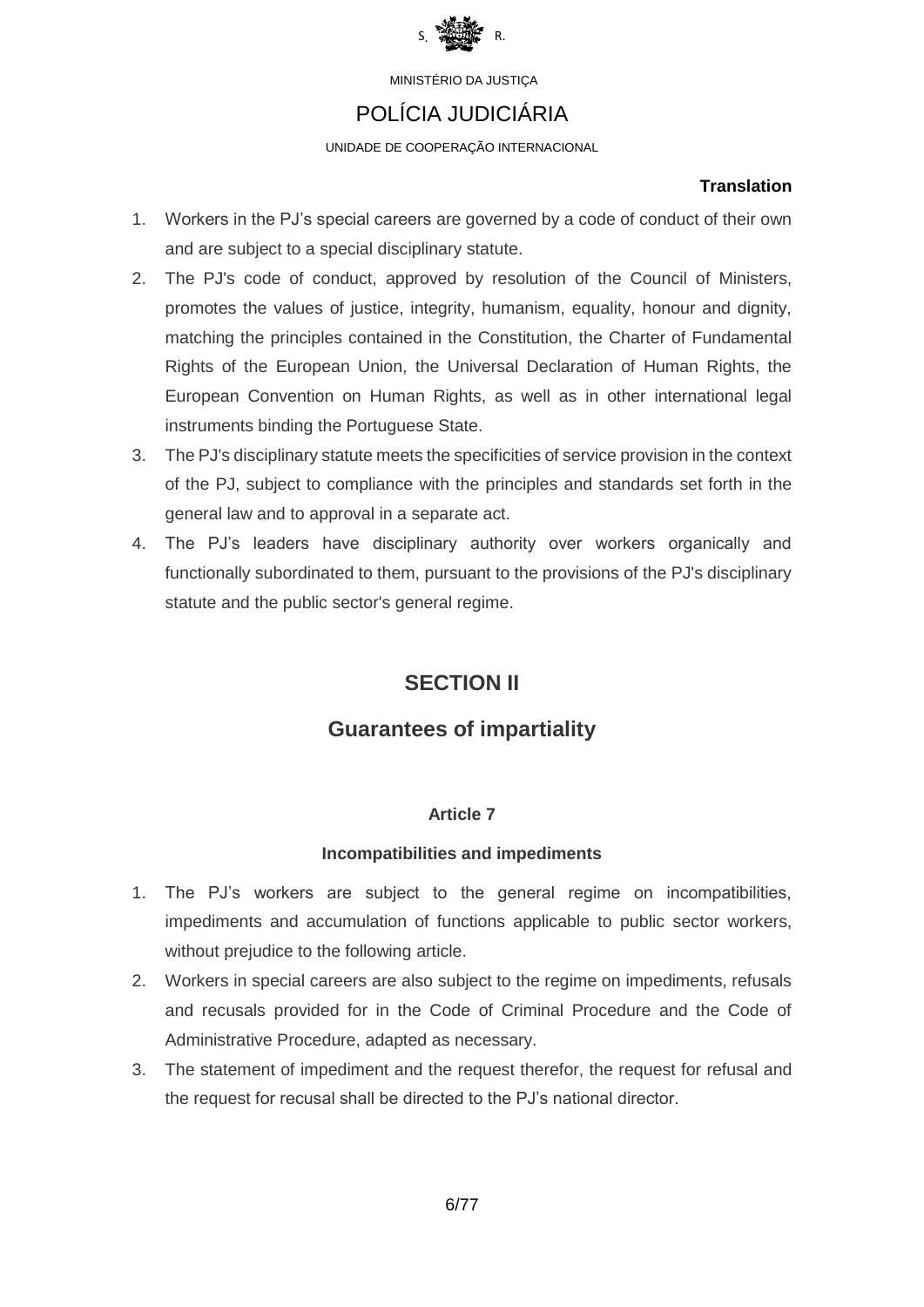

# POLÍCIA JUDICIÁRIA

UNIDADE DE COOPERAÇÃO INTERNACIONAL

### **Translation**

### **Article 8**

### **Accumulation of functions**

- 1. Workers in special careers may exercise no other professional activity, either public or private, either paid or unpaid, apart from teaching or research, subject to prior authorisation.
- 2. The order allowing the accumulation of functions shall be published in an operational directive.
- 3. The provisions of the previous paragraph shall not prejudice intellectual property rights pursuant to the provisions of Decree-Law No. 63/85, of 14 March, in its current wording.

# **SECTION III**

# **Specific rights and duties**

## **SUBSECTION I**

## **Rights**

## **Article 9**

## **Identification**

- 1. Identification of the criminal police authorities and of the workers in the criminal investigation career takes place by means of a badge and a free passage card.
- 2. Identification of the workers in other careers takes place by means of a model of card on its own, specifying their position and, if this is the case, the privileges inherent to the duties they perform.
- 3. In public actions, the workers referred to in the previous paragraphs may also identify themselves by means of identifying vests, badges for external use or any other means unequivocally proving their capacity.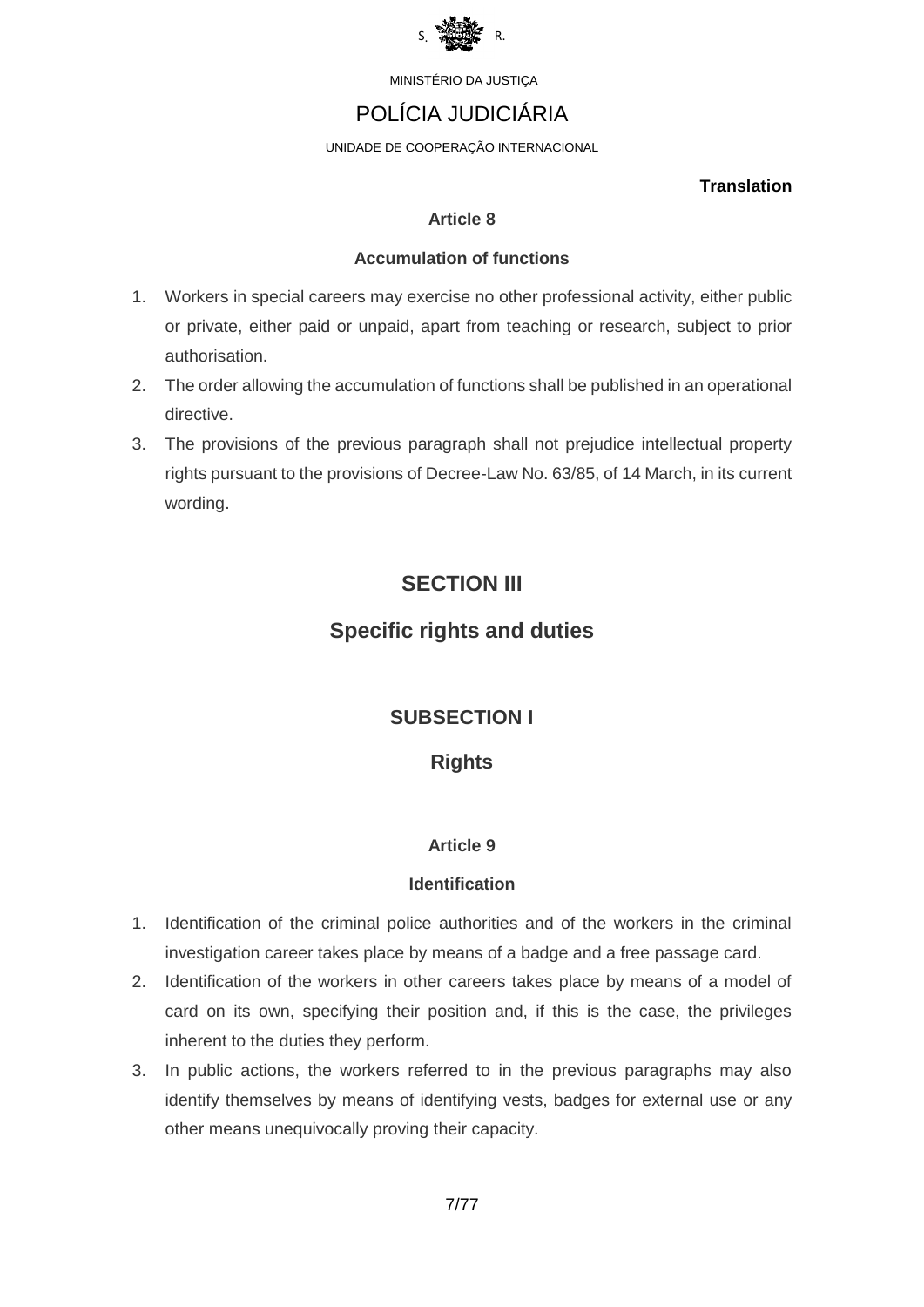

# POLÍCIA JUDICIÁRIA

UNIDADE DE COOPERAÇÃO INTERNACIONAL

### **Translation**

4. The models and means for personal identification referred to in paragraphs 1 and 2 shall be approved by order of the Government member responsible for the area of justice, the others being approved by the PJ's national director.

## **Article 10**

## **Temporary identification waiver**

- 1. Disclosure of the identity and the category of workers in the criminal investigation career, as well as the material means and equipment used, including operational service vehicles, may be temporarily waived or subject to coding.
- 2. The regime for the temporary identification waiver and for the coding referred to in the previous paragraph shall be defined by order of the Government member responsible for the area of justice.
- 3. It is the responsibility of the PJ's national director to authorise the temporary identification waiver, as well as the coding referred to in the previous paragraphs.
- 4. Without prejudice to the provisions of Law No. 93/99, of 14 July, in its current wording, the PJ's national director may authorise the use of a coding system for the identity and the category of criminal investigation workers involved in the formalisation of procedural acts, despite their decoding for procedural purposes by order of the competent judicial authority, in which case the latter certifies, under secrecy, the worker's identity and category.

## **Article 11**

## **Identification in a procedural act**

Workers who are involved in procedural acts by virtue of exercising their functions shall identify themselves by their professional name, identification number and address.

## **Article 12**

## **Free passage and right of access**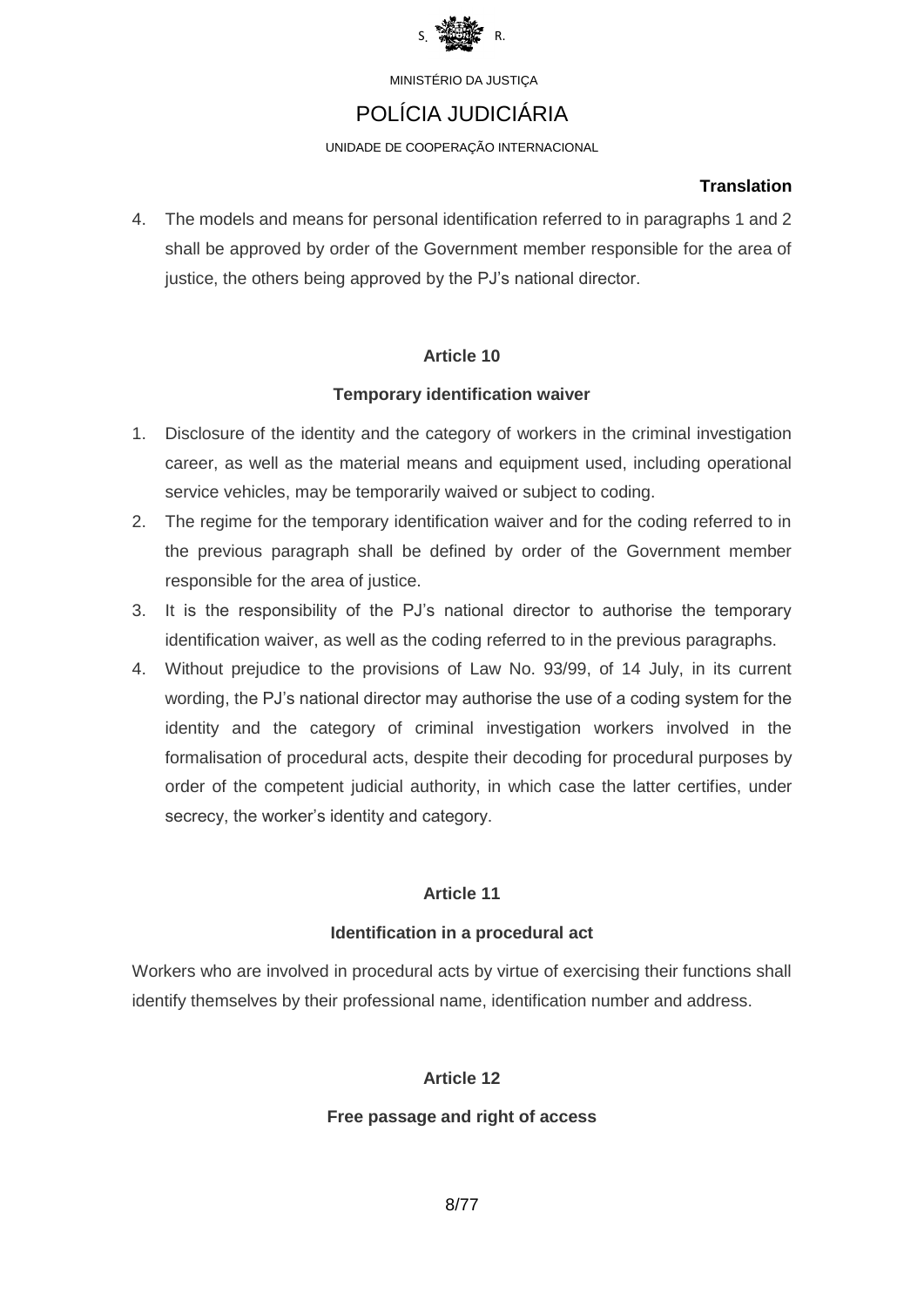

# POLÍCIA JUDICIÁRIA

UNIDADE DE COOPERAÇÃO INTERNACIONAL

## **Translation**

- 1. Criminal police authorities and other workers in the criminal investigation career, when duly identified and on duty, shall be granted the right of access to and free passage through places where, within the scope of criminal prevention, the PJ must proceed to the detection and deterrence of situations conducive to the commission of criminal offences, namely through monitoring and surveillance of places likely to encourage the commission of criminal unlawful acts, as well as places where actions of prevention, detection or criminal investigation are carried out, along with judicial assistance.
- 2. Workers in the PJ's special careers, when in the scope of criminal investigation or judicial assistance, as well as workers referred to in Article 40, when duly identified and on duty, shall have the right of access to and free passage through any public offices or services, commercial or industrial companies, stations, piers and airports, and other public or private facilities.
- 3. Criminal police authorities and workers in the criminal investigation career, when exercising functions, also have the right to entry and free passage on ships docked in ports, in premises and venues for shows or other entertainment, in recreational associations and, in general, in any and all places where meetings are held or public access is permitted upon payment of a fee, an expenditure or presentation of a ticket that can be obtained by any person.
- 4. Criminal police authorities, workers in the criminal investigation career and in the criminal investigation assistance careers, when duly identified and on duty, shall be granted free access to and use of collective land, inland waterway, maritime and air transport throughout the national territory.
- 5. Workers in the security career, when duly identified and exclusively in the performance of their security functions, enjoy the same prerogatives of access to public or private facilities as those conferred upon the person to be provided with personal protection.

## **Article 13**

## **Using and carrying a weapon**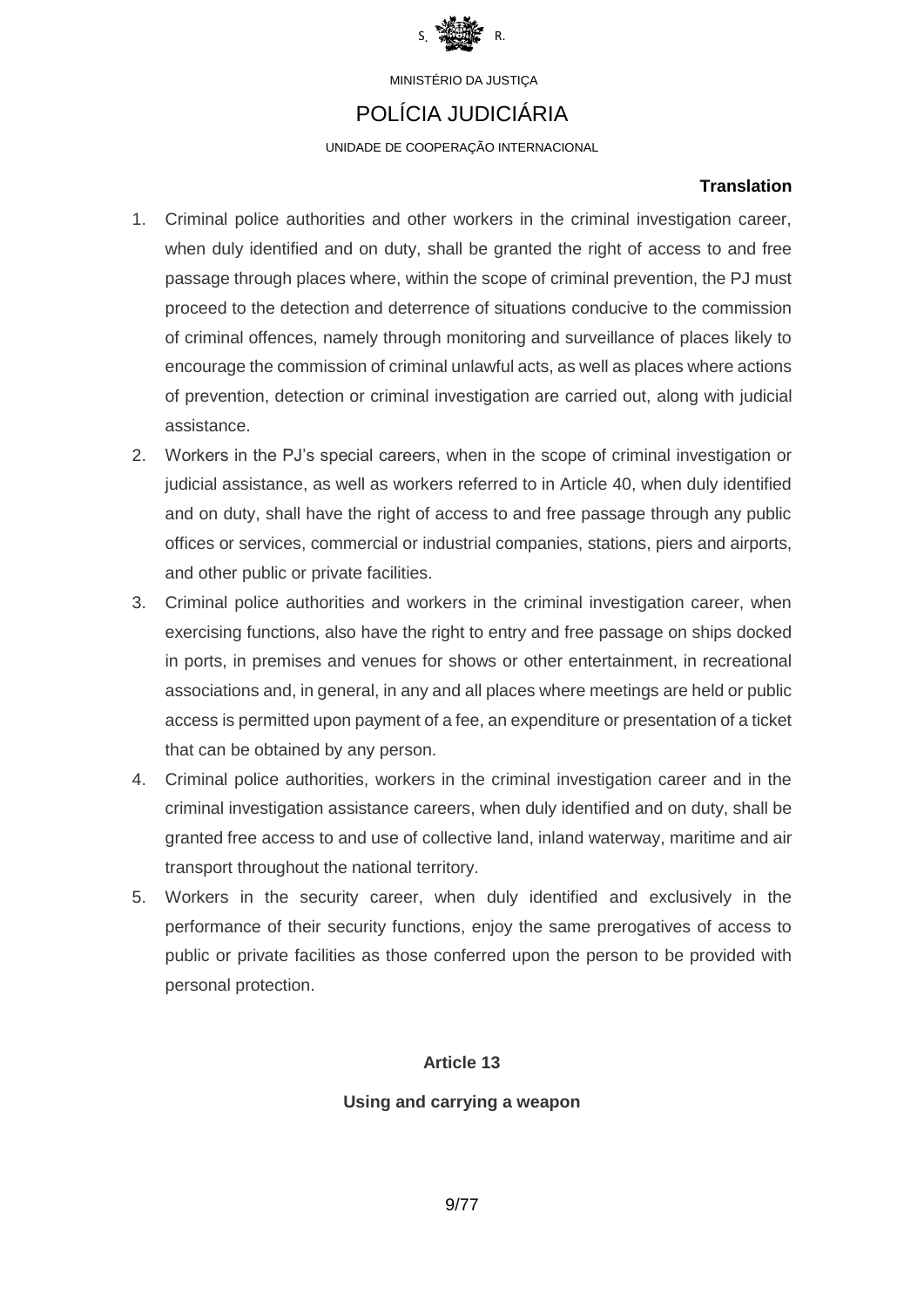

## POLÍCIA JUDICIÁRIA

UNIDADE DE COOPERAÇÃO INTERNACIONAL

## **Translation**

- 1. When in effective service and qualified to do so, criminal police authorities, other workers in the criminal investigation career, workers in the scientific police specialist career, and workers in the security career, in the performance of their functions, use weapons, ammunition, equipment and other accessories of any kind and class, supplied by the PJ, regardless of any licence or authorisation.
- 2. When in effective service, other PJ workers, not mentioned in the previous paragraph, may, after due qualification and by reasoned order of the national director, possess and use weapons distributed by the PJ.
- 3. Persons referred to in paragraph 1 are entitled to hold, use and carry a weapon of classes B, B1, C, D and E, and its ammunition, provided for, respectively, in Article 3(3) to (7) of Law No. 5/2006, of 23 February, in its current wording, and to exemption from the respective licence requirement for holding, using and carrying a weapon, their respective professional identification card being valid as such, without prejudice to the mandatory manifesto, under the law, when these weapons are their property.
- 4. Persons referred to in paragraph 1 who have moved to a situation of availability or retirement for reasons other than disciplinary sanctions are entitled to hold, use and carry weapons of classes B and B1, and their ammunition, regardless of any licence, upon presentation to the national director of the Public Security Police, every five years, of a medical certificate attesting to their fitness to hold, use and carry a weapon, as well as whether they are in the possession of all their psychic faculties in accordance with the provisions of Law No. 5/2006, of 23 February, in its current wording, without prejudice to the mandatory manifesto when these weapons are their property.
- 5. It is the responsibility of the PJ's national director to guarantee the workers referred to in paragraphs 1 and 2 the training and practice needed to use and carry a weapon, to ensure their control and to apply inhibition or restriction measures, as well as to issue the certificates referred to in Article 85 of Law No. 5/2006, of 23 February, in its current wording.
- 6. The use of firearms complies with the provisions of Decree-Law No. 457/99, of 5 November, and any other legal and regulatory provisions in force.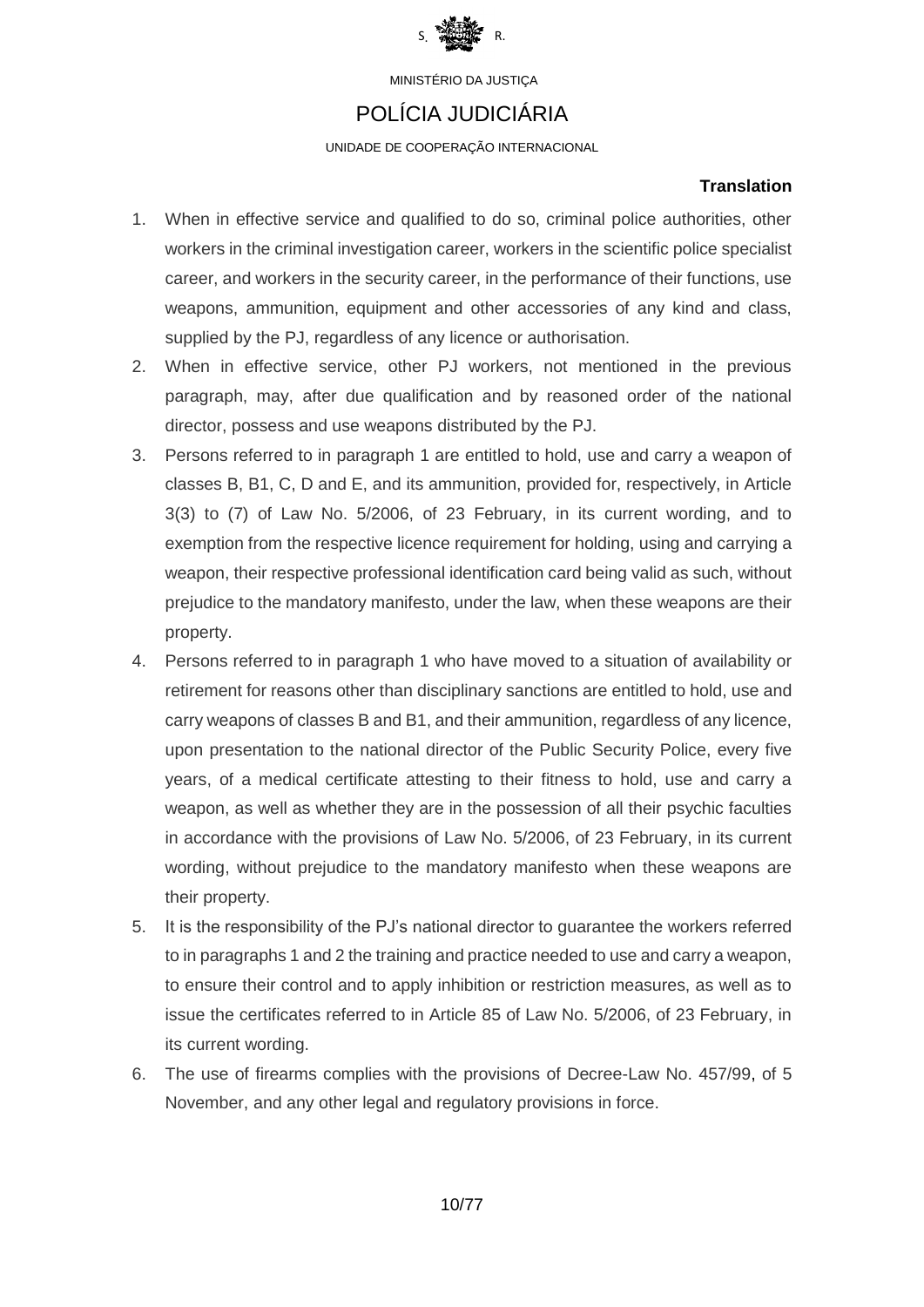

# POLÍCIA JUDICIÁRIA

UNIDADE DE COOPERAÇÃO INTERNACIONAL

### **Translation**

### **Article 14**

### **Exemption from disclosure**

- 1. Where justified on grounds of security or the specific nature of the service, the Government member responsible for the area of justice may decide to dispense with disclosure for administrative or regulatory acts carried out in the organisational or management field, in particular concerning recruitment, grading of service relating to performance assessment and the recognition of the merit of workers in special careers.
- 2. A duly reasoned exemption from disclosure does not affect the validity or effectiveness of the act.

## **Article 15**

### **Health and safety at work**

- 1. Without prejudice to the general regime applicable to public sector workers, workers in special careers are entitled to benefit from preventive medicine measures by means of mandatory periodic medical examinations, the assumptions, conditions, nature and frequency of which are established by order of the Government member responsible for the area of justice.
- 2. PJ workers may also be subject to checks on their physical and mental health profile, in particular by performing medical and psychological examinations, tests or other means of diagnosis suitable for detecting excessive consumption of alcoholic beverages, as well as the use of narcotic drugs or psychotropic or similar substances.
- 3. The use of the means of detection referred to in the previous paragraph is intended to assess the need for therapeutic support or temporary removal from functions performed or from contact with the public, the collection of a weapon assigned by the State, as well as the adoption of any other appropriate procedure in matters of safety and health at work, without prejudice to the disciplinary regime applicable.
- 4. Temporary removal from the performance of functions pursuant to the previous paragraph is carried out in such a way as to safeguard the prestige and personal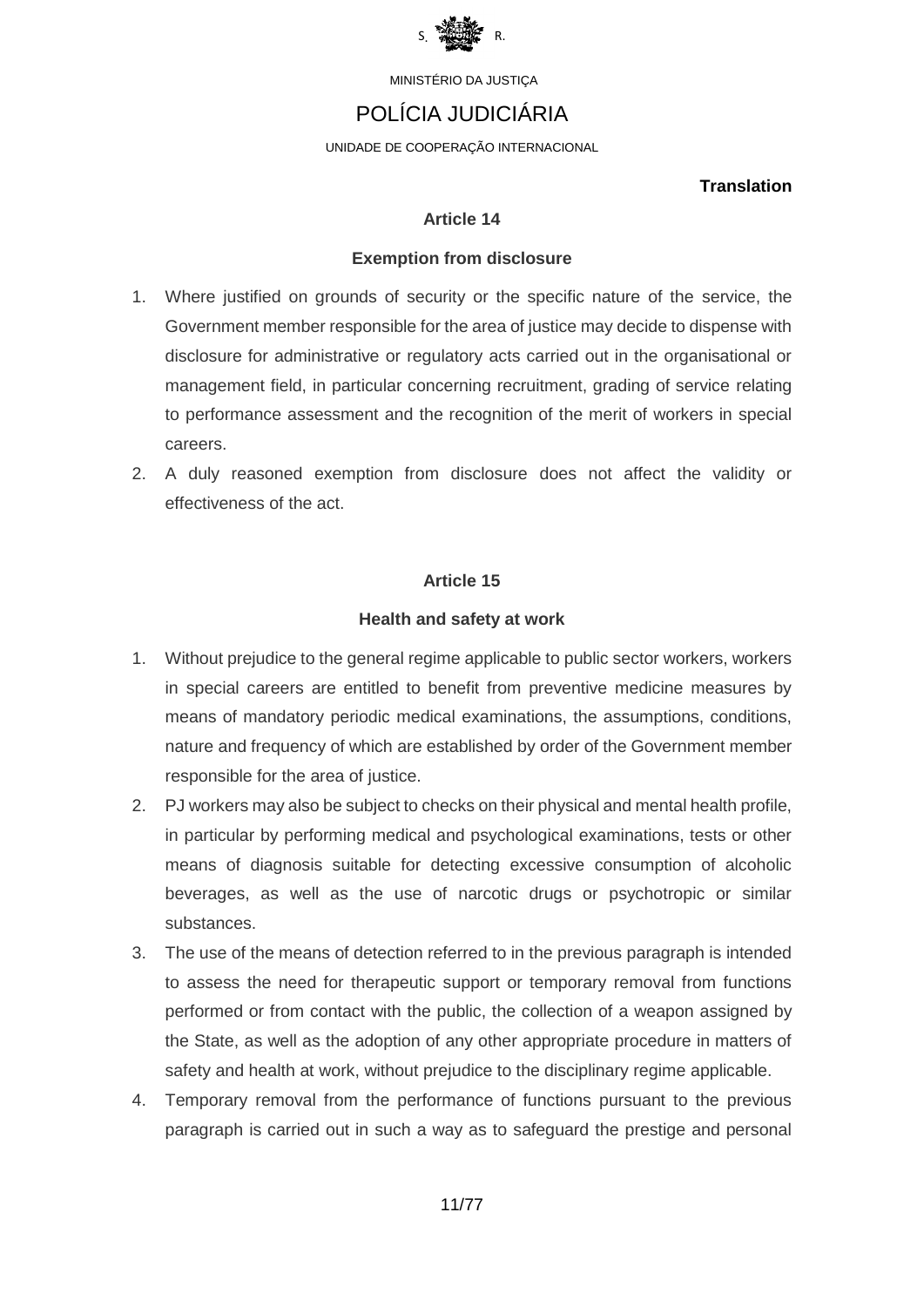

# POLÍCIA JUDICIÁRIA

UNIDADE DE COOPERAÇÃO INTERNACIONAL

### **Translation**

and functional dignity of the worker, and has no effect on the remuneration received, with the exception of supplements that depend on the actual performance of the duty.

5. The conditions under which the prevention and checks are carried out and their procedures are laid down in a separate act.

## **Article 16**

### **Accident insurance in service**

PJ workers are entitled to accident insurance on duty, the minimum capital coverage and other conditions of which are laid down in an order of the Government members responsible for the areas of finance and justice.

## **Article 17**

## **Physical disability**

- 1. The legal regime in force for disabled people in the Armed Forces and security forces applies, with the necessary adaptations, to workers in the PJ's special careers.
- 2. The status of person regarded as disabled in the Armed Forces (DFA) is recognised by the Government member responsible for the area of justice, following a mandatory opinion of the Advisory Council of the Public Prosecutor's Office on the qualification and characterisation of the cases and the circumstances that caused the disability.
- 3. The medical board of Caixa Geral de Aposentações, I. P. (CGA, I. P.), shall determine incapacity for duty or the percentage of disability.
- 4. Workers whose status of person regarded as DFA has been recognised pursuant to the previous paragraphs are entitled to use an identification card with characteristics for use identical to those of a DFA, the model of which shall be approved by order of the Government member responsible for the area of justice.
- 5. Workers referred to in the previous paragraph may be admitted to attend training courses offered by the Institute of Judiciary Police and Criminal Sciences (IPJCC) on an equal footing with the other candidates, and shall, according to their condition,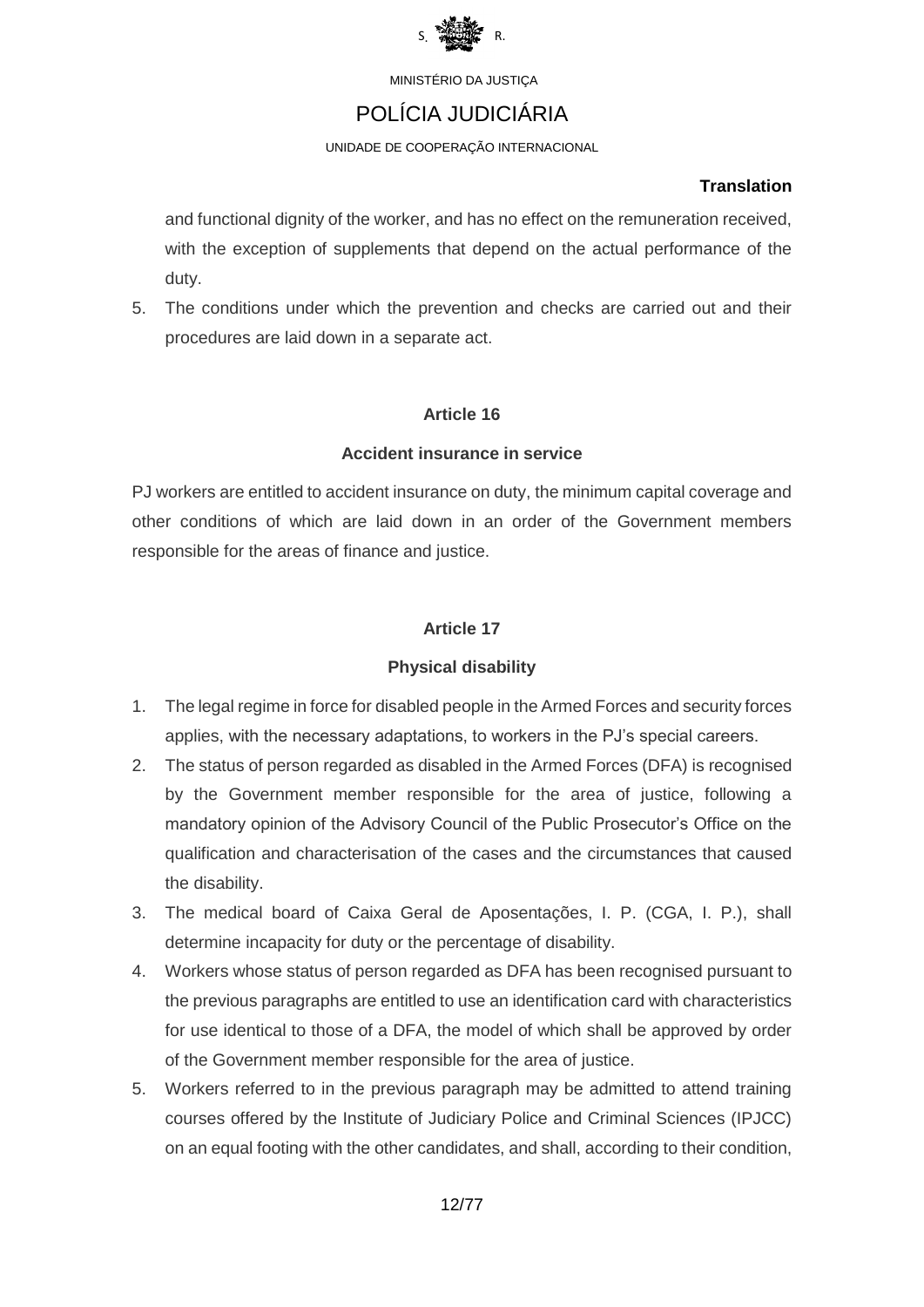

# POLÍCIA JUDICIÁRIA

UNIDADE DE COOPERAÇÃO INTERNACIONAL

## **Translation**

be granted exemption from some or all of the tests carried out, under the terms laid down by the national director.

- 6. Only workers considered clinically cured and who can perform all the functions that do not depend on their physical capacity may benefit from the provisions of the previous paragraph.
- 7. The costs resulting from granting the status of person regarded as DFA are the sole responsibility of the Government area responsible for justice.

## **Article 18**

## **Use of means of transport**

- 1. Criminal police authorities and workers in the criminal investigation career, scientific police specialist career and security career, as well as members of the Polícia Judiciária's High Council, when on duty, are entitled to use collective land, inland waterway and maritime transport throughout the national territory.
- 2. Any other PJ workers not mentioned in the previous paragraph, when on duty, are entitled to use such transport within the district area where they perform their functions.
- 3. For the purposes of the previous paragraphs, travel between home and the normal place of work shall be considered on duty.
- 4. The services and the costs arising from the exercise of the right to use collective transport are contracted from operators and supported by the PJ, and are subject to requisition, processing and payment of expenditure in general terms.

## **Article 19**

## **Driving of vehicles**

- 1. The driving of vehicles allocated to the PJ by a worker on the staff plan shall be authorised by order of the national director, provided the first is legally qualified for that category of vehicle.
- 2. PJ workers who, in the exercise of their activity, have been appointed by order of the national director to drive vehicles seized are entitled to a car insurance.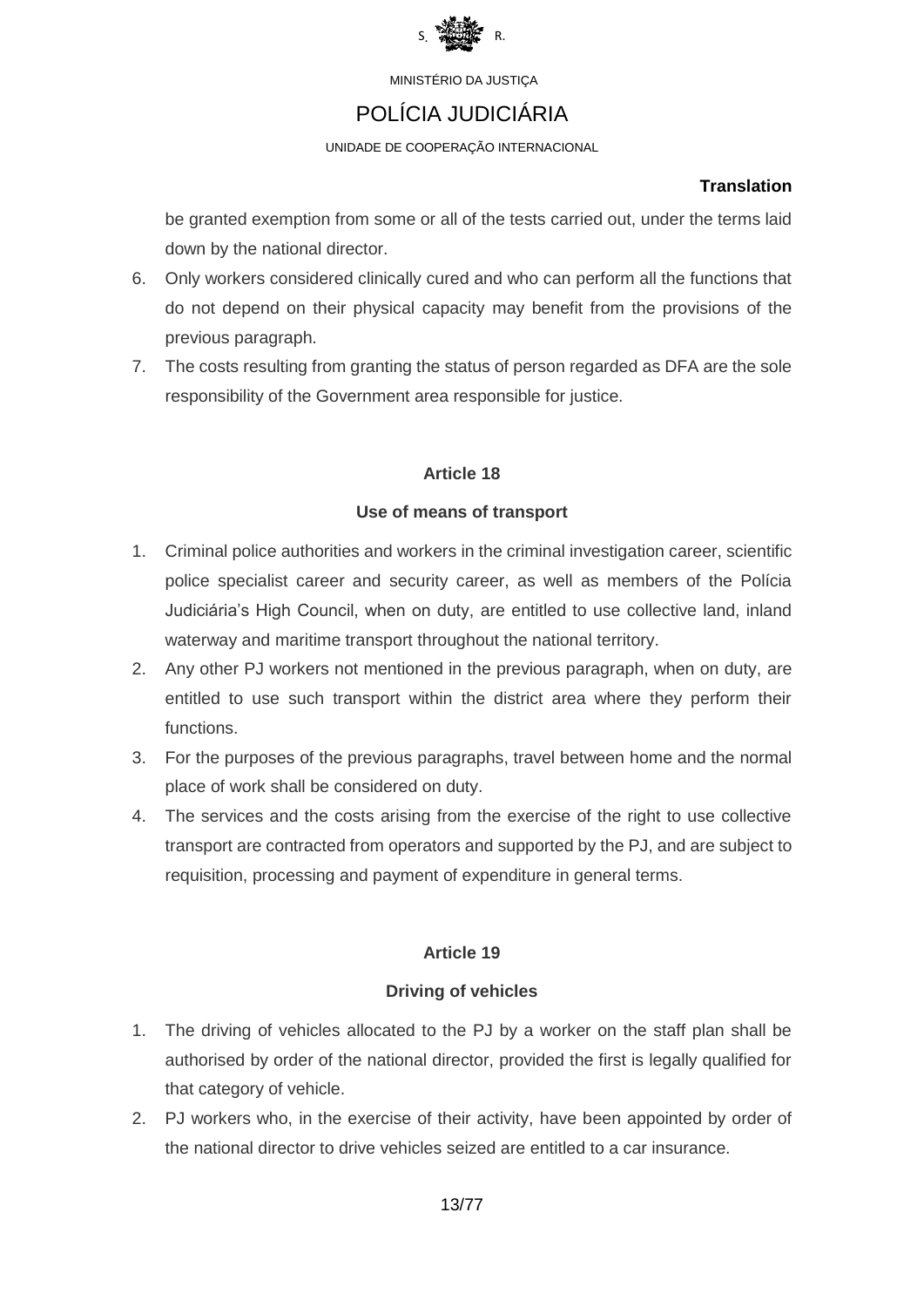

# POLÍCIA JUDICIÁRIA

UNIDADE DE COOPERAÇÃO INTERNACIONAL

**Translation**

### **Article 20**

#### **Legal protection**

- 1. PJ workers are granted legal protection, which covers the hiring of a lawyer, the payment of justice fees and other charges for legal proceedings, whenever they are involved in criminal, civil or administrative proceedings in which they are personally sued on account of facts committed in exercising their functions or by reason thereof.
- 2. For the purposes of the previous paragraph, legal protection shall be granted to the worker who requests it, by reasoned order of the national director.
- 3. A worker of the Ministry of Justice or Public Administration may provide legal representation, if duly qualified, and, where feasible, a jurist with legal support functions in accordance with the relevant procedural laws or even a lawyer hired externally.
- 4. The right to legal representation continues even after the death of the person concerned, unless waived by his successors.
- 5. Where legal protection has been granted under this Article and it is established, in the course of legal proceedings, that the worker has acted intentionally or outside the limits legally imposed, the PJ exercises its right to recourse against the worker in respect of all the sums it has paid.

### **Article 21**

#### **Detention and prison regime**

- 1. In cases other than *flagrante delicto*, the arrest of a worker in the criminal investigation career, either in active service or during the situation of availability while in effective service, as well as that of other workers in special careers, shall be requested from the PJ's national director by the competent judicial or prosecuting authorities pursuant to criminal procedural legislation applicable.
- 2. A worker arrested pursuant to the previous paragraph remains at the disposal of the PJ's national director until brought before the competent judicial authority.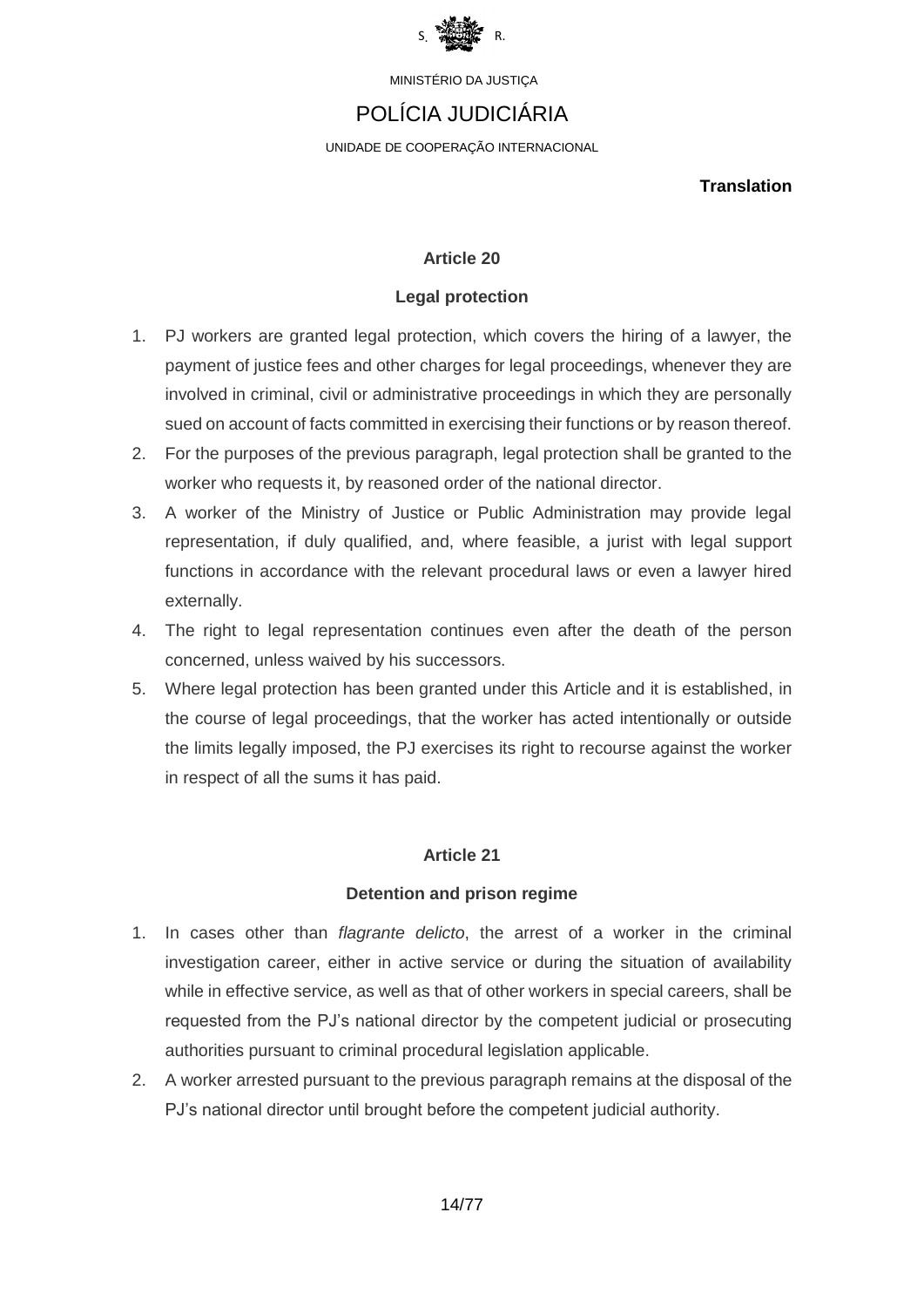

# POLÍCIA JUDICIÁRIA

### UNIDADE DE COOPERAÇÃO INTERNACIONAL

### **Translation**

- 3. Compliance with the measure of preventive detention and deprivation of liberty by PJ workers, even in situations of availability or retirement, takes place in prisons or facilities specially designed for this purpose, preferably in a regime of total separation from the other detainees or prisoners.
- 4. The provisions of the previous paragraph also apply to their transportation and to their transfer.

## **Article 22**

### **Regime for holidays, absences and leave**

The regime for holidays, absences and leave of workers in special careers is governed by the provisions of general law and in the framework of the performance assessment system.

## **Article 23**

## **Trade union activities**

- 1. Workers in special careers have the right to freely organise and develop trade union activities in the PJ, notably the right to strike, in accordance with the Constitution and the law.
- 2. The provisions of the general law govern the exercise of trade union activity by workers in special careers.

## **Article 24**

### **Compensation for invalidity or death**

Workers in special careers benefit from the special compensation scheme for permanent invalidity or death directly resulting from the risks inherent to police or security activities provided for in Decree-Law No. 113/2005, of 13 July.

## **SUBSECTION II**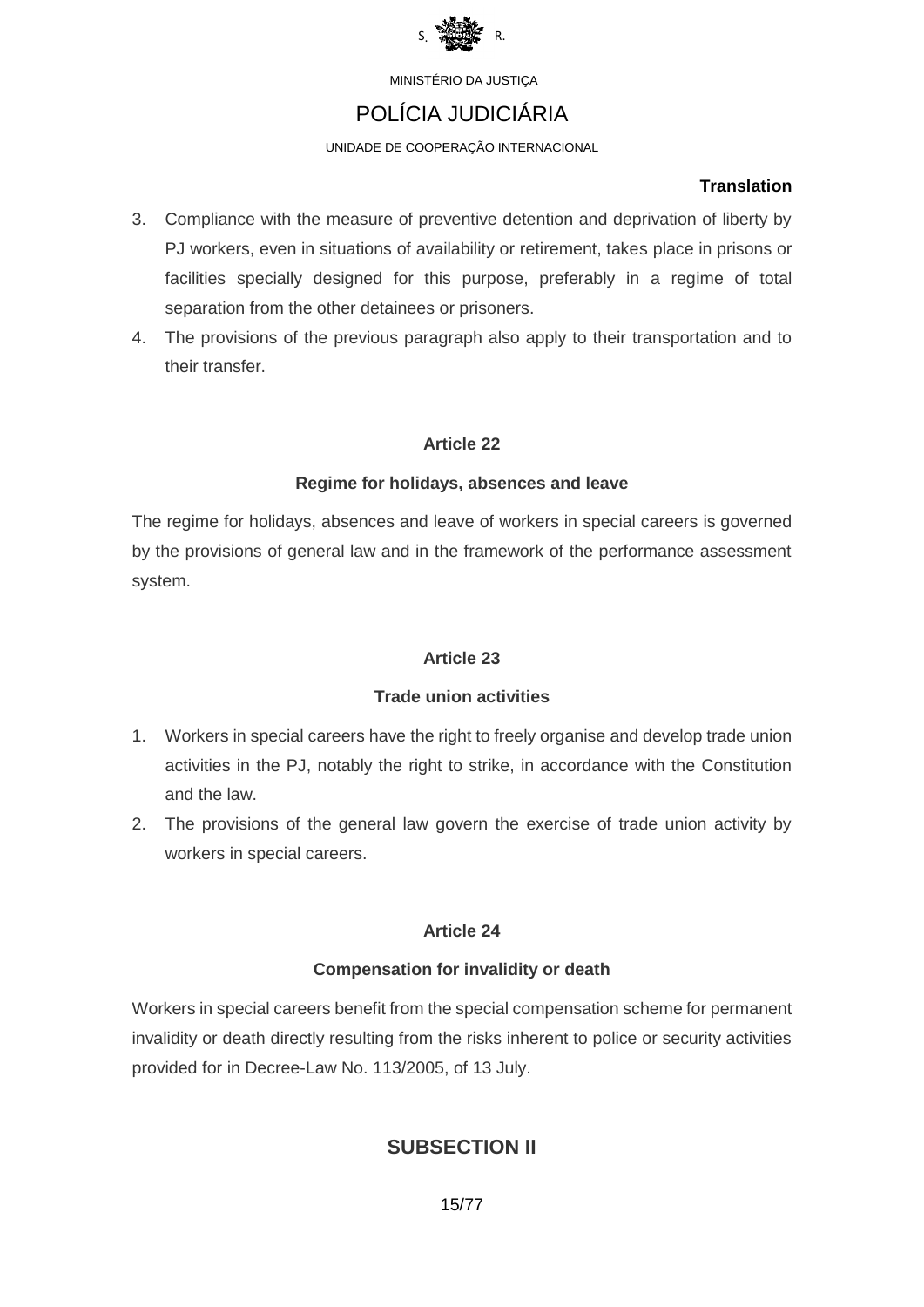

# POLÍCIA JUDICIÁRIA

UNIDADE DE COOPERAÇÃO INTERNACIONAL

**Translation**

## **Duties**

## **Article 25**

### **Special professional duties**

In addition to the duties provided for in the following articles, workers in the PJ's special careers must in the context of their functions:

- (a) ensure the life and physical integrity of detainees or persons in their custody or under their protection, with strict respect for the honour and dignity of the human person;
- (b) act without discrimination on grounds of ancestry, sex, race, language, territory of origin, religion, political or ideological convictions, education, economic situation, social status or sexual orientation;
- (c) strictly comply with the principles of necessity, adequacy and proportionality in their intervention;
- (d) identify themselves, in legal terms, as PJ workers at the time of identification of arrest;
- (e) observe with due diligence the procedures, deadlines and requirements imposed by law;
- (f) act with the necessary resolution and readiness when the prevention of serious, immediate and irreparable damage depends thereon, observing the principles of adequacy, timeliness and proportionality in the use of available means;
- (g) act with the necessary determination, but without resorting to force more than strictly appropriate and proportionate to perform a legally required or authorised task.

## **Article 26**

## **Criminal investigation special duties**

1. Without prejudice to the provisions of the previous Article, workers in the criminal investigation career are, when exercising their functions, particularly subject to: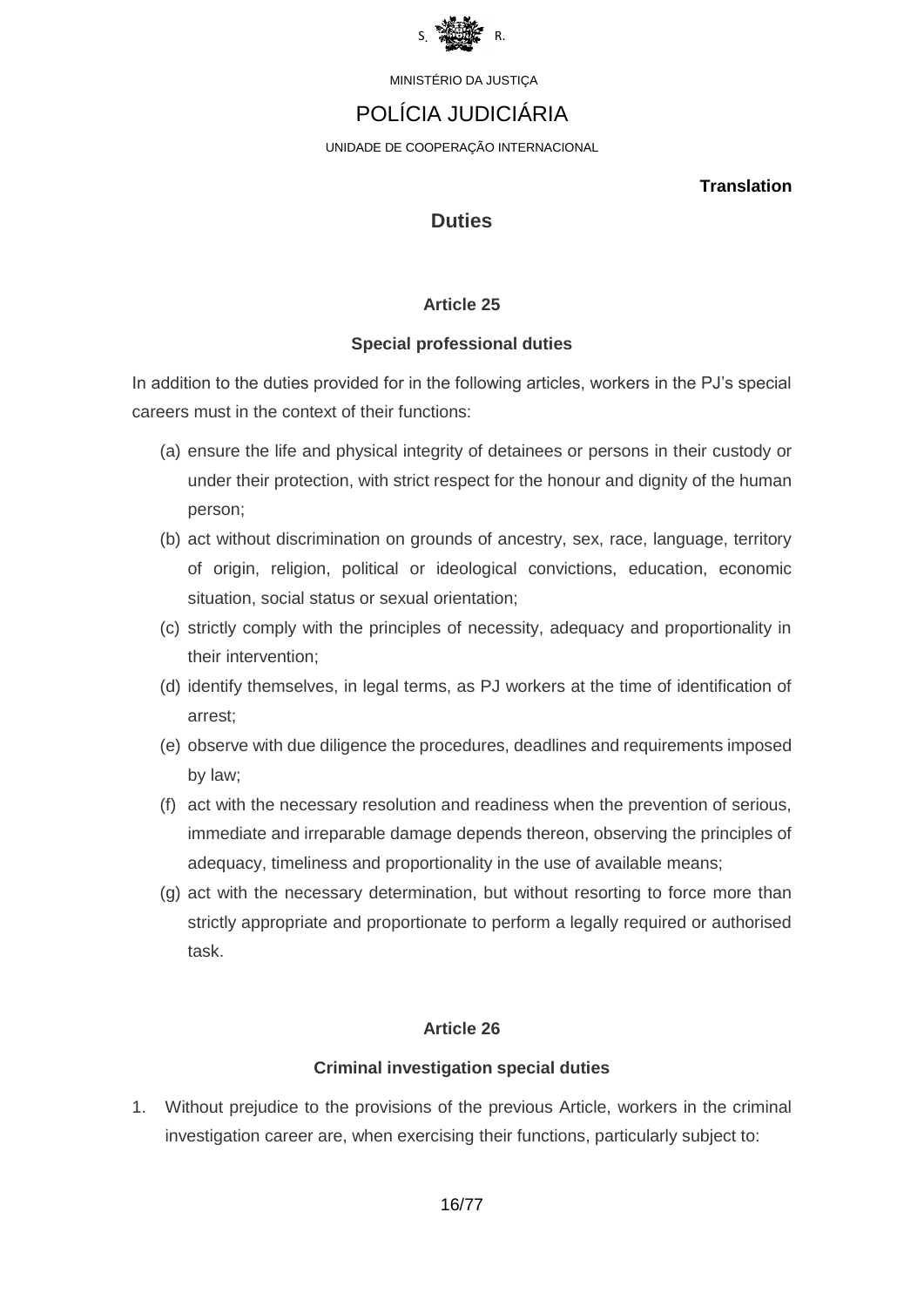

# POLÍCIA JUDICIÁRIA

UNIDADE DE COOPERAÇÃO INTERNACIONAL

### **Translation**

- (a) subordination to the Constitution and the law;
- (b) subordination to the public interest, the defence of legality and the fundamental rights of citizens;
- (c) loyalty to the mission and the duty to contribute to the dignity of the PJ and the justice system;
- (d) subordination to the PJ's hierarchy;
- (e) the risks inherent to the performance of the tasks assigned to them;
- (f) a specific disciplinary regime;
- (g) a specific regime of incompatibilities for the accumulation of functions;
- (h) adopting, in all situations, a personal and professional behaviour in accordance with the professional duties and ethical and deontological principles governing the activity and the fulfilment of the mission of the PJ;
- (i) performing their functions with objectivity, impartiality and exemption;
- (j) providing assistance to the judicial and prosecuting authorities;
- (k) compliance with criminal law and criminal procedural law, in particular by respecting legal deadlines;
- (l) compliance with the obligation to participate regularly in training activities provided by the PJ as a way of strengthening and improving their professional skills.
- 2. The provisions of the previous paragraph apply, with the necessary adaptations, to workers in the criminal investigation assistance special careers.

## **Article 27**

## **Urgent action**

- 1. Workers in special careers, even when outside of normal working hours and outside the area of jurisdiction of the organic unit where they exercise their functions, must, within their sphere of competence and up to the intervention by the competent criminal police authority, take urgent action to:
	- (a) prevent a crime from being committed and arrest the authors of any crime which they know is being prepared or carried out;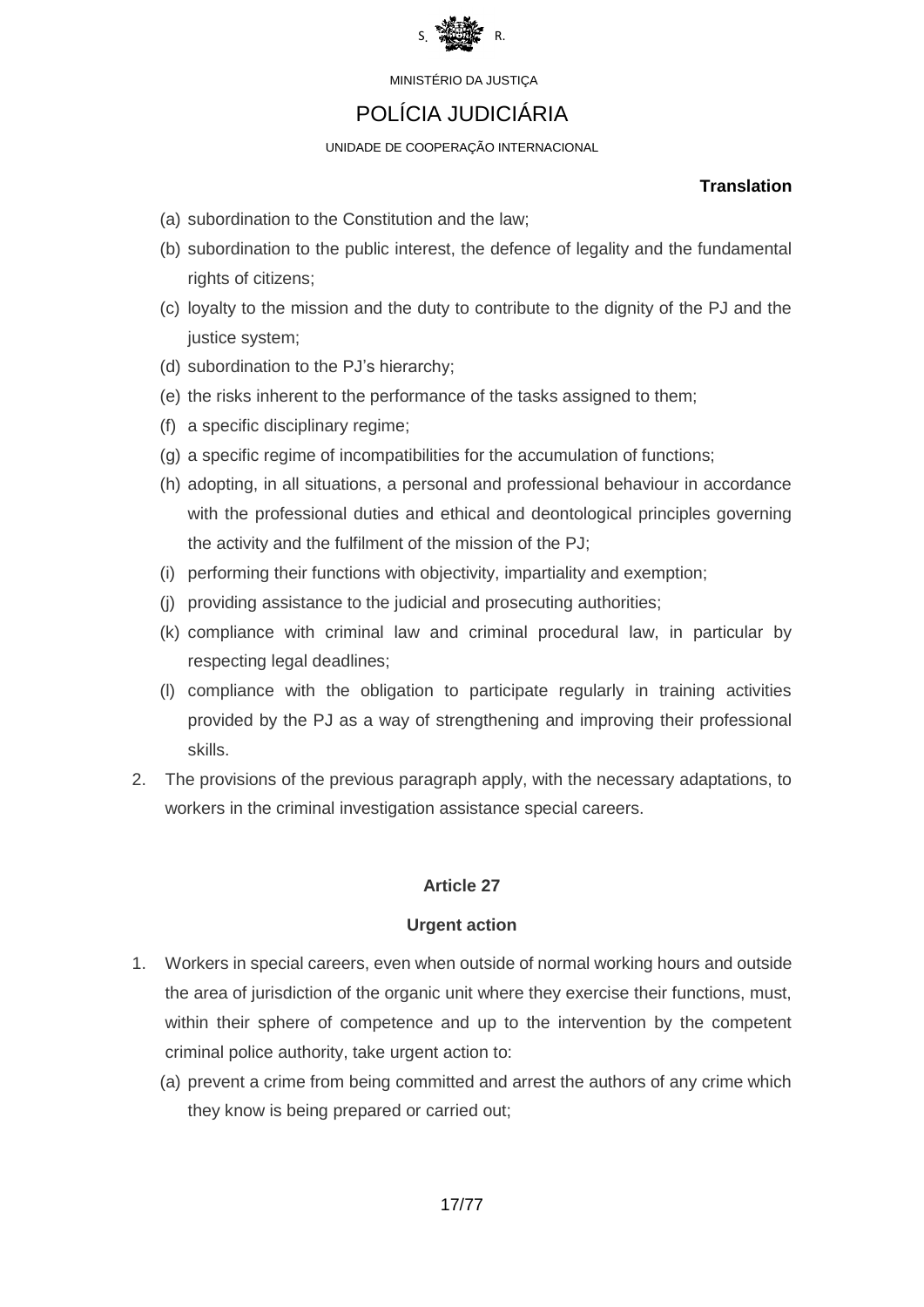

## POLÍCIA JUDICIÁRIA

UNIDADE DE COOPERAÇÃO INTERNACIONAL

### **Translation**

- (b) secure the evidence as soon as they become aware of any crime being committed.
- 2. PJ workers must immediately report to the competent body any facts relating to offences of which they are aware in accordance with the relevant criminal procedural provisions.

## **Article 28**

### **Duty of availability**

- 1. Workers in special careers must maintain permanent availability for service.
- 2. Workers in special careers must reside in the place where they normally exercise their functions or in another place up to 50 km away, communicating and permanently updating the professional record of their actual place of residence and the ways in which they can be contacted.
- 3. Where justified by the circumstances and when the availability required for exercising their functions is not affected, workers in special careers may be authorised by the national director to reside outside the perimeter bounded by the distance referred to in the previous paragraph, provided the place is effectively serviced by regular public transport.

### **Article 29**

### **Investigation and professional secrecy**

- 1. Procedural acts of criminal investigation and assistance to judicial and prosecuting authorities are subject to investigation secrecy and to professional secrecy in accordance with the law.
- 2. Preventive actions and administrative, disciplinary, inquiry, review, investigation, inspection and audit proceedings, as well as any other administrative procedures, the content of which relates to planning, strategy, methodologies and instruments, the interveners or the criminal investigation activity itself, whenever they call into question or may call into question the operational capacity, the effectiveness of action by the PJ, the safety of persons or the security of facilities, are subject to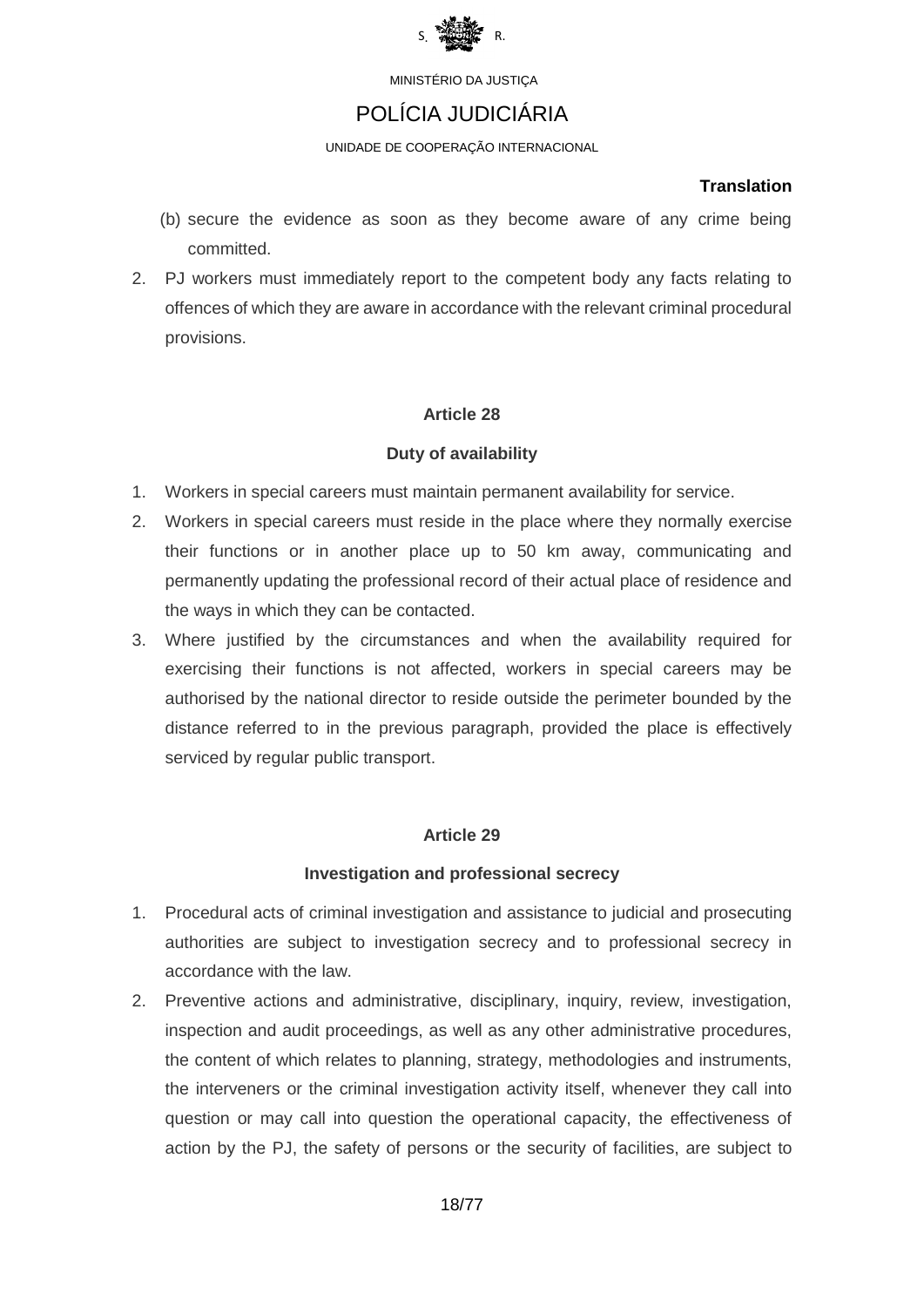

## POLÍCIA JUDICIÁRIA

UNIDADE DE COOPERAÇÃO INTERNACIONAL

### **Translation**

professional secrecy, with a ban or restrictions on access to them and on their disclosure, pursuant to the general law.

- 3. Public sector workers who, in any capacity and in any professional situation, exercise or have exercised functions within the PJ, may not directly, indirectly or intermediately and regardless of the means used make any disclosures to third parties, even without public repercussions, concerning pending or terminated proceedings, techniques or methods of investigation, and any other matters of service, even if not classified as secret, confidential or reserved, of which they have knowledge by reason of the functions they exercise or have exercised, or because of them.
- 4. Under penalty of disciplinary responsibility and any other responsibility applicable, the same duty applies to any other public sector worker who, regardless of the service or body in which he exercises or has exercised functions, by reason of these functions or because of them has had access to the information content of the PJ which must be preserved under the obligation of secrecy.
- 5. The obligation of secrecy provided for in the previous paragraphs shall be extended to all those who, in a contractual, protocol or similar relationship, come into contact with PJ information covered by the obligation of secrecy, and the respective instruments must include a clause expressly intended to ensure its effectiveness, both during the term of the contract and after its termination.
- 6. In addition to what results from the application of criminal and criminal procedural law, the conduct covered by the provisions of this decree-law regarding public information and preventive actions among the population shall be excluded.
- 7. Any statements to be made under the provisions of the previous paragraph, when admissible, require prior authorisation by the PJ's national director or deputy national directors, under penalty of disciplinary action, without prejudice to any criminal liability that may be incurred.

## **Article 30**

## **Physical and mental fitness**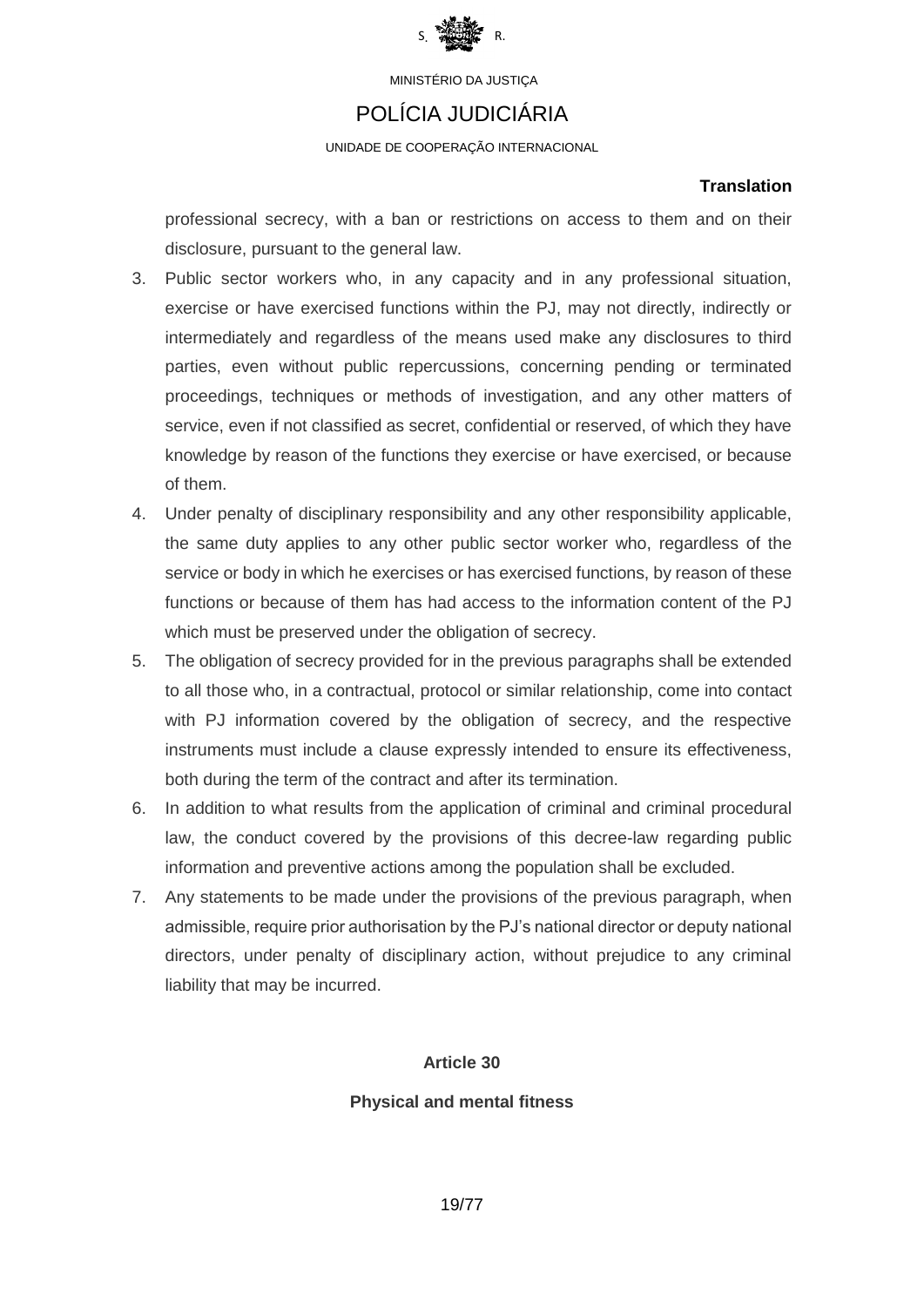

# POLÍCIA JUDICIÁRIA

### UNIDADE DE COOPERAÇÃO INTERNACIONAL

### **Translation**

- 1. PJ workers must maintain the technical skills while it is incumbent upon the PJ to ensure adequate conditions for this purpose – as well as the physical and mental conditions required for the performance of functions.
- 2. It is the responsibility of the PJ's national director to determine the assessment and certification of the technical skills and physical and mental conditions referred to in the previous paragraph, taking into account their suitability for the performance of the corresponding functions, and to determine the consequences inherent to such assessment.

## **Article 31**

### **Mobility**

Without prejudice to special regimes and requirements, where convenient in the public interest, particularly where the economy, effectiveness and efficiency of bodies or services so require, PJ workers may be subject to mobility in general terms.

## **Article 32**

### **Use of equipment and means**

PJ workers must make diligent use of the equipment and means available and needed to carry out the tasks entrusted to them by ensuring their storage, security and conservation, while it is incumbent upon the employer to ensure the necessary conditions for this purpose.

## **SUBSECTION III**

## **Work arrangement**

### **Article 33**

### **Permanent service**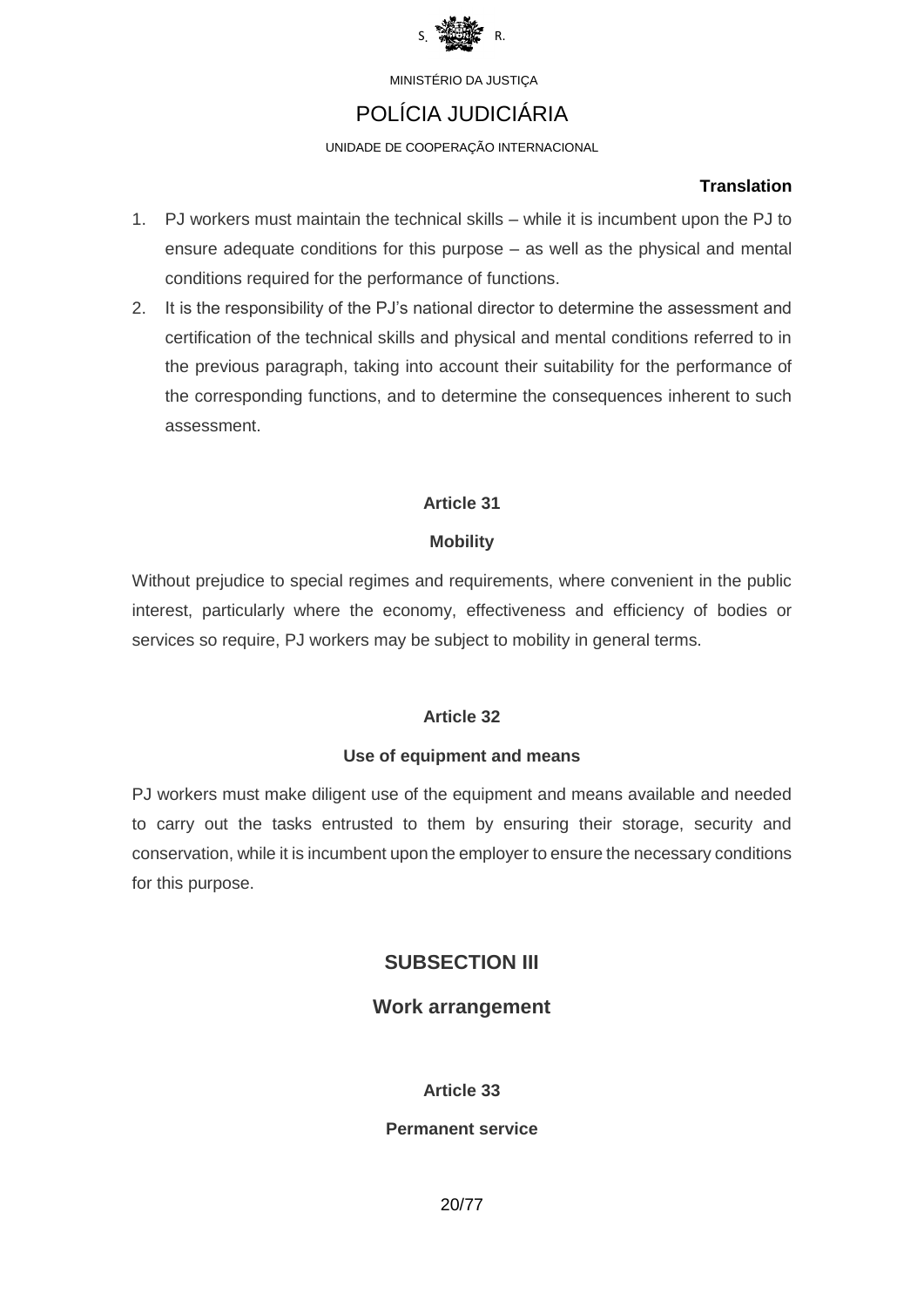

# POLÍCIA JUDICIÁRIA

UNIDADE DE COOPERAÇÃO INTERNACIONAL

### **Translation**

- 1. Service in the PJ is permanent and mandatory.
- 2. The PJ's national director is responsible for:
	- (a) determining the periods of operation and attendance of the PJ's services;
	- (b) determining the working arrangements and the corresponding timetables;
	- (c) approving the number of shifts and their duration; and
	- (d) authorising 24/7 response and on-call duty.

## **Article 34**

### **Work arrangements and schedules**

- 1. Workers in special careers are subject to the normal working period arrangements laid down for workers with a public employment relationship, in the form of appointment, without prejudice to the provisions of the following paragraphs.
- 2. The service provided by workers in special careers is of a permanent nature, which determines the obligation to provide it day or night, including weekly rest days, complementary rest days and public holidays.
- 3. Outside normal working hours, permanent service is provided by 24/7 response in the organic investigation units where it is justified, and by a system of shifts and prevention, the organisation and operation of which are laid down in regulations submitted by the PJ's national director for approval by the Government member responsible for the area of justice.
- 4. The highest-ranking officer is responsible for determining the number of 24/7 response and prevention services, as well as the number of workers and their rotation.

# **CHAPTER III**

# **Special career regime**

# **SECTION I**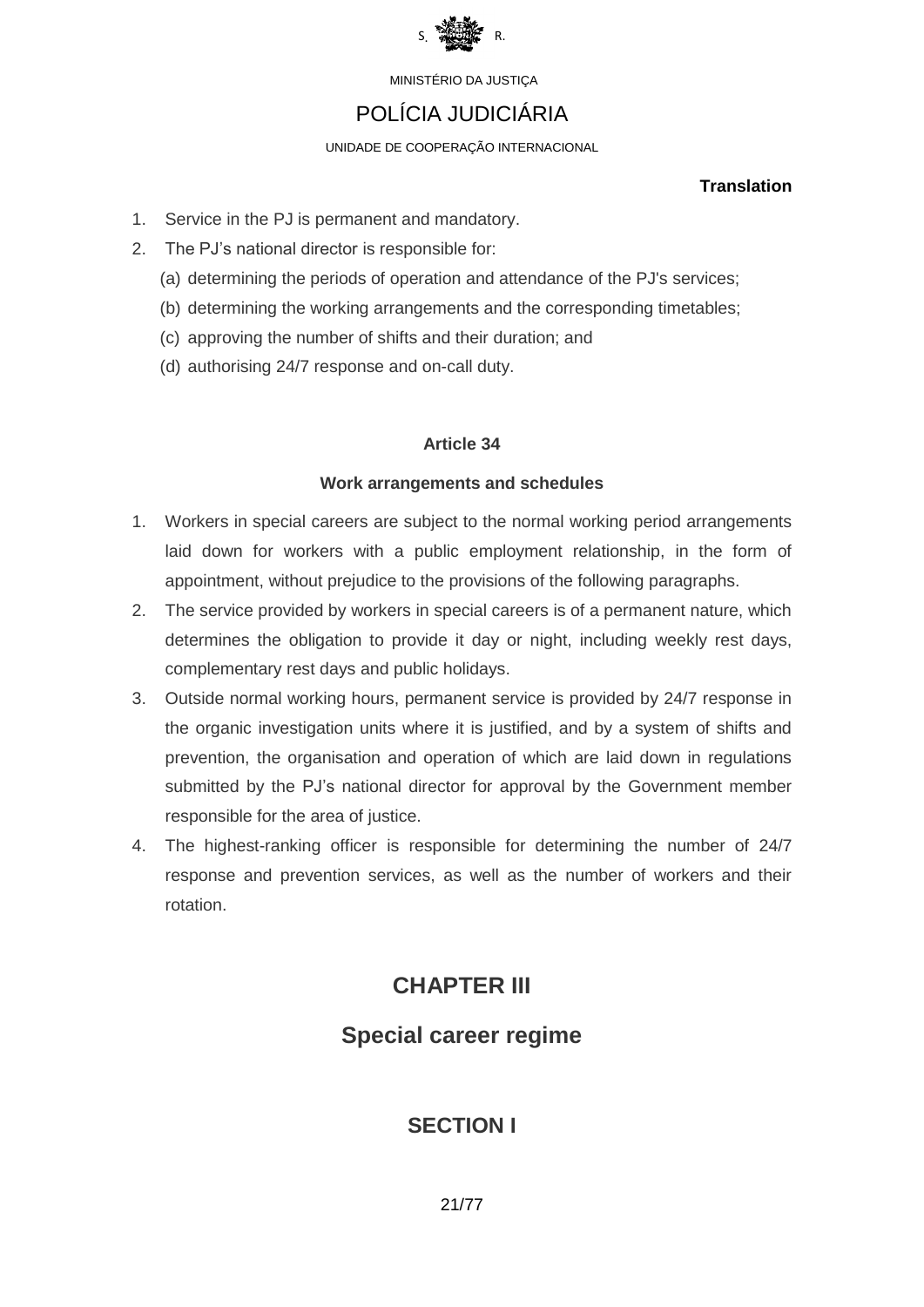

# POLÍCIA JUDICIÁRIA

UNIDADE DE COOPERAÇÃO INTERNACIONAL

**Translation**

# **Initial provisions**

# **SUBSECTION I**

## **Special careers**

## **Article 35**

### **Criminal investigation career**

1. The criminal investigation career consists of multiple categories, is the 3<sup>rd</sup> degree of functional complexity, and is structured into the following categories:

(a) criminal investigation senior coordinator;

(b) criminal investigation coordinator;

(c) chief inspector;

(d)inspector.

2. The functional content and the corresponding remuneration positions and levels are set out in Schedule 1 of Annex I to this decree-law, of which it forms an integral part.

## **Article 36**

## **Criminal investigation assistance special careers:**

- 1. The scientific police specialist career and the security career are criminal investigation assistance special careers.
- 2. The scientific police specialist career consists of one category and is the 3<sup>rd</sup> degree of complexity.
- 3. The security career consists of one category and is the  $2<sup>nd</sup>$  degree of complexity.
- 4. The functional content and the remuneration positions and levels are set out respectively in Schedules 2 and 3 of Annex I to this decree-law.

## **SUBSECTION II**

22/77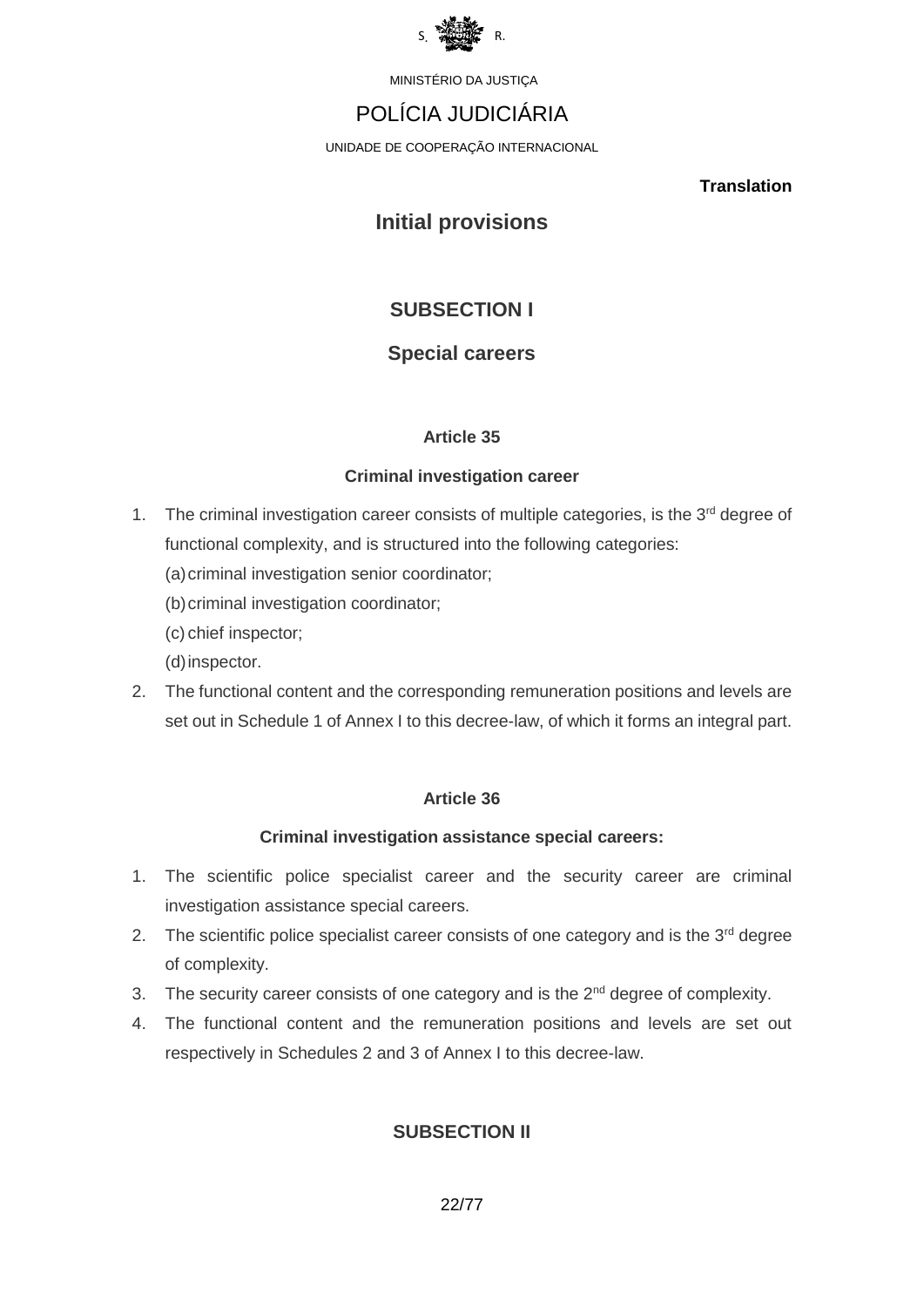

# POLÍCIA JUDICIÁRIA

UNIDADE DE COOPERAÇÃO INTERNACIONAL

**Translation**

### **Characterisation of special careers**

### **Article 37**

### **Functional content**

- 1. Workers in special and general careers exercise the functions corresponding to the functional content of their respective category or career.
- 2. The functional content of higher categories of a career also includes that of the lower ones, without prejudice to the principle of adequacy of functions to professional skills and qualifications.
- 3. The description of the functional content is without prejudice to the fulfilment of orders and the assignment of functions not expressly mentioned, for which the worker has the appropriate professional qualification and which do not imply professional degrading.

### **Article 38**

### **Characterisation of criminal investigation career staff**

Staff in the criminal investigation career are characterised by belonging to a higher police force, performing duties in an appointment regime, subject to hierarchy, functional duties and a disciplinary statute of their own; admission is conditional on higher academic qualifications, specific training and approval during the trial period; they develop into the categories provided for in Article 35.

### **Article 39**

### **Criminal investigation remit**

It is the responsibility of workers in the criminal investigation career to achieve the PJ's mission and assignments in the scope of prevention, detection and criminal investigation, namely to assist the judicial and prosecuting authorities, to select, materialise, articulate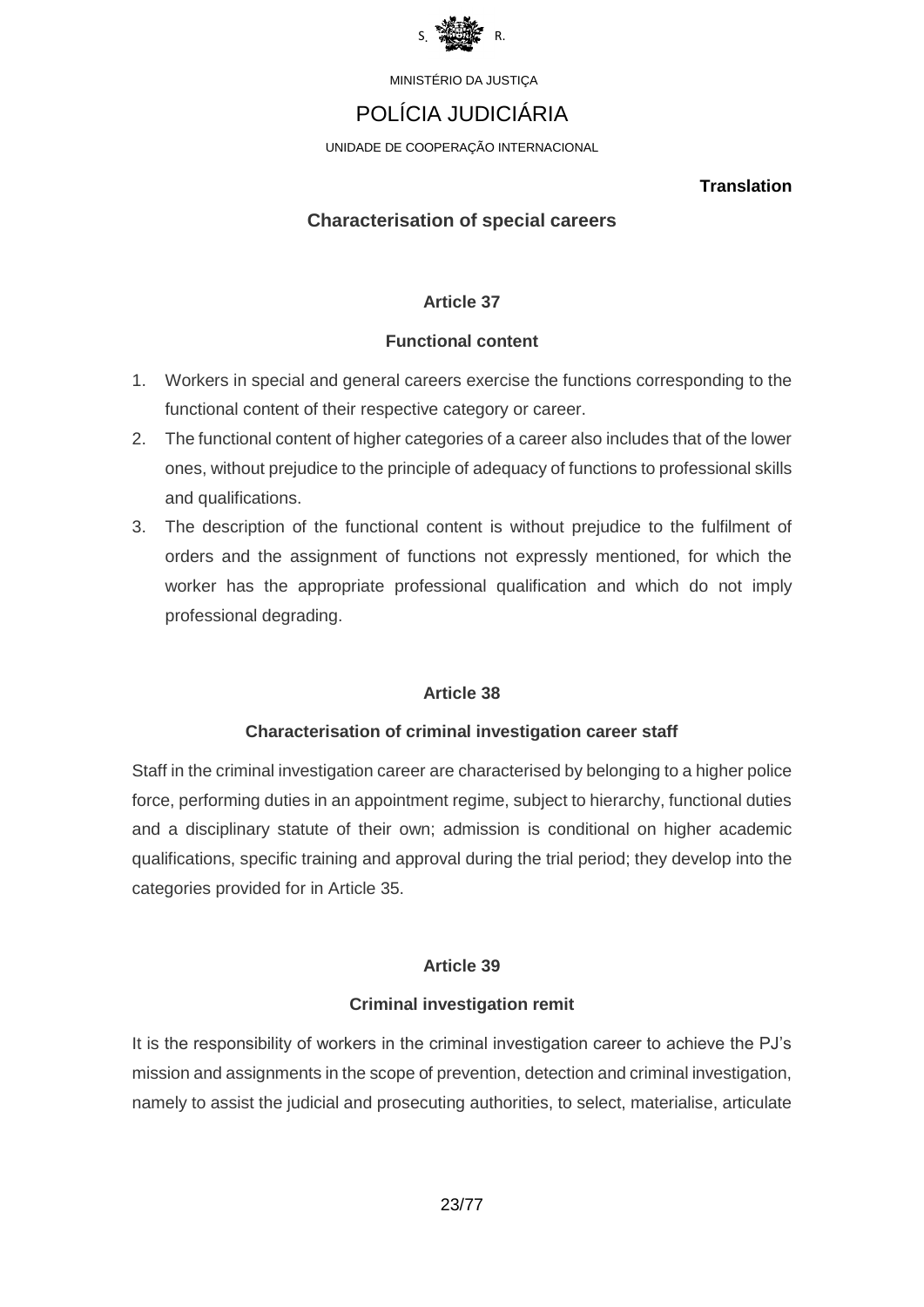

# POLÍCIA JUDICIÁRIA

UNIDADE DE COOPERAÇÃO INTERNACIONAL

### **Translation**

and process all the evidence to determine the causes, circumstances and authorship of criminal offences, in accordance with criminal procedural law.

## **Article 40**

### **Special assistance**

- 1. Workers in the criminal investigation career are assisted by the other PJ workers within the scope of duties legally assigned to them.
- 2. Workers appointed by their superiors to perform assistance functions pursuant to the previous paragraph do so in the functional dependence of staff in the criminal investigation career for as long as determined by the responsible of their organic unit, without prejudice to the regime resulting from applicable directives and permanent service instructions.

## **Article 41**

## **Characterisation of staff in the criminal investigation assistance careers**

Workers in criminal investigation assistance special careers perform functions of special assistance to criminal investigation, exercising them under appointment, subject to hierarchy, functional duties and a disciplinary statute of their own; admission is conditional on higher academic or secondary qualification, as the case may be, specific training and approval during the trial period; they develop into the careers provided for in Article 36.

## **Article 42**

## **Remit of staff in the criminal investigation assistance careers**

It is the responsibility of workers in the criminal investigation assistance careers to assist criminal investigation within the scope of its remit, without prejudice to their technical autonomy, in order to achieve the PJ's mission and assignments.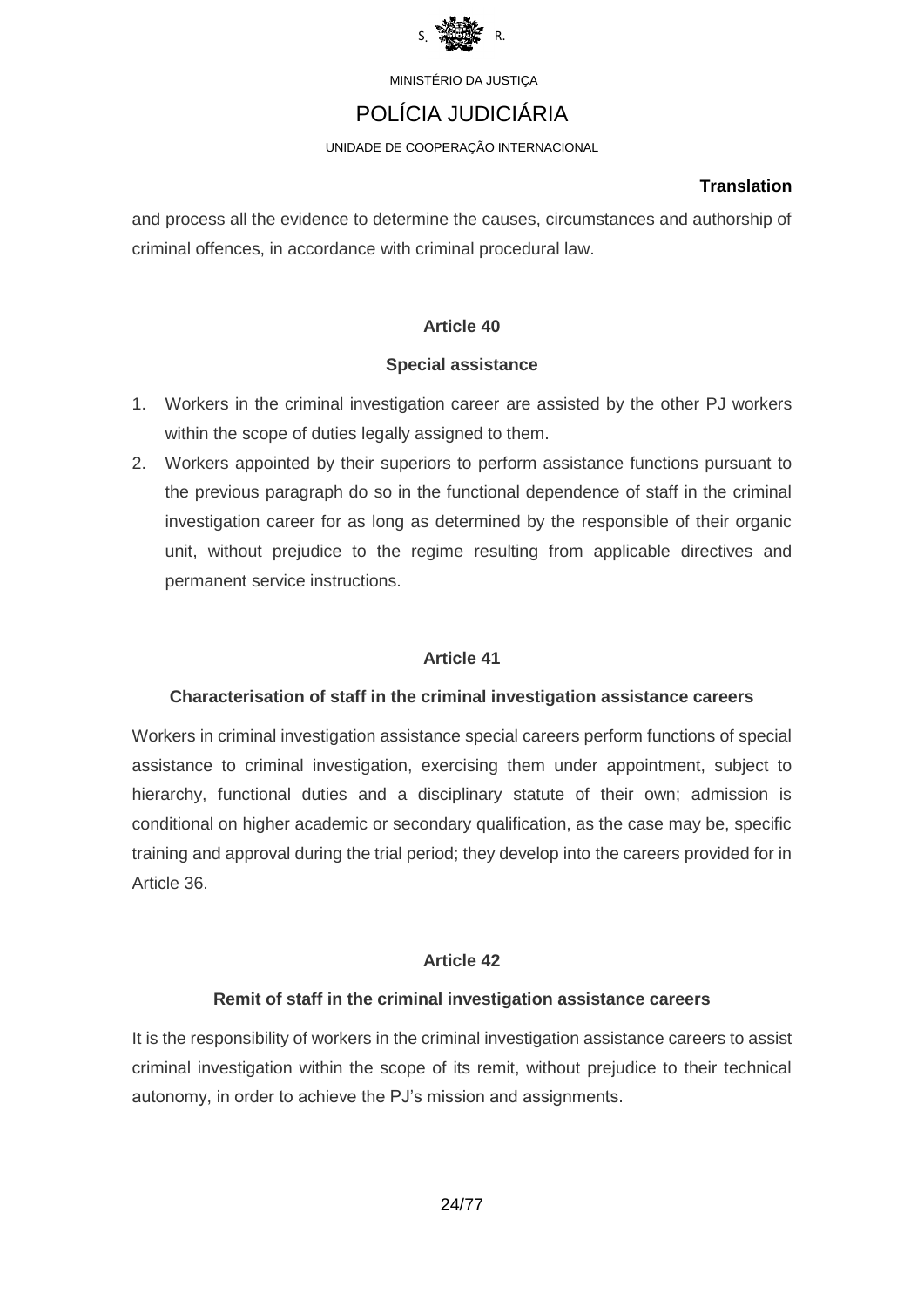

# POLÍCIA JUDICIÁRIA

UNIDADE DE COOPERAÇÃO INTERNACIONAL

**Translation**

# **SECTION II**

## **Competition procedures, recruitment and experimental period**

### **Article 43**

### **Competition procedure**

- 1. Recruitment for entry into the criminal investigation, scientific police specialist and security careers, as well as competitions for promotion in the criminal investigation career follow a special competition procedure regulated by order of the Government members responsible for the areas of finance, Public Administration and justice, and carried out whenever the needs require.
- 2. The order referred to in the previous paragraph also defines the selection methods and the terms under which reserve pools for recruitment may be constituted.
- 3. When the need for inspectors, scientific police specialists and security officers justifies a competition for entry, the Government members responsible for the areas of finance and justice authorise the opening of the competition, fixing the number of vacancies to be filled in the career for which it is intended.

### **Article 44**

### **General requirements for recruitment**

- 1. The following are general recruitment requirements for any of the PJ's careers:
	- (a) possession of the Portuguese nationality when not exempted by the Constitution, by international convention or by special law;
	- (b) possession of the academic qualifications required for the job or position;
	- (c) absence of criminal record;
	- (d) physical robustness and psychological profile indispensable for the exercise of the functions;
	- (e) non-disqualification from holding public functions or from holding the functions as proposed;
	- (f) compliance with mandatory vaccination laws.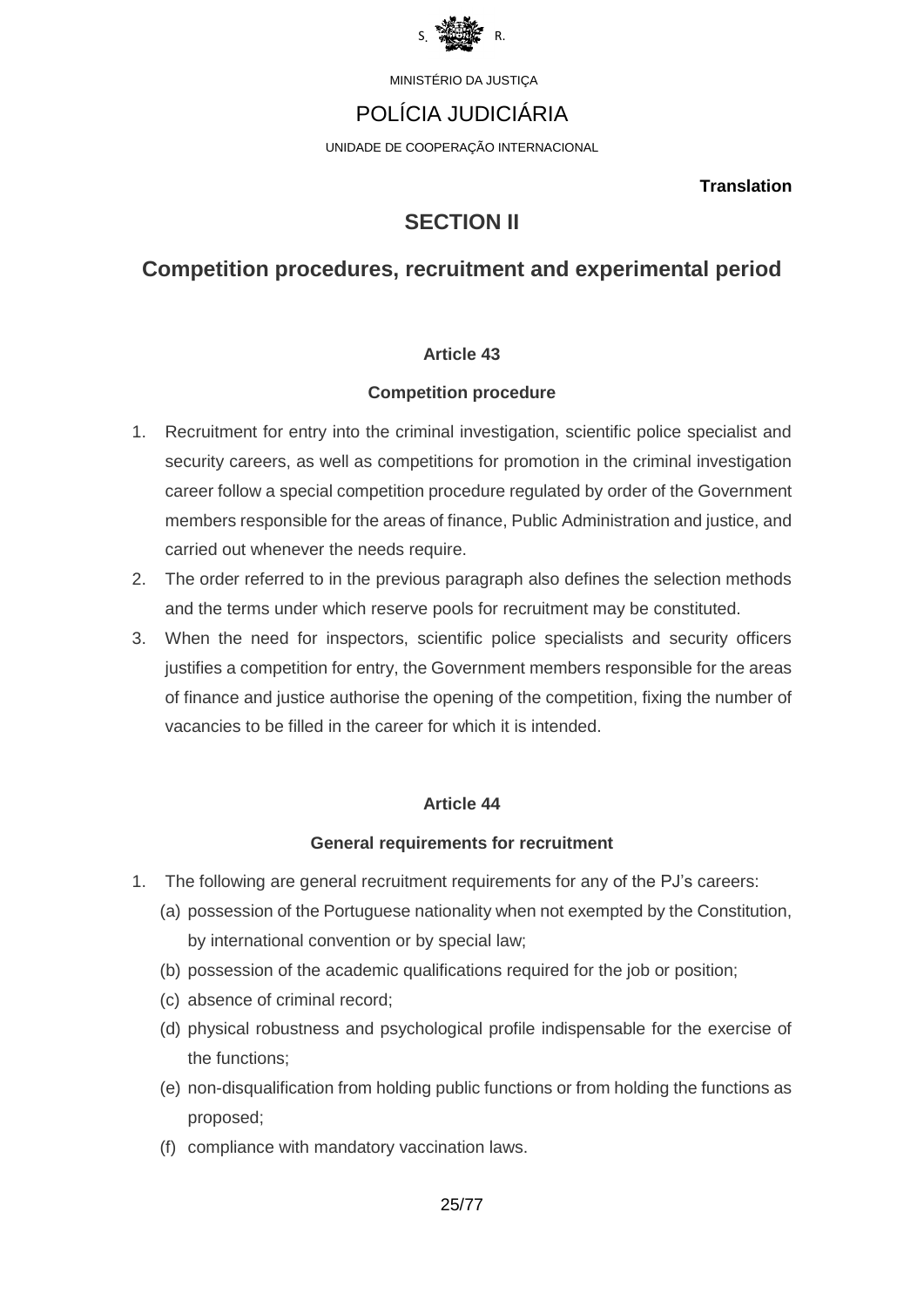

# POLÍCIA JUDICIÁRIA

UNIDADE DE COOPERAÇÃO INTERNACIONAL

## **Translation**

- 2. The following are specific recruitment requirements for the criminal investigation and security careers:
	- (a) being up to 30 years old on the date of opening of the competition procedure;
	- (b) not holding conscientious objector status.
- 3. Workers already legally engaged in public employment for an indefinite period of time under the terms of an employment contract in public office or appointment are not subject to the requirement laid down in subparagraph (a) of the previous paragraph, in which case the age limit is 35 years.
- 4. The following are specific requirements for employment in the PJ's special careers: (a) holding a driving licence for light vehicles; and
	- (b) approval in a specific training course provided at IPJCC.

## **Article 45**

## **Candidates qualified for the training course**

- 1. Candidates qualified in the entry competition attend the training course.
- 2. In the case of candidates with a previous legal relationship of public employment for an indefinite period, the course is attended on secondment pursuant to LTFP for the time corresponding to the total duration established in the respective programme.
- 3. In all other cases, the initial training presumes the conclusion of a training contract.
- 4. Candidates attend the programme with the status of PJ trainee, under which they are subject to the regime of rights, duties and incompatibilities contained in this decree-law, as well as in the regulation of the training course, approved by the national director, and to the general regime of public sector workers, in the applicable part.
- 5. In the cases referred to in paragraph 3, trainee status is acquired with the conclusion of a training contract between the qualified candidate and the PJ, represented in the contract by its national director, not giving rise to the establishment of any autonomous public employment relationship.
- 6. Attendance of the training course confers upon the trainee the right to receive a training grant, the amount of which is set out in Annex II to this decree-law, of which it is an integral part, paid according to the regime applicable to the respective career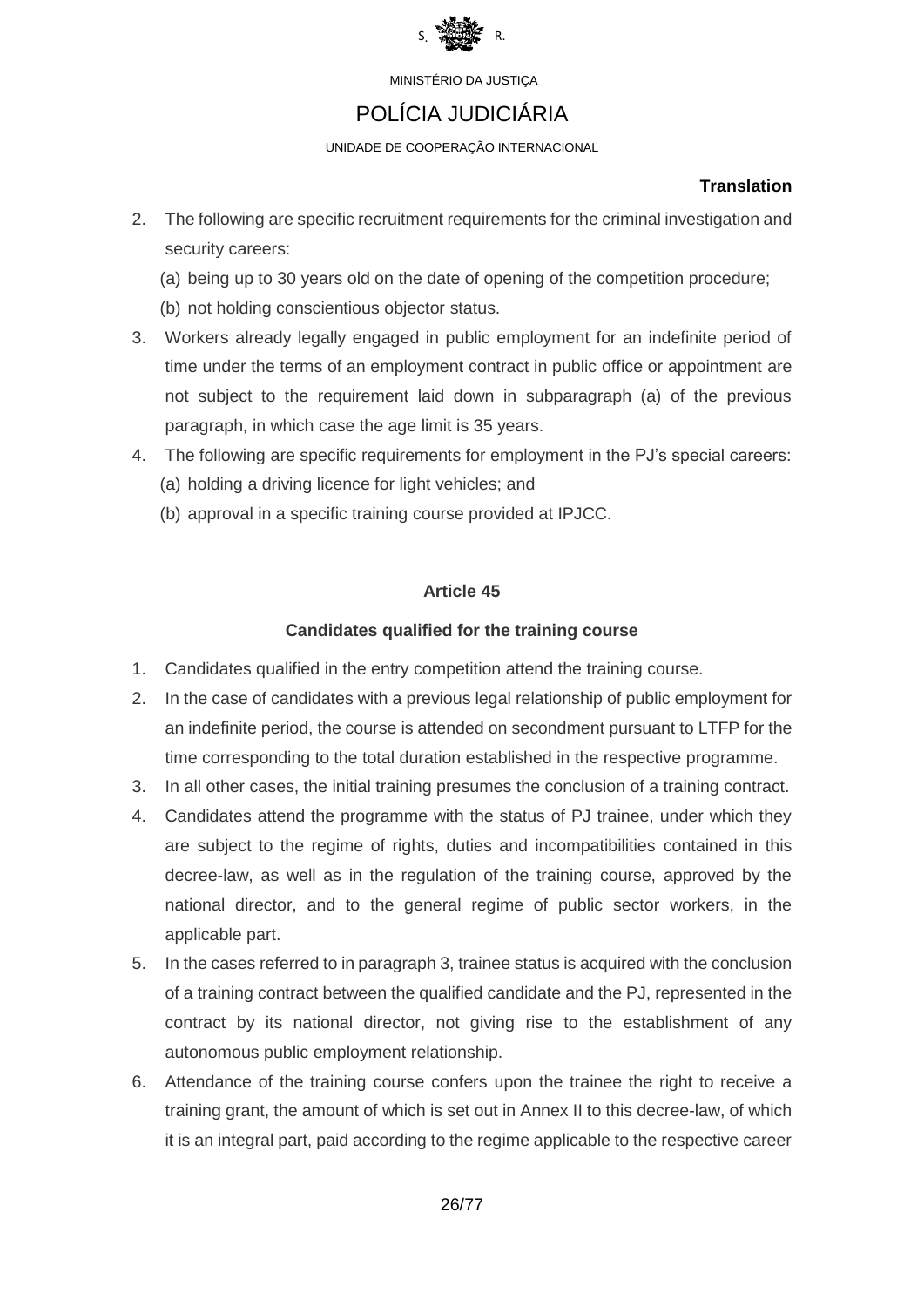

## POLÍCIA JUDICIÁRIA

UNIDADE DE COOPERAÇÃO INTERNACIONAL

### **Translation**

of entry, in addition to a meal allowance of a value corresponding to the one practised for the majority of public sector workers.

- 7. Trainees as referred to in paragraph 2 may opt for a grant of an amount corresponding to the basic remuneration of the legal and functional situation of origin constituted for an indefinite period, excluding supplements due for the effective exercise of their respective functions, or for the grant mentioned in the previous paragraph, maintaining, in any case, the other rights inherent to their professional status.
- 8. The training grant referred to in paragraph 5 is subject to personal income tax and to the social security regime applicable to trainees.
- 9. Trainees without a legal relationship of public employment for an indefinite period may be covered by work accident insurance to be taken out by the PJ, while observing, with the necessary adaptations, the provisions of Article 45 of Decree-Law No. 503/99, of 20 November, in its current wording.
- 10. The provisions of article 129 of LTFP apply to the vacation of trainees with a relationship of public employment for an indefinite period.
- 11. Withdrawal, exclusion or application of a penalty of expulsion from the training course will lead to loss of trainee status and, consequently, termination of the training contract, secondment or situation of public interest transfer, depending on the case.
- 12. Loss of trainee status will also lead to the extinction of the right to the training grant and, in case of unjustified withdrawal, the trainee will be required to reimburse the State in the amount corresponding to the value of the grant received.
- 13. In case the training course is attended under a secondment regime, trainees resume their positions or functions, subtracting the time of attendance from seniority in the position of origin, unless the withdrawal is considered justified by order of the national director.
- 14. The provisions of paragraphs 11 and 12 become effective on the day following notification of the decision of exclusion or expulsion of the trainee or, in case of withdrawal, the order of the PJ's national director accepting it.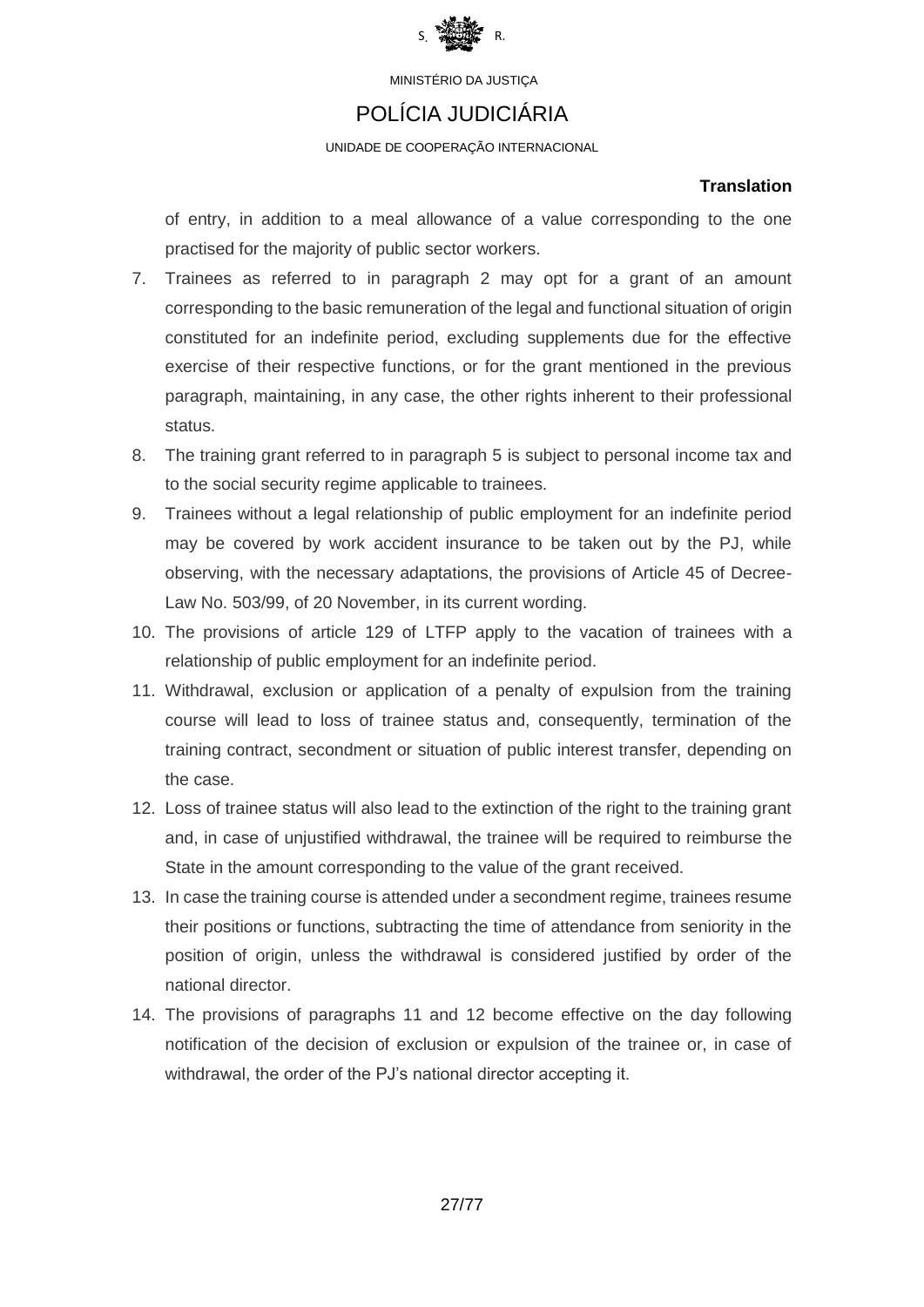

# POLÍCIA JUDICIÁRIA

UNIDADE DE COOPERAÇÃO INTERNACIONAL

### **Translation**

15. Administrative or judicial appeal from the decision of exclusion or expulsion from the training course does not affect the suspension of payment of the training grant until the final decision.

## **Article 46**

## **Trial period**

- 1. The trial period complies with the provisions of LTFP, without prejudice to the provisions laid down in the following paragraphs.
- 2. The assessment of the worker during his trial period shall be performed pursuant to the regulations approved by the national director.
- 3. Workers in special careers who successfully complete the trial period undertake to remain in office in the PJ for a minimum period of five years after acceptance of the appointment.
- 4. Upon appointment, the trial period has the following duration: (a)one year in the criminal investigation career; (b)nine months in all other special careers.
- 5. The duration of the trial period referred to in subparagraphs (a) and (b) of the previous paragraph may be reduced, respectively, up to a minimum of nine and six months, by order of the Government member responsible for the area of justice, upon a proposal by the PJ's national director.
- 6. Application of a disciplinary fine or more severe penalty leads to an unsuccessful conclusion of the trial period.
- 7. In case of unjustified withdrawal during the trial period, the worker undertakes to compensate the PJ for the costs inherent to the training process.

## **Article 47**

## **Entry regime**

Entry to the PJ's special careers is gained: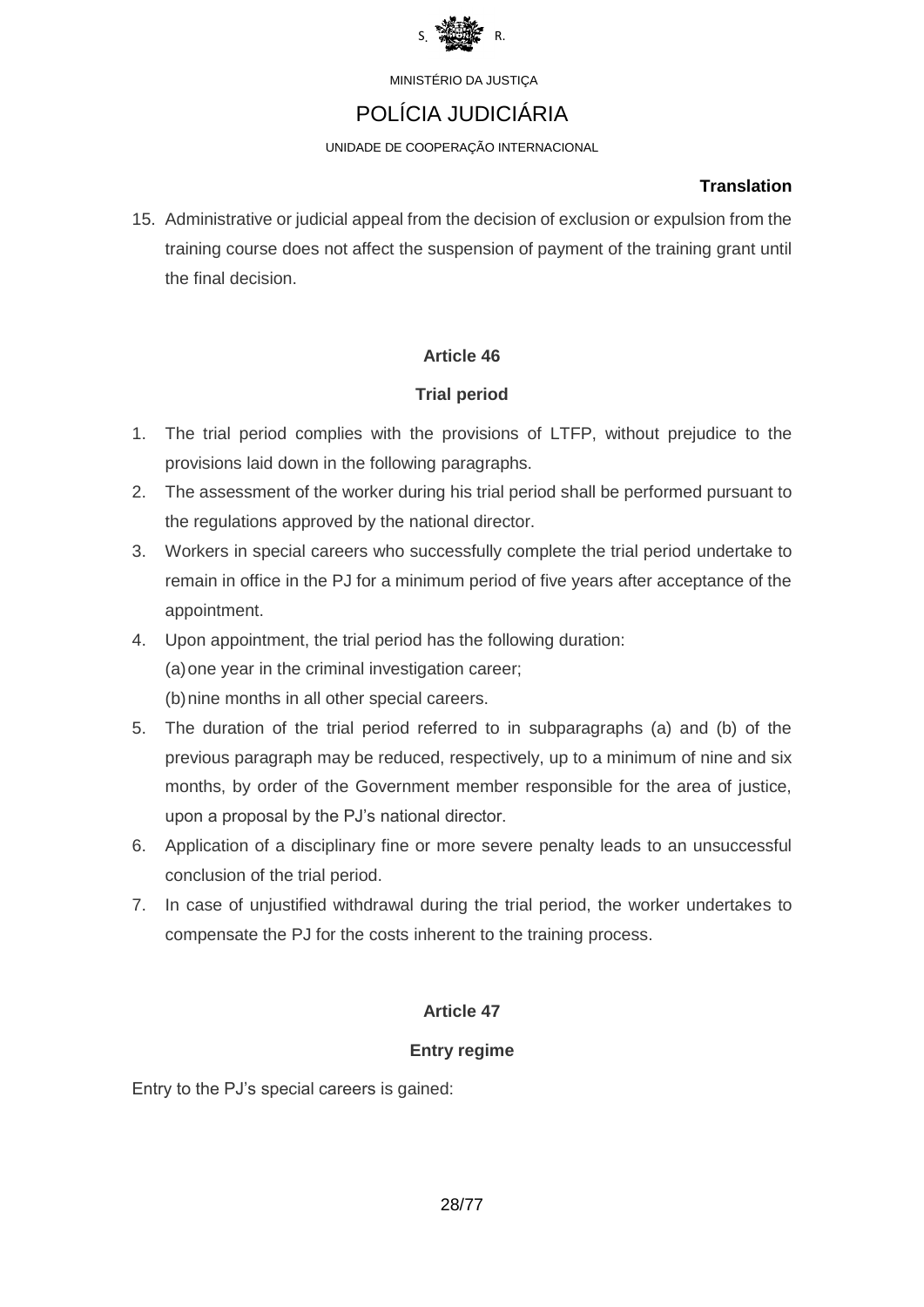

# POLÍCIA JUDICIÁRIA

UNIDADE DE COOPERAÇÃO INTERNACIONAL

### **Translation**

- (a) in the criminal investigation career, in the first remuneration position of the inspector category, for those who successfully completed the specific training course given by IPJCC;
- (b) in the scientific police specialist career, in the first remuneration position, for those who have successfully completed the specific training course given by IPJCC;
- (c) in the security career, in the first remuneration position, for those who have successfully completed the specific training course given by IPJCC.

# **SECTION III**

# **Promotion in the criminal investigation career**

## **Article 48**

## **Criminal investigation senior coordinator**

- 1. Promotion to criminal investigation senior coordinator is made through a competitive procedure defined by order of the Government member responsible for the area of justice, in which the curriculum and professional path of candidates are considered, as well as the merit evidenced in a public discussion of two scientific, technical or practical topics, the first one directly linked to the areas of criminal investigation or forensic sciences and the second one linked to the areas of management, leadership and organisational development.
- 2. Criminal investigation coordinators with at least five years of experience in this category and with a minimum performance assessment of "Relevant or equivalent" may apply to the competition procedure provided for in the previous paragraph.
- 3. The jury of the procedure, composed of at least three members, must include an assistant, an associate or a full professor of areas directly related to law, forensic sciences or criminal investigation, who is be responsible for the oral examination of knowledge in the public discussion referred to in paragraph 1, which must be reduced to writing and, if approved, be subject to disclosure and study within IPJCC.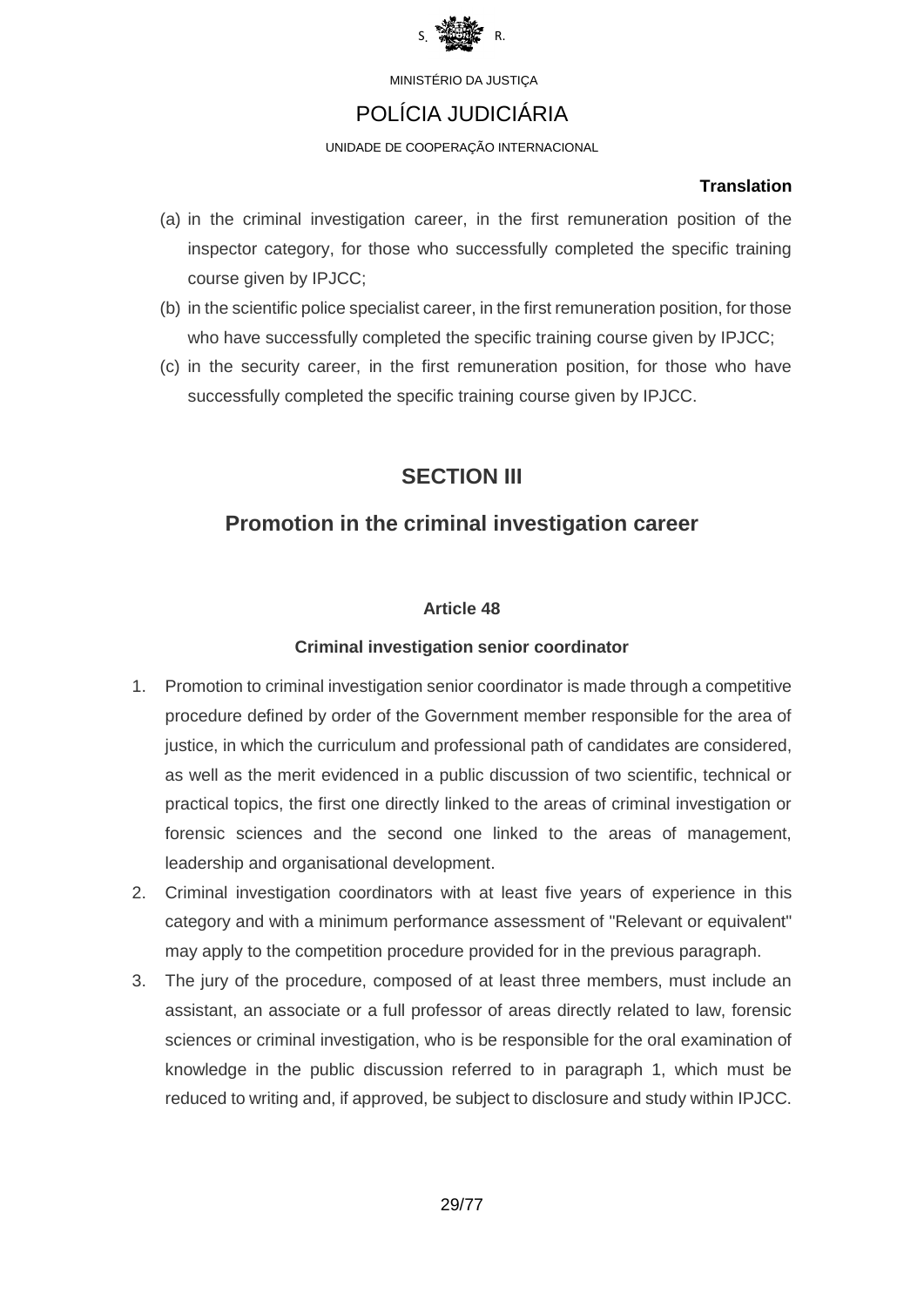

# POLÍCIA JUDICIÁRIA

UNIDADE DE COOPERAÇÃO INTERNACIONAL

### **Translation**

### **Article 49**

### **Criminal investigation coordinator**

Promotion to criminal investigation coordinator is made through a competitive procedure defined by order of the Government member responsible for the area of justice, to which chief inspectors with at least four years of experience in this category, with a minimum performance assessment of "Relevant or equivalent" and approval in the specific training course given by IPJCC may apply, in order of their classification and, in case of a tie, in order of seniority.

## **Article 50**

### **Chief inspector**

Promotion to chief inspector is made through a competitive procedure defined by order of the Government member responsible for the area of justice, to which inspectors with at least seven years of experience in this category, with a minimum performance assessment of "Relevant or equivalent" and approval in the specific training course given by IPJCC may apply, in order of their classification and, in case of a tie, in order of seniority.

## **Article 51**

### **Inspector**

Trainees who have successfully completed the specific training course given by IPJCC are appointed as inspectors.

# **SECTION IV**

## **Legal relationship modalities and establishment**

**Article 52**

30/77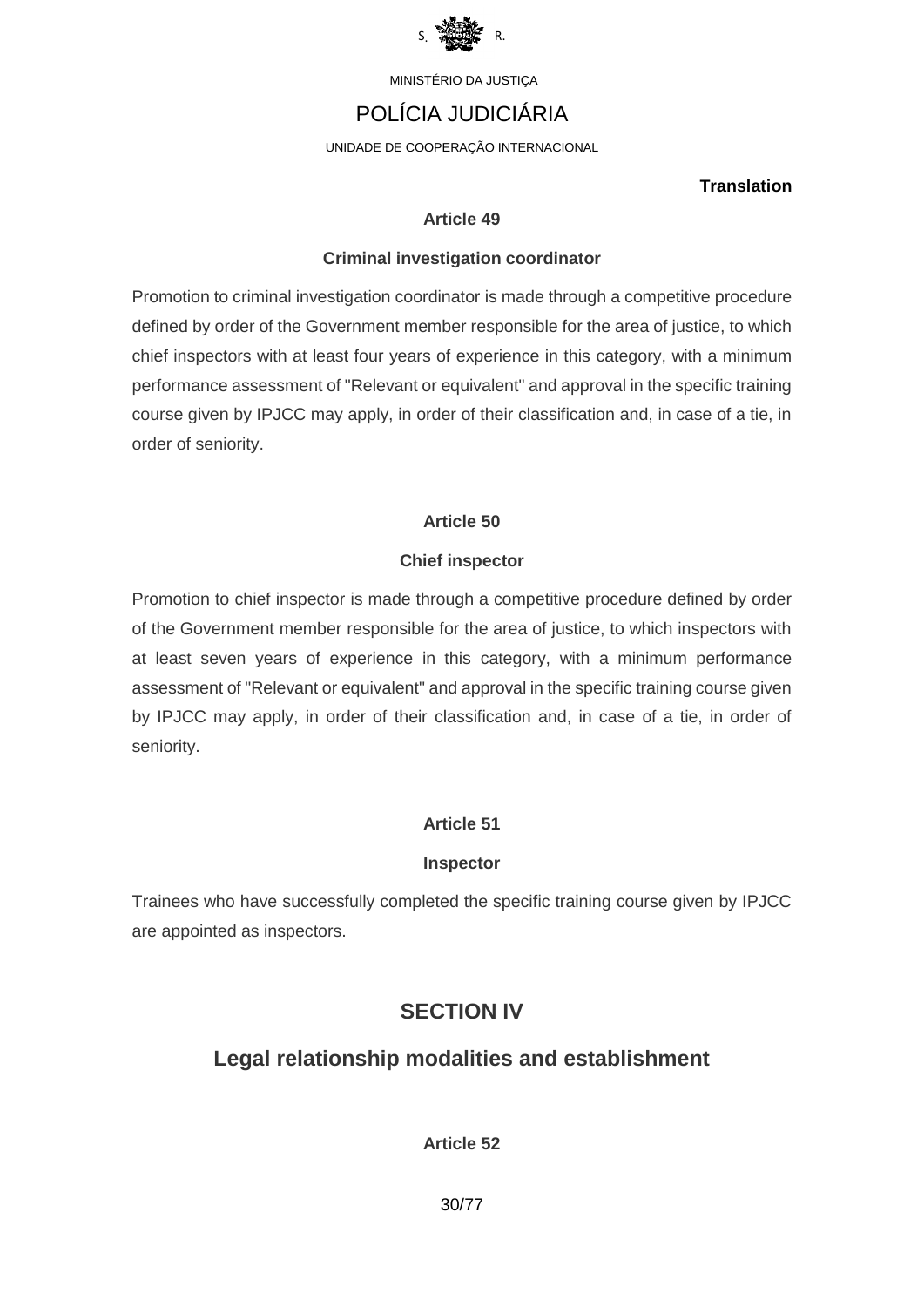

# POLÍCIA JUDICIÁRIA

UNIDADE DE COOPERAÇÃO INTERNACIONAL

### **Translation**

### **Contract modality**

- 1. The legal relationship of public employment of workers in special careers is established by appointment under the terms of LTFP with the specificities of this decree-law.
- 2. Upon successful completion of the trial period, the first posting takes place in accordance with the positions defined by the PJ's national director and relevant regulations.
- 3. The length of service during the trial period is counted, for all legal purposes, as actual length of service.

## **Article 53**

### **Waiver of publication of appointment**

- 1. Upon proposal by the PJ's national director, based on exceptional security reasons, the Government member responsible for the area of justice may authorise waiving publicity for the appointment of workers in special careers.
- 2. Duly substantiated waiving of publication is without prejudice to the validity or effectiveness of the act.

# **SECTION V**

# **Mobility**

## **Article 54**

### **Inter-career and intra-categorical mobility**

- 1. Workers in special careers are subject to the general mobility regime applicable to public sector workers, with the specificities of this decree-law and relevant regulations.
- 2. The performance of functions of criminal investigation career workers in other central, regional and local Public Administration bodies or in State-owned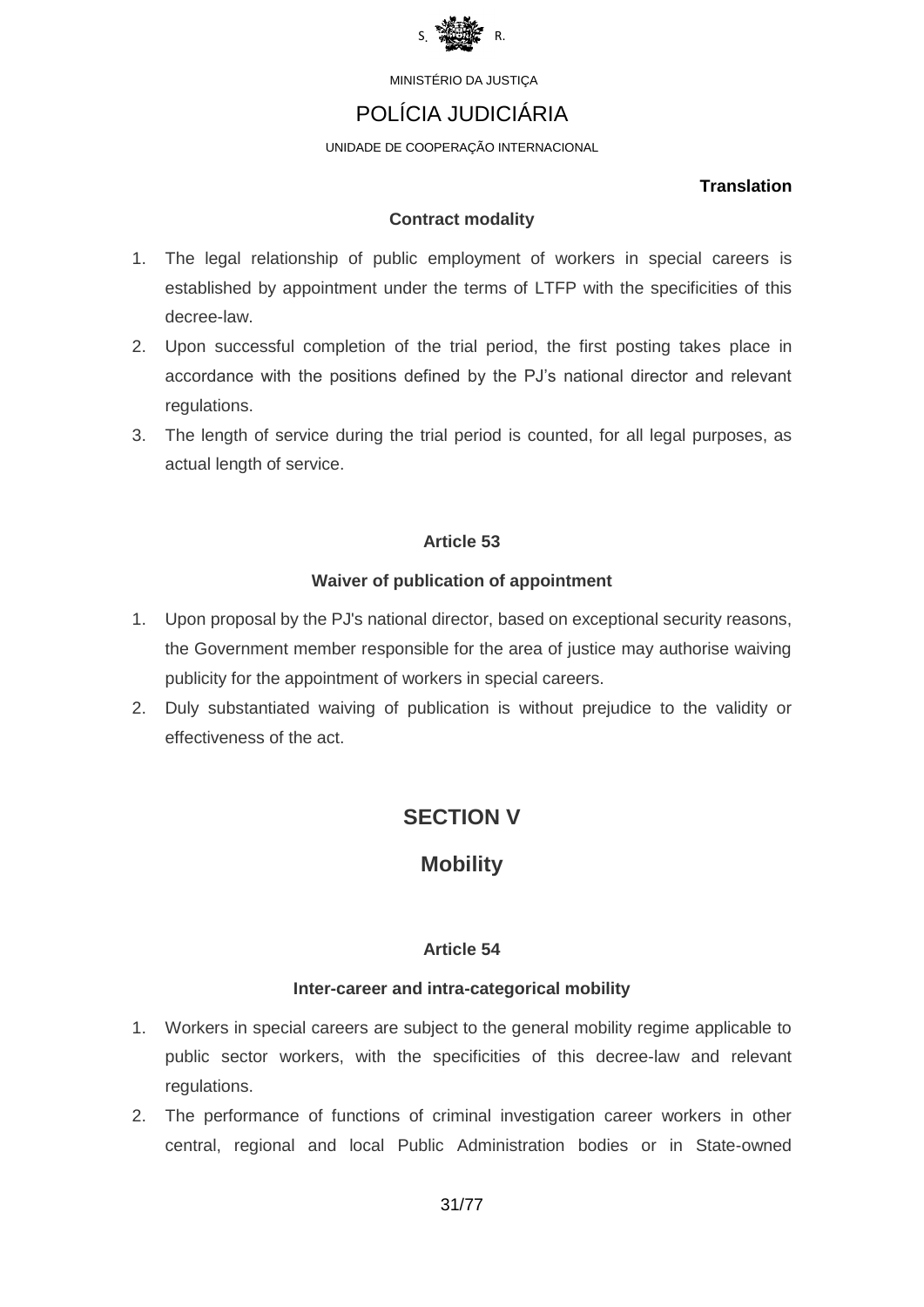

# POLÍCIA JUDICIÁRIA

UNIDADE DE COOPERAÇÃO INTERNACIONAL

### **Translation**

companies requires authorisation from the Government member responsible for the area of justice and may cease at any time.

3. Workers referred to in the previous paragraph remain subject to the discipline of the PJ's relevant entities.

## **Article 55**

### **Instruments of internal mobility**

Postings as follows constitute specific instruments for internal mobility of workers in the PJ's special careers:

- (a) movement;
- (b) swap;
- (c) transfer;
- (d) internal secondment.

### **Article 56**

### **Movement**

- 1. Posting may occur under an ordinary or extraordinary movement procedure, subject to specific regulations.
- 2. Ordinary movement procedures take place annually, in the month of September; the foreseeable vacancies of posts to be provided is made public, listing the relevant organic units.
- 3. Extraordinary movement procedures are only allowed in the case of a first posting after completion of the corresponding trial period, or when required for preponderant reasons of human resource management, namely the reallocation of staff and the urgent filling of certain posts essential for the pursuit of the PJ's assignments, and must be announced at least 30 days in advance, the foreseeable vacancies being made public.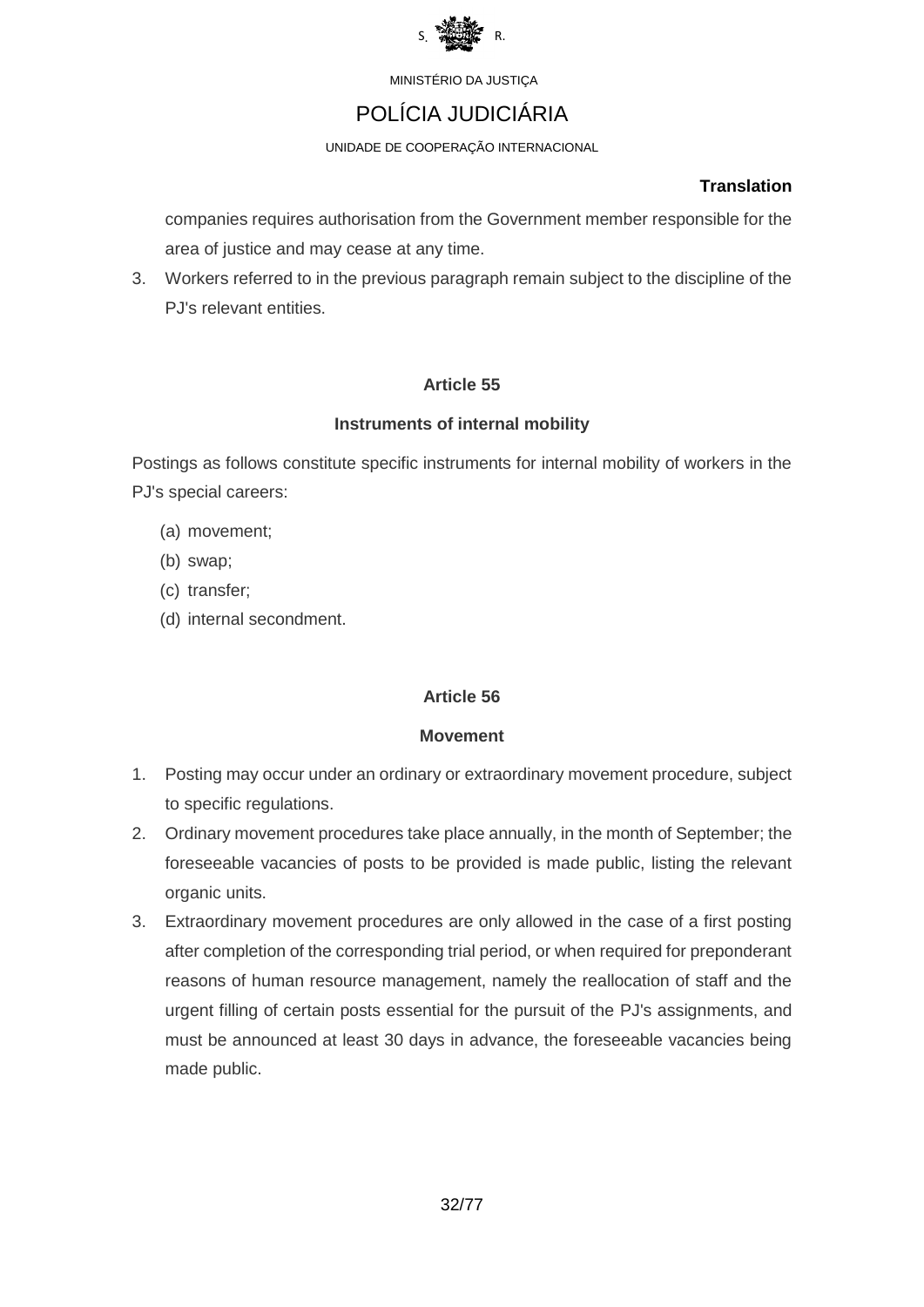

# POLÍCIA JUDICIÁRIA

### UNIDADE DE COOPERAÇÃO INTERNACIONAL

#### **Translation**

- 4. Requests by workers who wish to apply for movement procedures must be submitted to the national director and lapse with the submission of a subsequent request or upon completion of the respective movement.
- 5. In each ordinary movement procedure, any requests received by 31 July or, in the case of extraordinary movements, within the period indicated by the national director, shall be considered.
- 6. Candidates may withdraw their request up to the  $5<sup>th</sup>$  working day before the applicable deadline, under the terms of the previous paragraph.

### **Article 57**

#### **Swapping**

Swapping is the movement resulting from reciprocal and simultaneous indication of workers of the same category, either on their own initiative or on the initiative of the employer with the workers' agreement.

### **Article 58**

#### **Transfer**

Posting by transfer consists of the movement, at the worker's request, between units located at different locations.

### **Article 59**

#### **Internal secondment**

- 1. Posting by internal secondment is the temporary movement of a worker between units located in different locations.
- 2. Internal secondments have a duration of three years, when they are carried out between units located in mainland Portugal or in the same autonomous region, or of two years, when they involve movement between the mainland and the autonomous regions or between autonomous regions.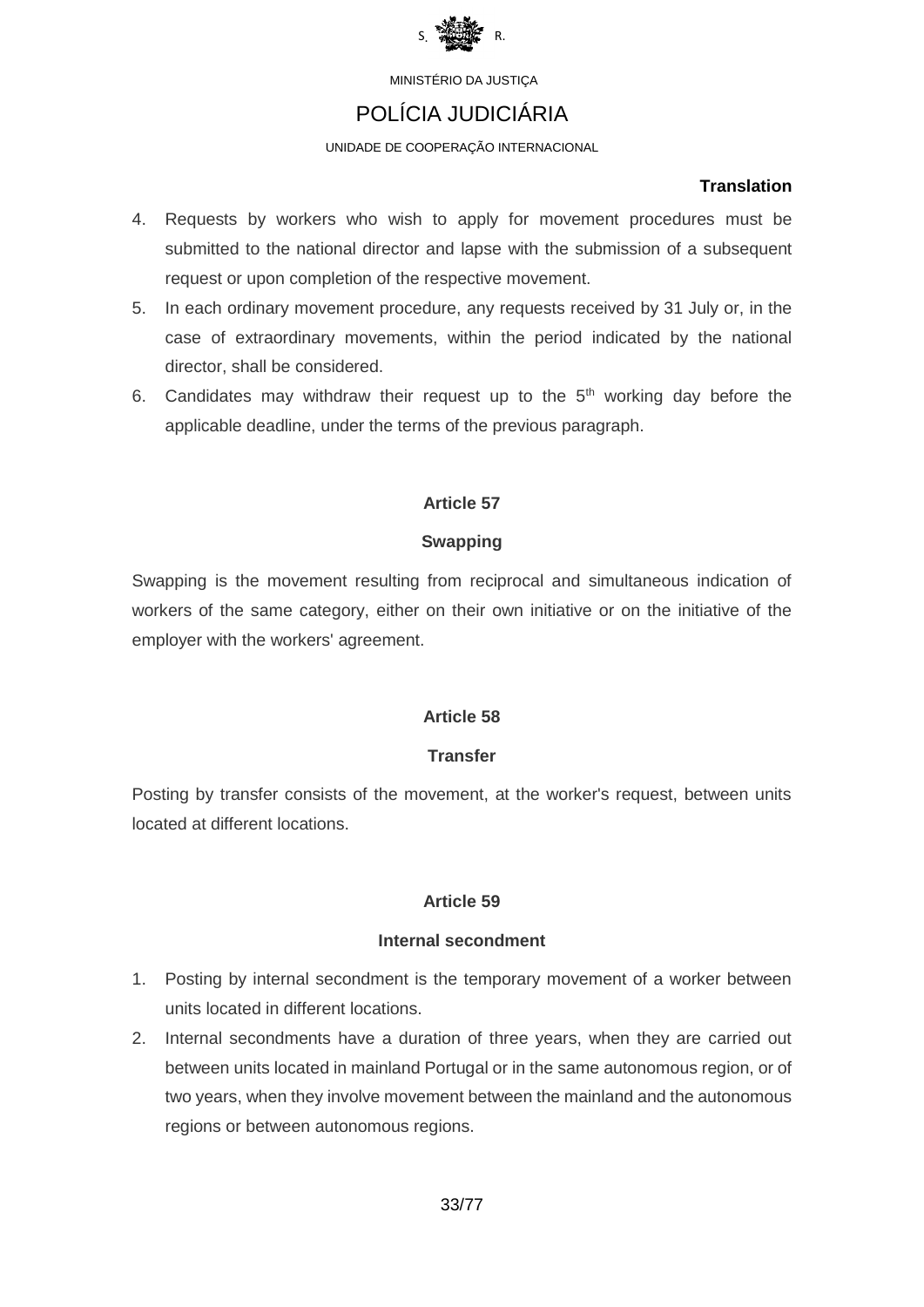

# POLÍCIA JUDICIÁRIA

UNIDADE DE COOPERAÇÃO INTERNACIONAL

### **Translation**

- 3. For imperative reasons of service or for ponderous reasons invoked by the worker, the PJ's national director may suspend or cause to cease, at any time, the internal secondment.
- 4. Provision of the worker in a new category or function also constitutes an autonomous cause for termination of the internal secondment.

## **Article 60**

## **Posting rejection**

Whenever there are reasons of convenience of service, the PJ's national director may reject, by reasoned order, the posting in a certain vacancy.

## **Article 61**

## **Regulations**

The internal mobility instruments regime has its own regulation defining, in particular, the criteria for filling posts in cases of application, the criteria to be observed in swaps, and vacancies for the first posting, submitted by the national director for approval by the member of the Government responsible for the area of justice.

## **Article 62**

## **Deadline for presentation**

- 1. The deadline for a worker to present himself to the service where he is posted is set by order of the PJ's national director in compliance with the following criteria:
	- (a) on the mainland or within the same autonomous region:
		- (i) between two services located in the same location, a term of not less than 10 days is established for terminating functions at the service of origin, and the worker must present himself to the service of destination within 10 days counting from that date; or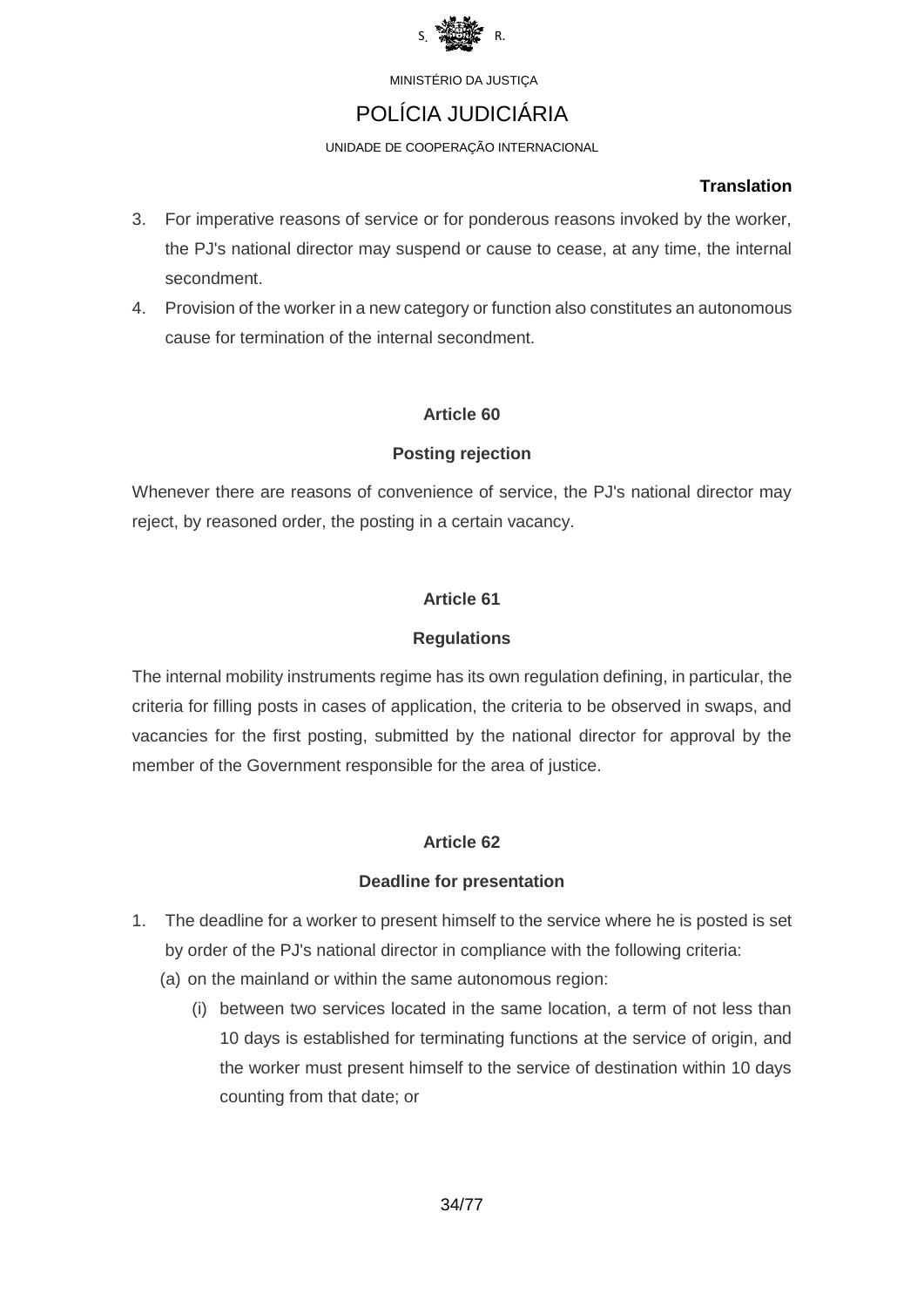

# POLÍCIA JUDICIÁRIA

UNIDADE DE COOPERAÇÃO INTERNACIONAL

### **Translation**

- (ii) between two services located in different locations, a term of not less than 15 days is established for terminating functions at the service of origin, and the worker must present himself to the service of destination within 15 days counting from that date;
- (b) between the mainland and autonomous regions or between autonomous regions, a term of not less than 30 days is established for terminating functions at the service of origin, and the worker must present himself to the service of destination within 30 days counting from that date.
- 2. In certain cases, *ex officio* or at the request of the interested party, the time limits referred to in the previous paragraph for presentation to the service of destination may be extended to 15, 20 or 35 days, respectively, counting from the date of notice of the movement, taking into account, for this purpose, the needs of services, the travelling distance and the worker's private and family circumstances.
- 3. The posting order is published at the service of origin and, in the case of services located in different locations, also at the service of destination.

## **Article 63**

## **No compensation for displacement**

No installation or settlement allowance is granted in respect of postings by movement, transfer or swap of workers.

## **Article 64**

## **Specific mobility situation**

Workers in the criminal investigation career who have performed functions under Law No. 101/2001, of 25 August, in its current wording, are entitled to be posted in a unit based outside the region in which they have performed those functions.

## **Article 65**

## **Liaison officers**

35/77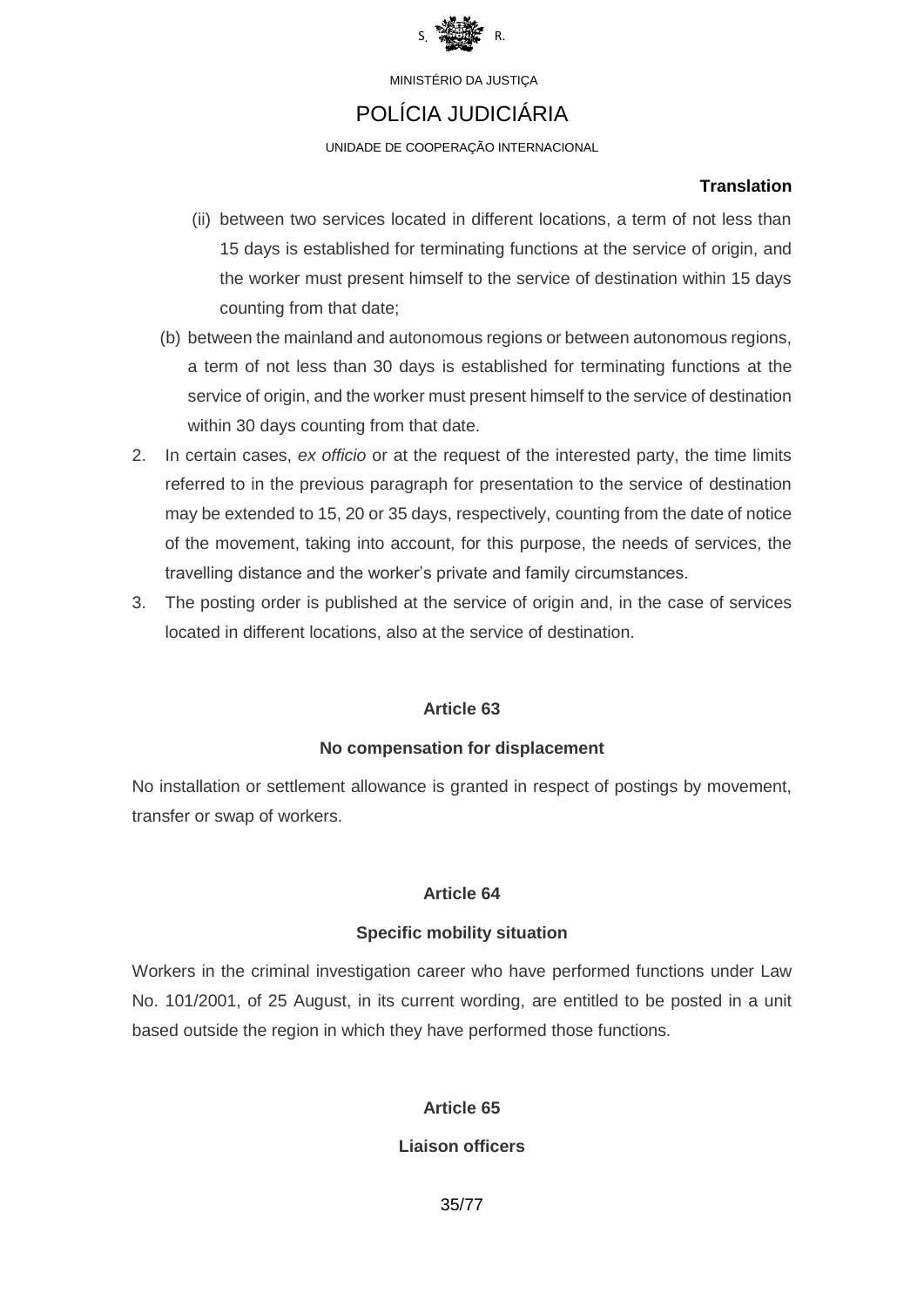

# POLÍCIA JUDICIÁRIA

UNIDADE DE COOPERAÇÃO INTERNACIONAL

### **Translation**

- 1. Under the terms of international agreements entered into by the Portuguese State, the Government members responsible for the areas of foreign affairs and justice may appoint liaison officers, chosen from among workers in the PJ's criminal investigation career for accreditation by foreign States or international bodies.
- 2. The appointment of liaison officers is made on a secondment basis for a period of three years and may be extended only once for the same period.
- 3. The same worker can only be appointed to a new secondment after a period of five years.
- 4. Liaison officers retain the right to remuneration corresponding to their post of origin, and are also entitled to additional remunerations fixed by order of the Government members responsible for the areas of foreign affairs, finance and justice, which are established in compliance with the regime applicable to equivalent staff of the Ministry of Foreign Affairs serving abroad.
- 5. Furthermore, by order of the Government members responsible for the areas of foreign affairs, finance and justice, the amounts relating to allowances for individual accommodation, transport, insurance, packaging of furniture and luggage, as well as any expenses and other allowances for expenses when called to Portugal or dispatched in extraordinary service within the State in which they are accredited or outside it are fixed.
- 6. In fixing the allowances referred to in the preceding paragraph, account must be taken of the amounts in use for equivalent staff of the Ministry of Foreign Affairs serving abroad.
- 7. The costs of medical assistance and medication for liaison officers serving abroad, as well as for their relatives who are beneficiaries of the Institute for Protection and Assistance in Illness, I. P. (ADSE, I. P.), are reimbursed by the latter, in accordance with the limits to be set by order of the Government members responsible for the areas of finance, justice and health.
- 8. The employment income earned by liaison officers posted abroad is exempt from income tax, pursuant to Article 39 of the Statute of Tax Benefits, approved by Decree-Law No. 215/89, of 1 July, in its current wording.
- 9. When appropriate, upon proposal of the Government member responsible for the area of justice, liaison officers may be accredited by the Government member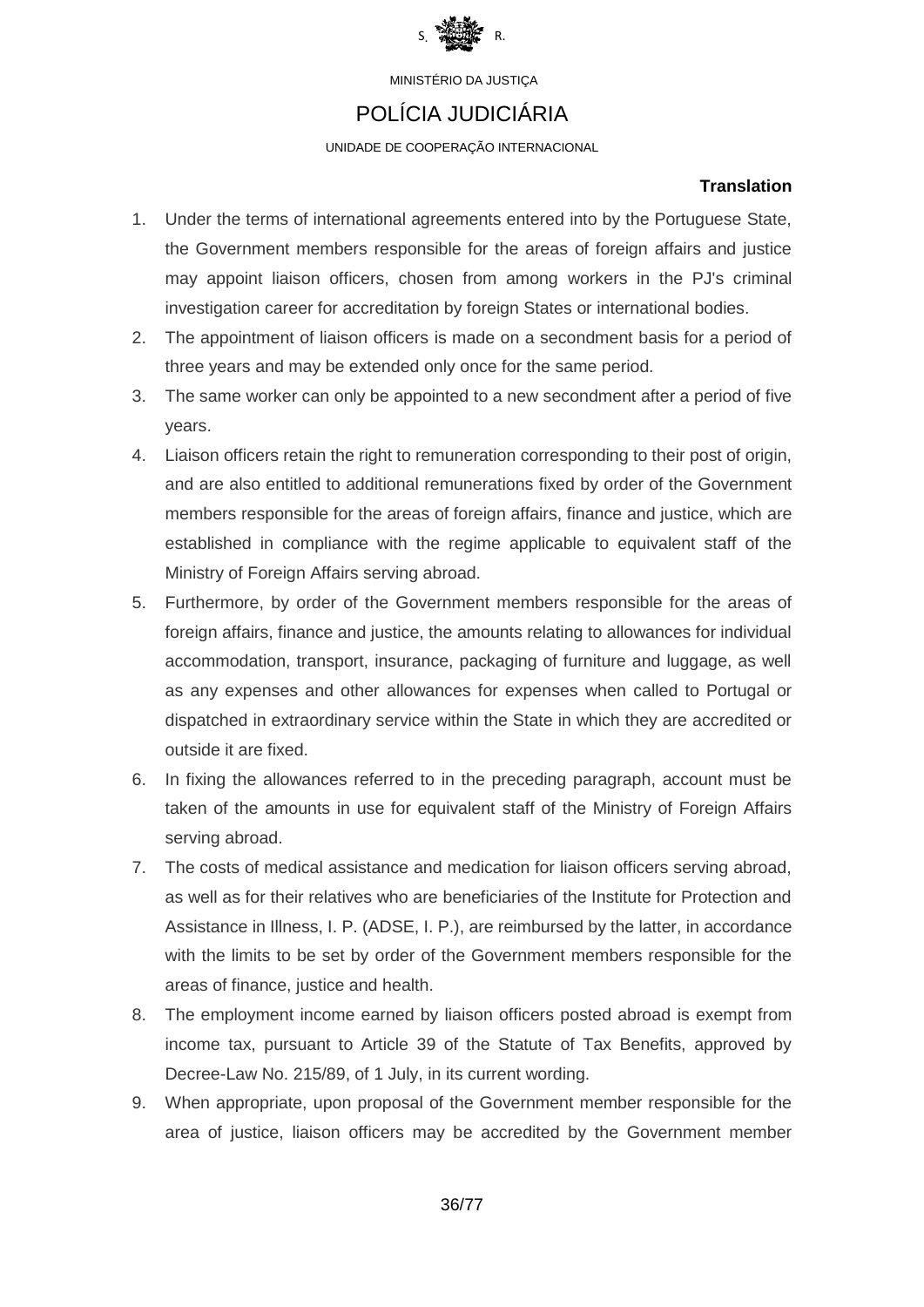

## POLÍCIA JUDICIÁRIA

UNIDADE DE COOPERAÇÃO INTERNACIONAL

#### **Translation**

responsible for the area of foreign affairs as attachés to the embassies of Portugal abroad and use a diplomatic bag, in compliance with the rules in force for its use.

#### **Article 66**

#### **Provision of services in other bodies**

- 1. Workers in the PJ's special careers may be appointed on secondment to perform functions in Portugal or abroad, in national or international bodies, for a limited term, in accordance with the public interest and the commitments assumed by the Portuguese State.
- 2. Workers are appointed by order of the Government member responsible for the area of justice, upon proposal of the PJ's national director, and are posted administratively in the PJ's National Directorate.
- 3. Workers are remunerated by the destination entity, on which they functionally depend, and may in exceptional and justified situations be remunerated by the PJ.
- 4. Workers retain the social protection rights of their original post and the length of service is counted, for the purposes of seniority, as if it had been rendered in that post.

## **SECTION VI**

## **Remuneration and allowances regime**

### **SUBSECTION I**

#### **Remuneration regime**

#### **Article 67**

#### **Basic remuneration**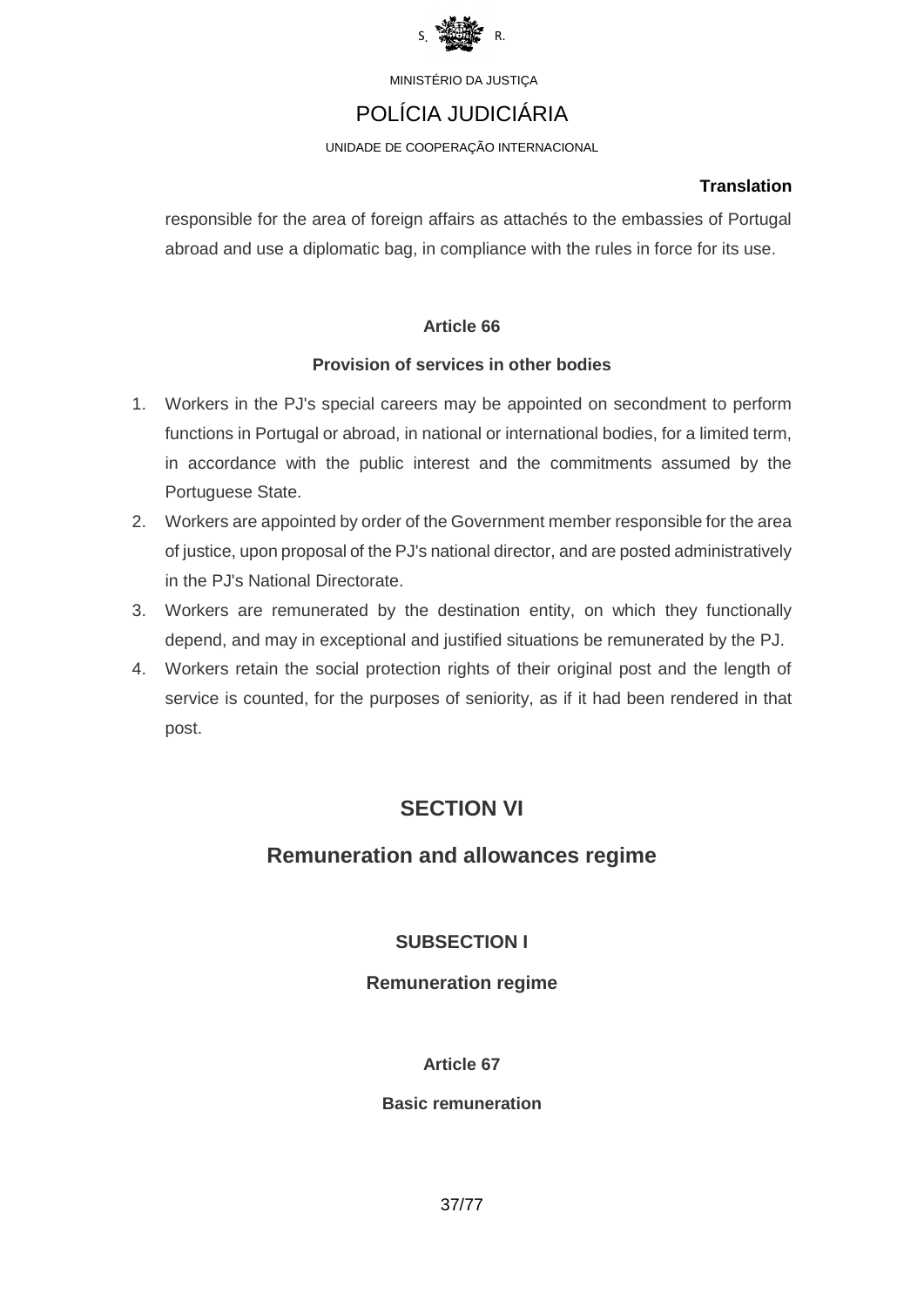

## POLÍCIA JUDICIÁRIA

UNIDADE DE COOPERAÇÃO INTERNACIONAL

#### **Translation**

- 1. Workers in special careers are subject to the general remuneration regime for workers performing public functions and to the specific provisions set out in this decree-law.
- 2. The structure of the basic remuneration to be paid monthly to workers in the criminal investigation, scientific police specialist and security careers develops at the levels and positions of the corresponding remuneration tables set out in Schedules 1 to 3 of Annex III to this decree-law, of which it is an integral part.
- 3. The basic remuneration is paid in 14 monthly instalments, 12 of which are monthly remunerations, including that for the vacation period, and the others are a Christmas allowance, paid in November of each year, in an amount equalling the basic remuneration earned in that month, and a vacation allowance, paid in June of each year, in an amount equalling the basic remuneration earned in that month.

#### **Article 68**

#### **Remuneration tables**

- 1. The identification of the remuneration levels, as well as the corresponding remuneration positions of the categories of the criminal investigation, the scientific police specialist and the security careers are set out in Schedules 1 to 3 of Annex III to this decree-law.
- 2. After appointment and during their respective trial period, inspectors, scientific police specialists, as well as security officers, are remunerated at the level corresponding to the first remuneration position of their respective careers, counting in full for the purposes of career progression the length of service rendered during that period.
- 3. Upon successful completion of the trial period, inspectors, scientific police specialists and security officers move automatically to the second remuneration position in their career or category, if applicable.

#### **Article 69**

#### **Change in remuneration positioning**

The change in remuneration positioning in special careers is made:

38/77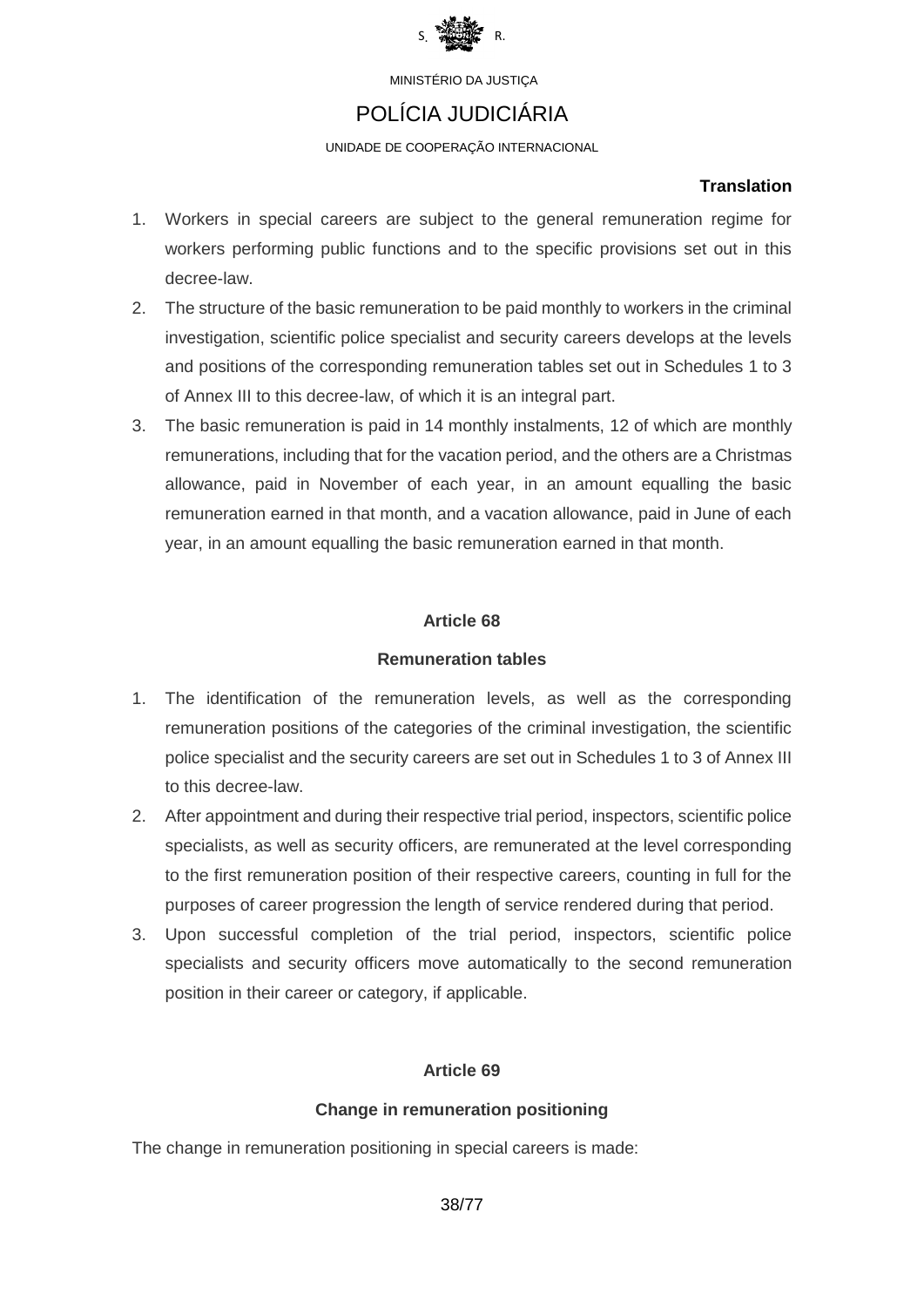

### POLÍCIA JUDICIÁRIA

UNIDADE DE COOPERAÇÃO INTERNACIONAL

#### **Translation**

- (a) in the criminal investigation career categories, in the performance assessment chart, pursuant to the following article and to Article 76, with reference to the remuneration positions provided for in Schedule 1 of Annex III to this decree-law;
- (b) in the scientific police specialist career, in the performance assessment chart, pursuant to the following article and to Article 76, with reference to the remuneration positions provided for in Schedule 2 of Annex III to this decree-law;
- (c) in the security career, in the performance assessment chart, pursuant to the following article and to Article 76, with reference to the remuneration positions provided for in Schedule 3 of Annex III to this decree-law.

#### **Article 70**

#### **Requirements for changing the remuneration positioning**

- 1. The mandatory change in the positioning of a worker in the criminal investigation career depends on obtaining at least 12 points in performance assessments for functions exercised during the remuneration positioning he is in, and the provisions of Article 75 of Law No. 66-B/2007, of 28 December, in its current wording, do not apply.
- 2. For the purposes of the provisions in the preceding paragraph, points for performance assessments are awarded under the following terms:
	- (a) six points for each maximum performance assessment of 'Excellent or equivalent';
	- (b) four points for each performance assessment of 'Relevant or equivalent', immediately below the maximum;
	- (c) two points for each performance assessment of 'Adequate or equivalent', immediately below the one referred to in the preceding subparagraph;
	- (d) two negative points for each performance assessment of 'Inadequate or equivalent', corresponding to the lowest level of assessment.
- 3. The mandatory change in the positioning of a worker in the scientific police specialist career and in the security career depends on obtaining at least 10 points in performance assessments for functions exercised during the remuneration positioning he is in, as established in the integrated system for performance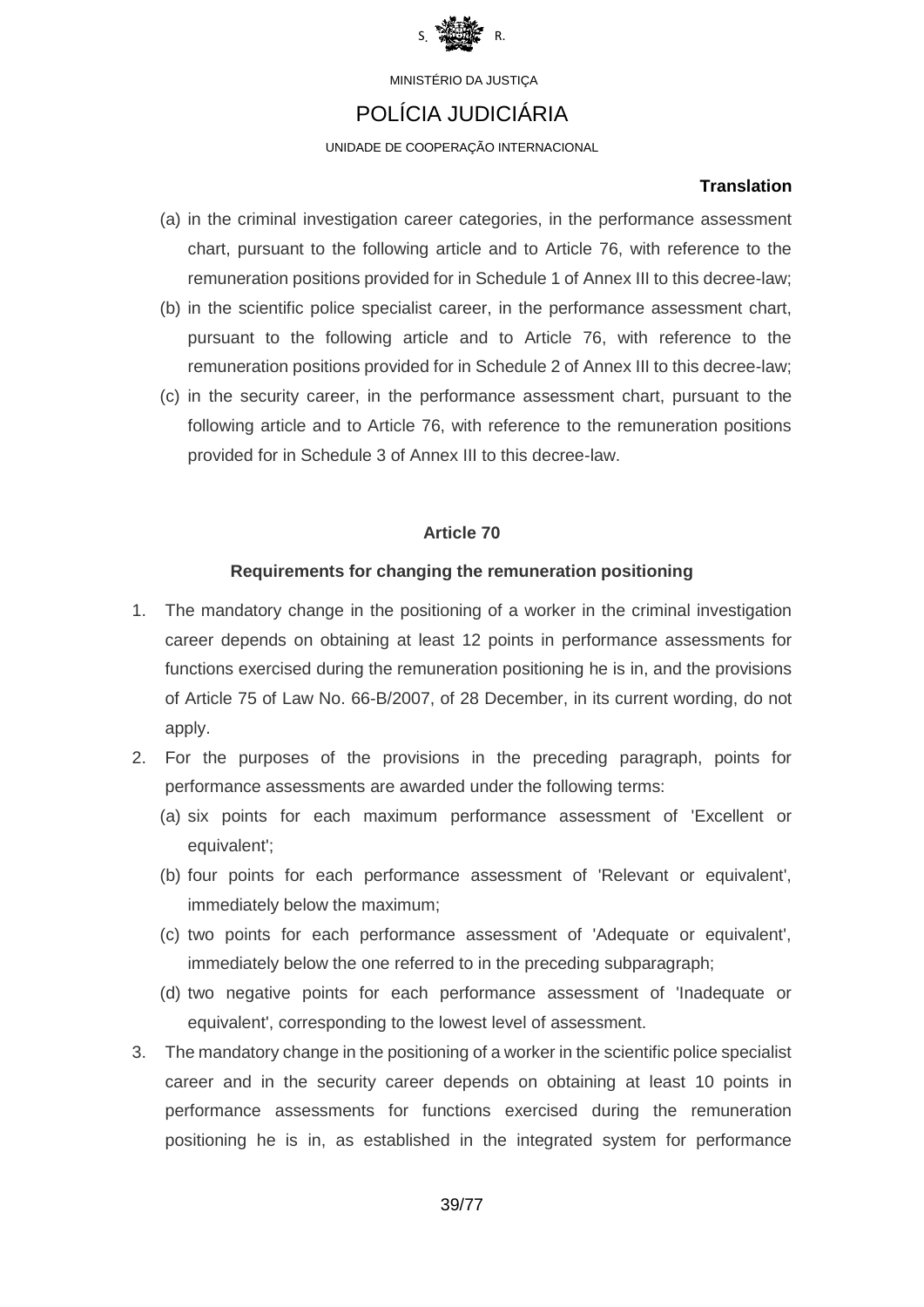

## POLÍCIA JUDICIÁRIA

UNIDADE DE COOPERAÇÃO INTERNACIONAL

#### **Translation**

assessment in Public Administration, approved by Law No. 66-B/2007, of 28 December, in its current wording.

4. The change in remuneration positioning under the terms of the preceding paragraphs refers to 1 January of the year in which it occurs, following the entry into force of this decree-law, except when resulting from an entry, a promotion or a transition into the new careers.

#### **Article 71**

#### **Remuneration option**

Magistrates and workers appointed on a secondment to the PJ may opt for the remuneration corresponding to their post of origin.

#### **Article 72**

#### **Remuneration for the exercise of functions of a higher category**

- 1. The following are entitled to remuneration corresponding to the first remuneration position in the next higher category:
	- (a)chief inspectors who, pursuant to paragraph 10 of Article 18 of Decree-Law No. 137/2019, of 13 September, exercise the functions of coordinating a criminal investigation section;
	- (b)inspectors who, pursuant to paragraph 10 of Article 18 of Decree-Law No. 137/2019, of 13 September, exercise the functions of heading a criminal investigation squad.
- 2. Upon completion of the maximum term legally provided for the exercise of functions referred to in the preceding paragraph, workers resume the legal and functional situation to which they were entitled, and the length of service rendered in the leadership position shall be counted in the career and category to which they return.
- 3. Within one year, workers may not be reappointed to the same functions, except if this is the result of promotion in the career to the category of criminal investigation coordinator or chief inspector, as applicable.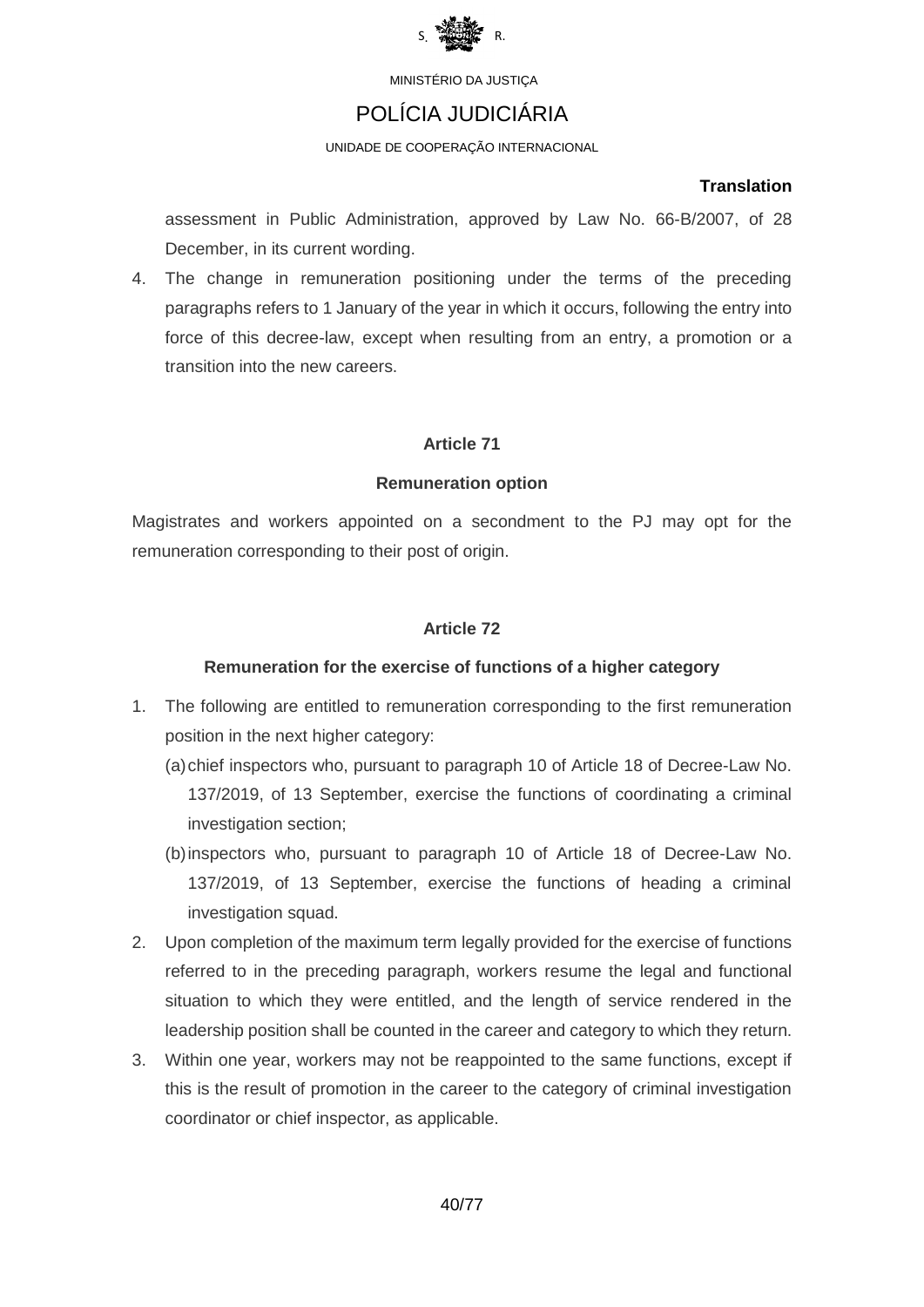

## POLÍCIA JUDICIÁRIA

UNIDADE DE COOPERAÇÃO INTERNACIONAL

**Translation**

#### **Article 73**

#### **Compensation for mobility**

- 1. A special career worker who is internally seconded for a period of more than one year at the initiative of the public employer, and displaced for over 100 kilometres within the mainland or between islands in the same autonomous region are entitled to:
	- (a)compensation for installation in an amount equivalent to six times the value of the social support index;

(b)payment of transport costs for members of his household.

- 2. The provisions of the preceding paragraph also apply to situations of displacement, under the conditions laid down, by more than 50 kilometres from the worker's habitual residence, in the event of an actual change of residence.
- 3. When the secondment referred to in paragraph 1 occurs, under the conditions therein, from the mainland to the autonomous regions, between autonomous regions or from these regions to the mainland, workers in special careers are entitled to:
	- (a)compensation for installation in an amount equivalent to ten times the value of the social support index, without prejudice to the right to payment of transport costs as provided for in paragraph 1(b), including luggage costs up to a limit of 4  $m^3$ ;
	- (b)payment, once a year, of travel expenses for themselves and their household when they have been exercising functions in the autonomous regions or on the mainland for more than one year and are returning there to exercise functions.
- 4. For the purposes of paragraph 2, the demonstration of the actual change of residence must be made by any means of evidence admissible under the law.
- 5. Should the interested party terminate the secondment, at his initiative, before the deadline set, the compensation provided for in this article shall be refunded.
- 6. Workers in special careers whose service of origin is on the mainland and who render service in the autonomous regions, due to the isolation resulting from the particular circumstances of island life, are also entitled to a monthly settlement allowance of 350 euros, updated annually according to the rate of inflation.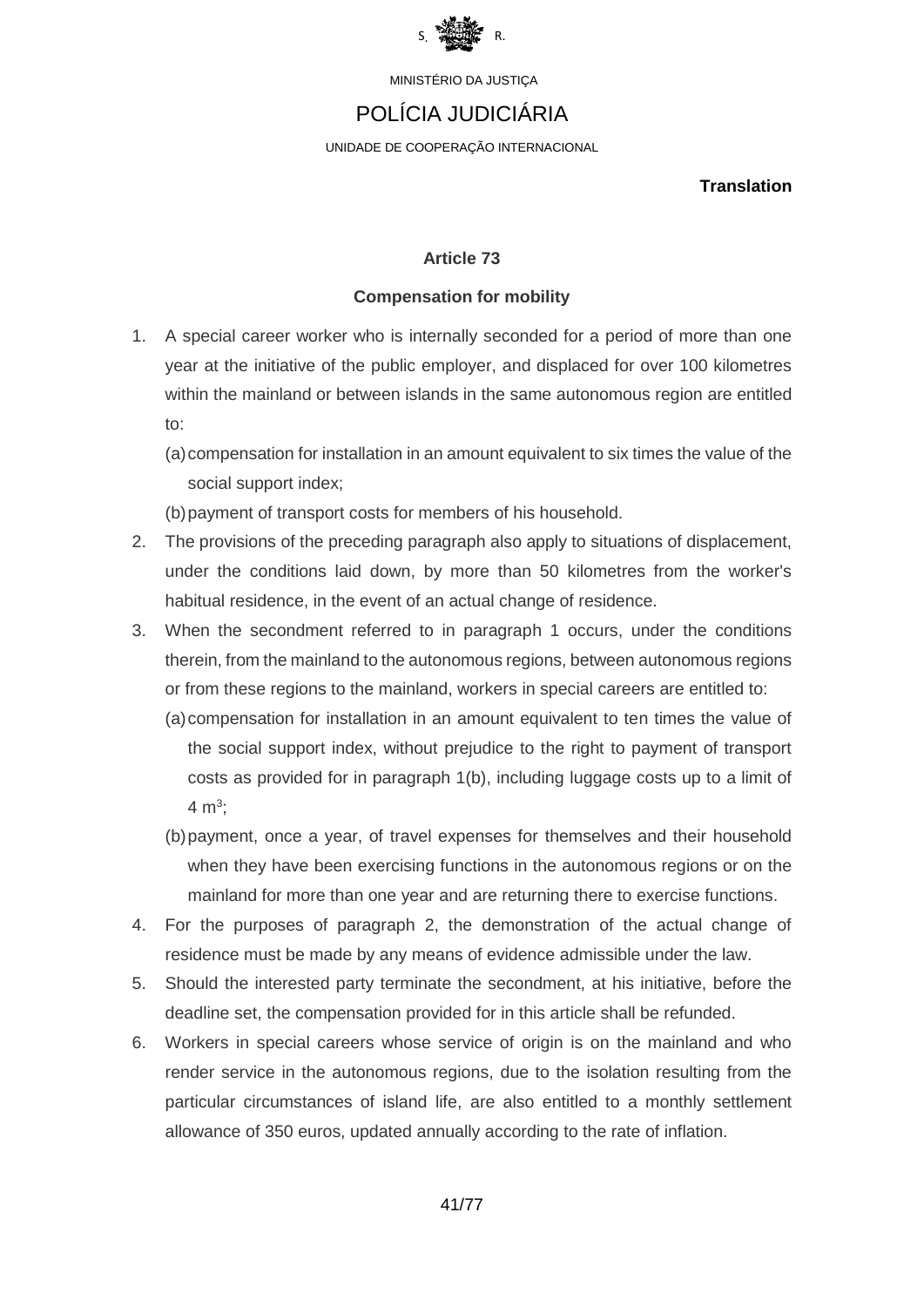

# POLÍCIA JUDICIÁRIA

UNIDADE DE COOPERAÇÃO INTERNACIONAL

**Translation**

#### **Article 74**

#### **Mission allowance**

- 1. The granting of mission allowances complies with the regime in force in Public Administration.
- 2. For the purposes of calculating a mission allowance for preventive or criminal investigation actions requiring a worker to travel, the necessary domicile is the area where the functional activity of the worker is centred.

## **SUBSECTION II**

### **Remuneration supplements and other allowances**

#### **Article 75**

#### **Remuneration supplements**

- 1. Workers in special careers are entitled to 24/7 response, on-call or shift work allowances, as applicable, to compensate for work performed outside normal working hours, under the terms established by order of the Government members responsible for the areas of finance and justice; no other compensatory payment is due for overtime work or work performed on holidays, weekly rest days and complementary rest days.
- 3. Based on the special regime for the provision of work, the constraints inherent to the exercise of functions, as well as the risk, insalubrity and onerous nature associated with them, workers in special careers are entitled to a supplement to be established in a separate act, without prejudice to the provisions of Article 98(3) and (4).

## **SECTION VII**

## **Performance assessment**

42/77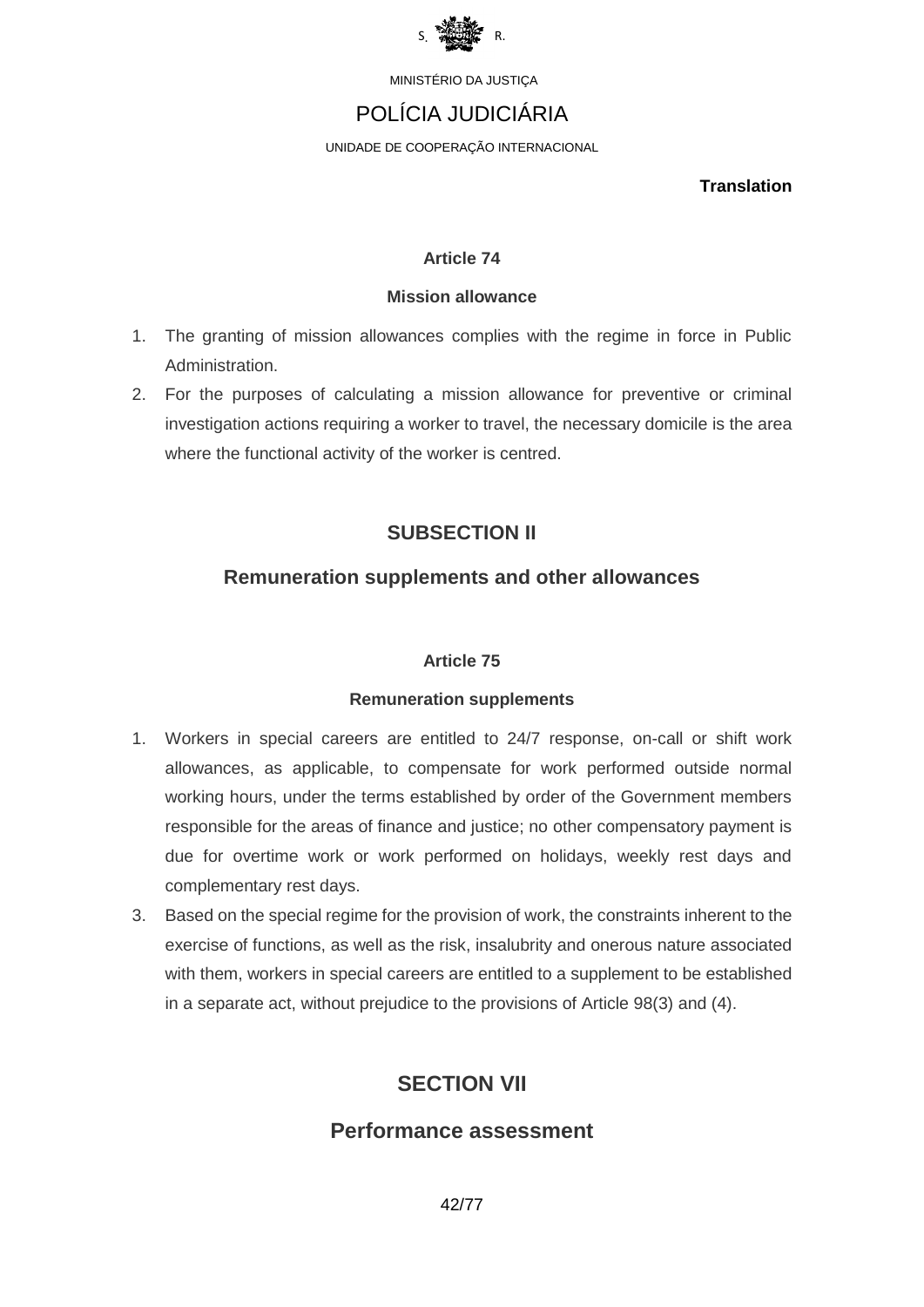

## POLÍCIA JUDICIÁRIA

UNIDADE DE COOPERAÇÃO INTERNACIONAL

**Translation**

#### **Article 76**

#### **System of performance assessment**

- 1. The performance assessment regime for workers in special careers is based on the general principles of the assessment system of Public Administration compatible with the nature of the PJ's mission and assignments, based on objective, clear, transparent criteria previously known by the workers.
- 2. The adapted performance assessment system is approved by order of the Government members responsible for the areas of finance and justice within 90 days from the date of entry into force of this decree-law.
- 3. The final score of the performance assessment process is expressed in qualitative terms of 'Excellent', 'Relevant', 'Adequate' and 'Inadequate', according to the marks for each one of the assessment parameters, to be defined in the order referred to in the previous paragraph.

#### **Article 77**

#### **Objectives and effects**

- 1. The performance assessment of workers in special careers, being one of the essential elements for professional development and evolution, aims to highlight the merit, in relative and absolute terms, shown by workers, based on the demonstration of physical and technical capabilities in exercising their functions.
- 2. The performance assessment of workers in special careers has the effects provided for in this decree-law with regard to changes in remuneration positioning in the career, an increase in the length of the holiday period up to a maximum of three working days, and the award of performance bonuses under the terms of the order referred to in paragraph 2 of the previous article, as well as the disciplinary effects provided for in a separate act.

#### **Article 78**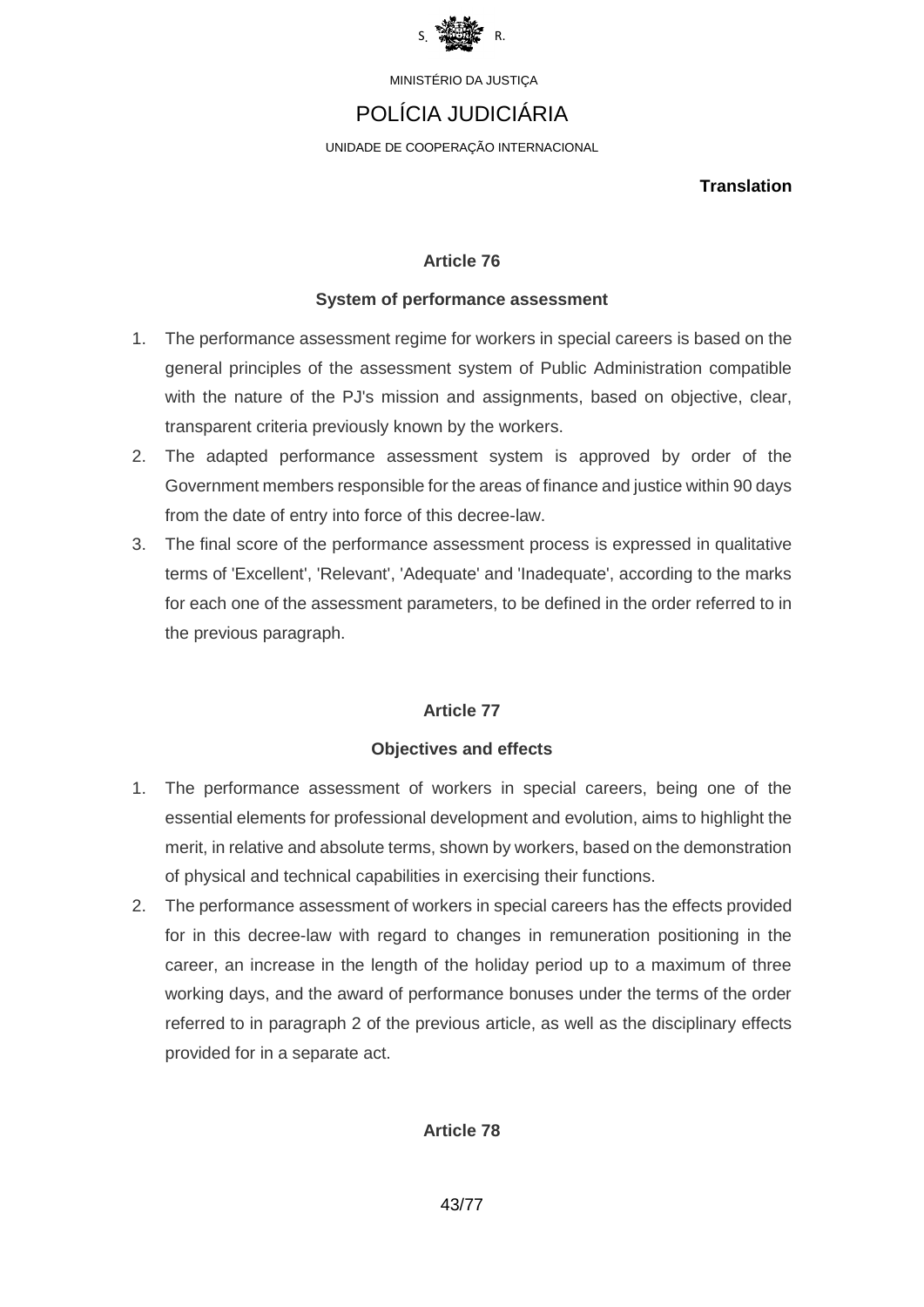

## POLÍCIA JUDICIÁRIA

UNIDADE DE COOPERAÇÃO INTERNACIONAL

#### **Translation**

#### **Structuring principles**

- 1. Individual assessment is mandatory, continuous and specific in relation to the career and category, the functions performed and the period to which it refers, covering all workers in effective service; it constitutes a right of the assessee and a power-duty of the assessor.
- 2. Individual assessment of workers in special careers who render services outside the organic structure of the PJ is the responsibility of the supervisory officer appointed by the national director, pursuant to the provisions of the order referred to in Article 76(2).

#### **Article 79**

#### **Purposes of individual assessment**

In addition to the objectives provided for in Article 6 of Law No. 66-B/2007, of 28 December, in its current wording, individual assessment aims to:

- (a)improve the service provided by workers and, concomitantly, organisational performance;
- (b)update knowledge regarding existing human resources;
- (c) assess and adjust human resources to the positions held and functions exercised;
- (d)reconcile the skills of the assessed worker and the PJ's interests, taking into account the increasing complexity resulting from scientific, technical, operational and organisational progress;
- (e)enhance the fulfilment of functional duties and the respective technical improvement of the worker.

#### **Article 80**

#### **Periodicity of individual assessment**

1. Individual assessments can be: (a) periodic; or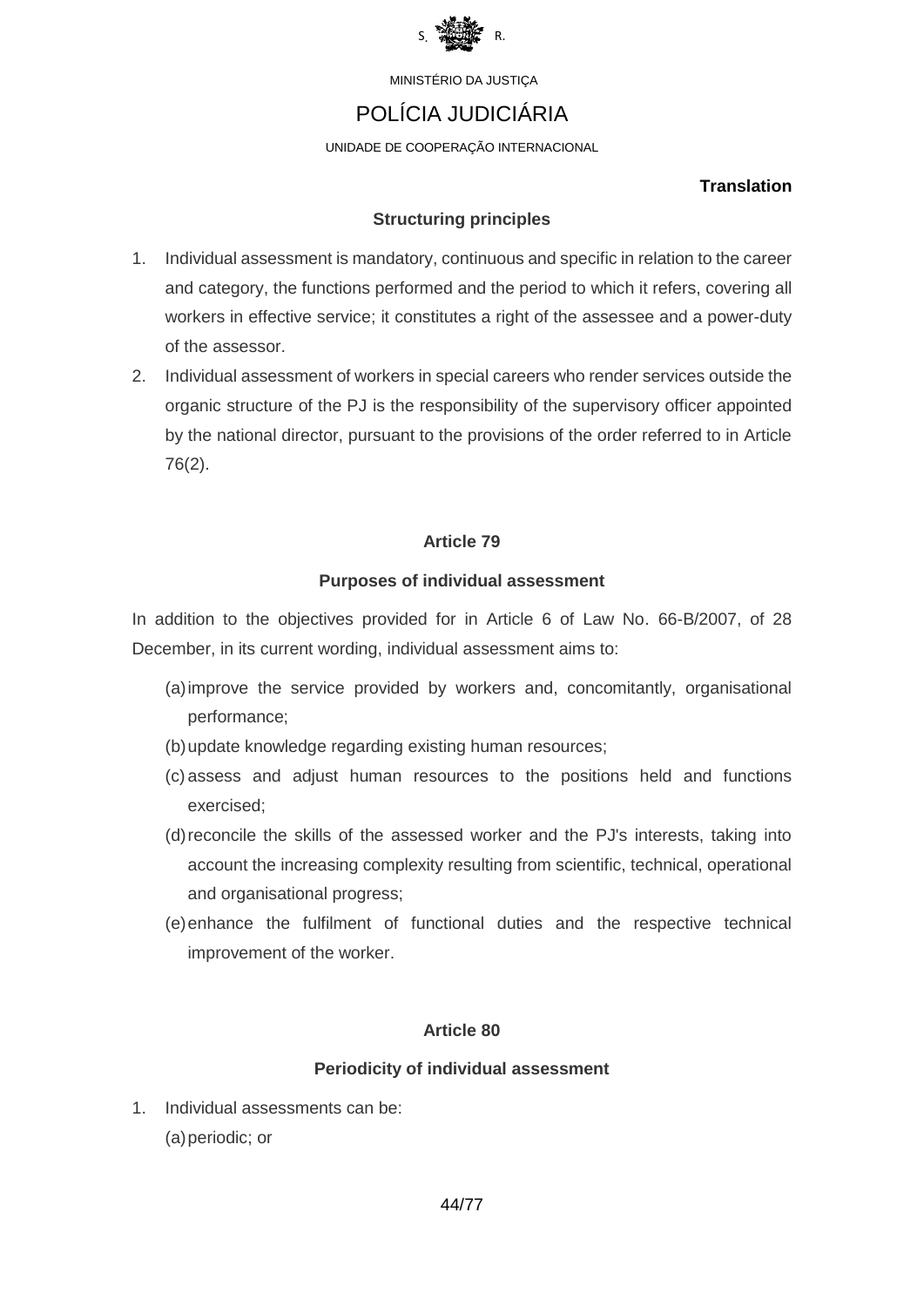

## POLÍCIA JUDICIÁRIA

UNIDADE DE COOPERAÇÃO INTERNACIONAL

#### **Translation**

(b)extraordinary.

- 2. Periodic assessments of workers in the PJ's special careers are given annually with reference to the workers' performance in the previous calendar year.
- 3. Extraordinary assessments are carried out pursuant to the regulations provided for in a separate act.

## **SECTION VIII**

## **Public recognition**

#### **Article 81**

#### **Public recognition of merit**

- 1. Public recognition of the merit of workers in the criminal investigation career is aimed at the recognition and praising of acts of service, which reveal exemplary professional qualities and exceptional performance contributing to the PJ's prestige.
- 2. Without prejudice to other forms of public recognition of merit provided for by law and in this decree-law, this translates into forms of rewarding performance, honorary in nature, which may consist in awarding workers in the criminal investigation career: (a)a mention of exceptional merit, granted on an individual basis; (b)a gold, silver or bronze badge, granted on an individual basis;

(c) a praise, granted on an individual or collective basis;

(d)commendation, granted on an individual or collective basis.

- 3. The mention of exceptional merit has the effect of reducing the length of service for purposes of career advancement or promotion, regardless of a competitive procedure.
- 4. The accumulation of performance rewards is allowed.
- 5. The performance reward may take place during the bond, upon gaining availability status, upon retirement and posthumously, except in cases of exceptional merit awards.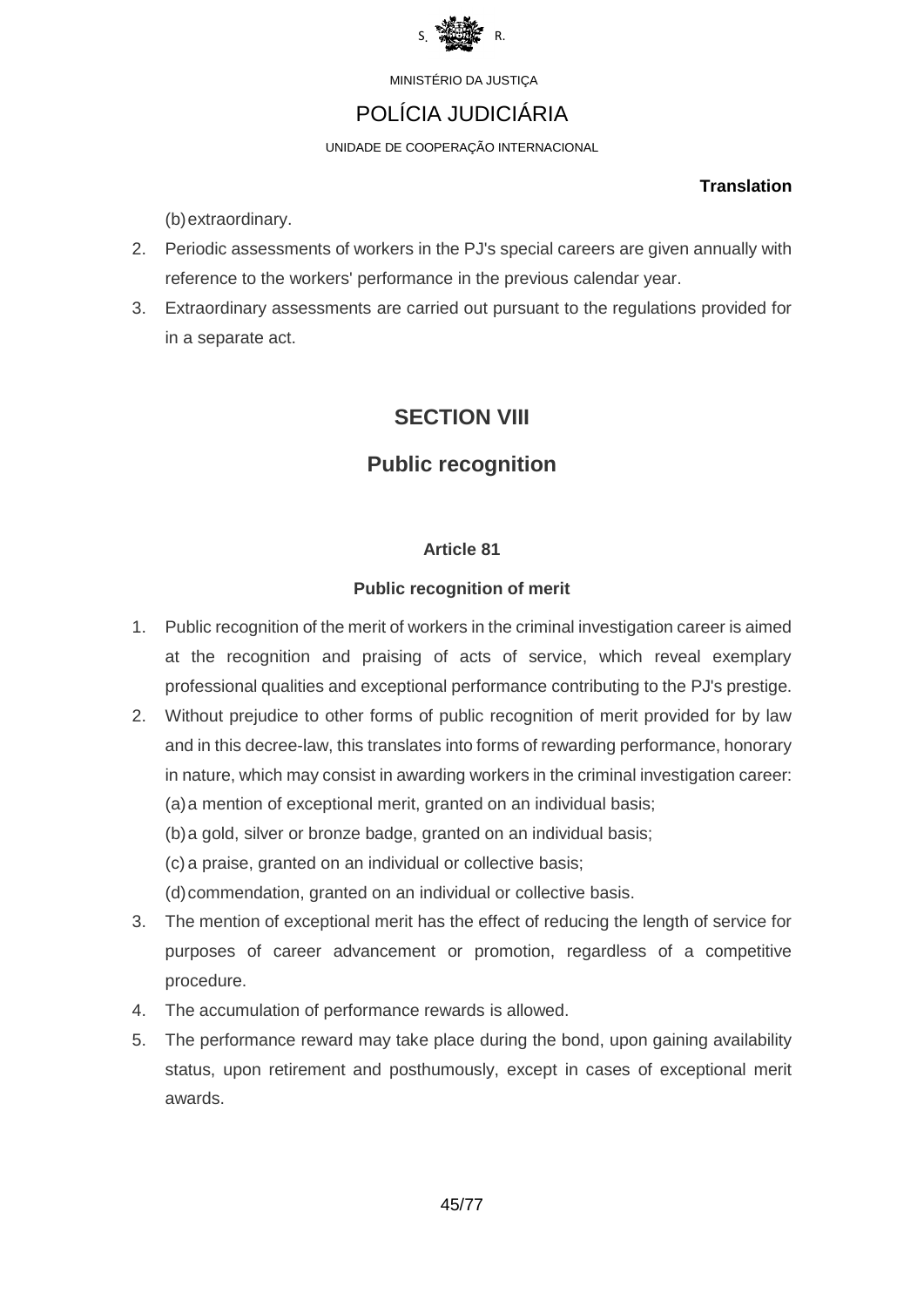

## POLÍCIA JUDICIÁRIA

UNIDADE DE COOPERAÇÃO INTERNACIONAL

#### **Translation**

- 6. Granting performance rewards as provided for in paragraph 2 is the responsibility of the Government member responsible for the area of justice, upon proposal by the PJ's national director and a mandatory opinion by the Polícia Judiciária's High Council.
- 7. The provisions of the previous paragraphs apply, with the necessary adaptations, to the recognition of the merit of workers in the remaining special and general careers.
- 8. Regulations applicable to public recognition of merit are approved by order of the Government member responsible for the area of justice.

# **SECTION IX**

# **Availability and retirement – either as a member of the military or equivalent services or otherwise**

## **SUBSECTION I**

## **Availability**

### **Article 82**

### **Transiting to availability**

- 1. Workers in the criminal investigation career who are not employed on secondment in a managerial position move to availability:
	- (a)automatically, upon reaching the age of 60;
	- (b)by order of the member of the Government responsible for the area of justice, at the request of the interested party, when he has completed 55 years of age and 36 years of service.
- 2. Workers in the criminal investigation career under the conditions set forth in paragraph (1)(a) may expressly waive transiting to availability and choose to retire if they meet the conditions legally established for this purpose, or to remain in active service.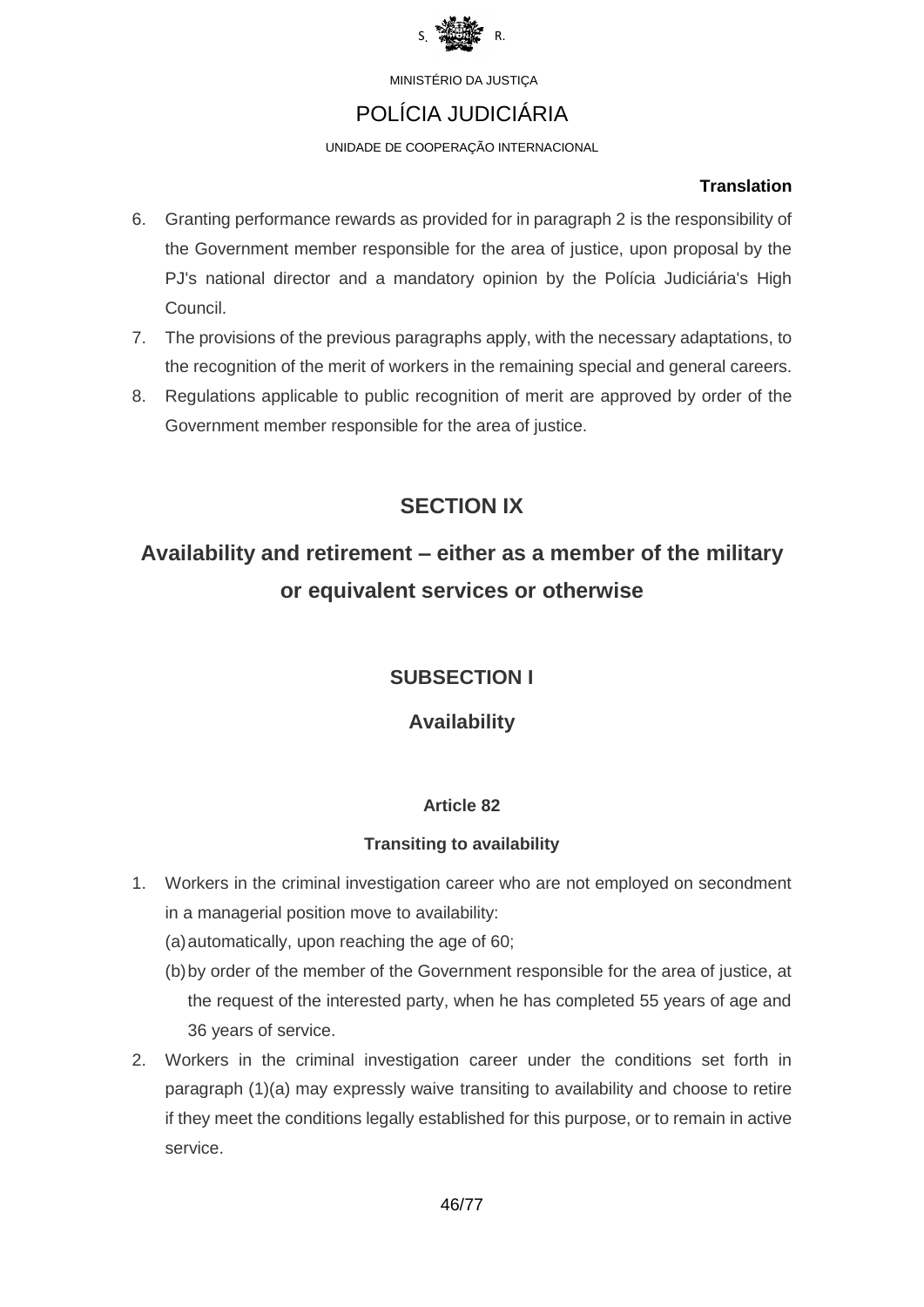

## POLÍCIA JUDICIÁRIA

UNIDADE DE COOPERAÇÃO INTERNACIONAL

**Translation**

#### **Article 83**

#### **Availability status**

1. In the situation of availability, workers in the criminal investigation career retain their rights and benefits and continue to be bound by their duties and incompatibilities, with the exception of the following:

(a) the right to occupy a place on the staffing plan;

(b) the right to change remuneration position;

- (c) the right to elect and to be elected to the Polícia Judiciária's High Council.
- 2. In the situation of availability while in effective service, workers in the criminal investigation career render services compatible with their physical and intellectual condition, in accordance with their knowledge and experience and with the needs and expediency of services, and may not continue to exercise leadership or coordination functions or be assigned to a management position.
- 3. The remuneration of workers in the criminal investigation career in the situation of availability while in effective service is the same as that to which they would be entitled if they were in active service.
- 4. The remuneration of workers in the criminal investigation career in the situation of availability while not in effective service is the same as the average basic remuneration in the last year, plus any supplements to which they may be entitled.
- 5. The regime of service provision in availability is defined by order of the Government member responsible for the area of justice.

#### **Article 84**

#### **Contingent in and out of effective service**

1. The contingent of workers in the criminal investigation career who may be placed in a situation of availability is established annually, by order of the Government member responsible for the area of justice, for the specification of indicative percentage quotas for situations of effective service and out of effective service.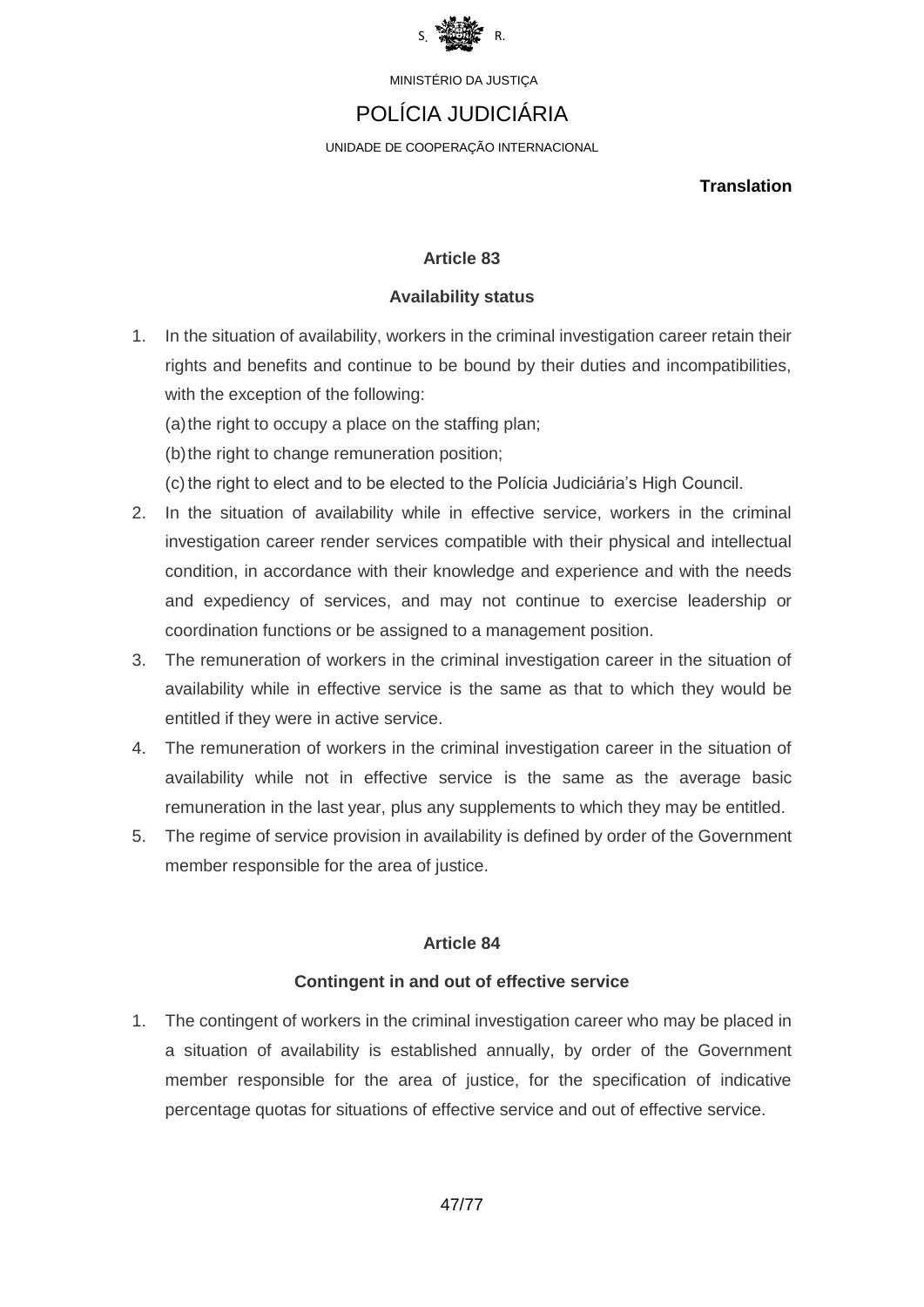

## POLÍCIA JUDICIÁRIA

UNIDADE DE COOPERAÇÃO INTERNACIONAL

#### **Translation**

- 2. When workers in the criminal investigation career who may be placed in a situation of availability exceed one of the quotas defined under the terms of the previous paragraph, they may be placed, in the excess quantity, provided that they request it and taking into account the public interest, in the situation that has an excess quota, until the annual quota is exhausted.
- 3. The rules to be taken into account in the submission, appraisal and deciding of requests are established considering the age and length of service provided, by normative order of the Government member responsible for the area of justice.

## **SUBSECTION II**

### **Retirement**

#### **Article 85**

#### **Transiting to retirement**

- 1. The provisions of Decree-Law No. 4 /2017, of 6 January, govern the retirement of workers in the criminal investigation and security careers.
- 2. The decree-law referred to in the previous paragraph applies under the conditions set forth therein to the remaining workers of the PJ who perform crime scene investigation and evidence gathering functions, regardless of the career, either new or subsisting, to which they belong by virtue of this decree-law.

### **Article 86**

#### **Retirement due to incapacity**

1. Workers who, due to weakness or impairment of physical or intellectual faculties demonstrated in the exercise of their functions, cannot continue in functions without serious inconvenience to services shall be submitted to a medical board of ADSE, I. P.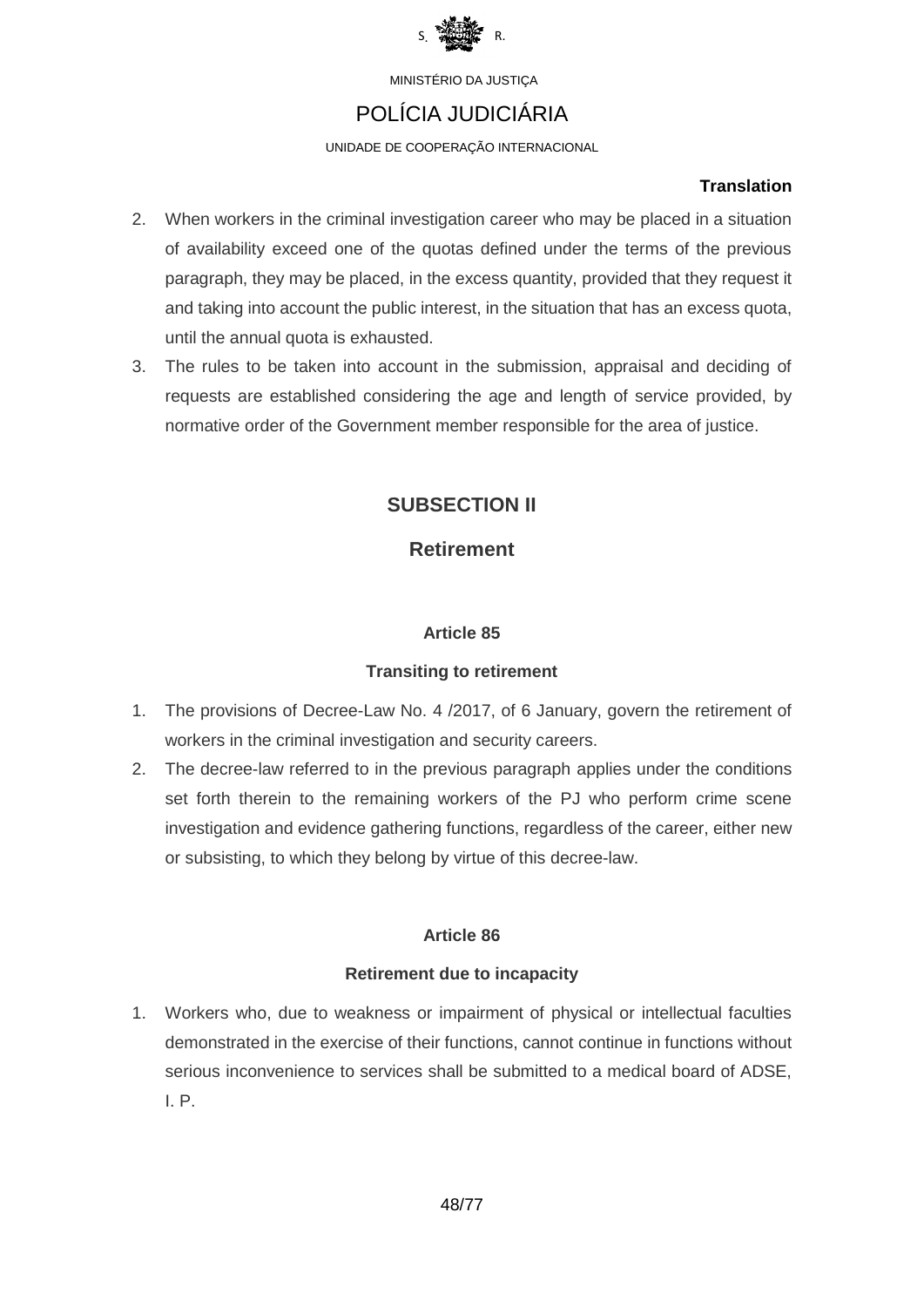

## POLÍCIA JUDICIÁRIA

UNIDADE DE COOPERAÇÃO INTERNACIONAL

#### **Translation**

- 2. Workers submitted to a medical board who are found incapable under the terms of the previous paragraph shall be notified of its opinion and have 30 days to request retirement or produce, in writing, any observations they may have as appropriate.
- 3. Workers who, under the terms of the previous paragraph and after the period referred to therein has elapsed, do not apply for retirement shall be submitted to a medical board of CGA, I. P.
- 4. As long as there is no final decision, workers in the situation provided for in the previous paragraph may be suspended from exercising their functions whenever their incapacity justifies it, by order of the Government member responsible for the area of justice, upon proposal of the national director.
- 5. The suspension provided for in this article is carried out in such a way as to safeguard the institution's prestige and the dignity of the worker and has no effect on remunerations received.

#### **Article 87**

#### **Maintenance of rights and benefits**

- 1. Workers in the PJ's special careers who are retired for reasons other than disciplinary punishment remain entitled:
	- (a)to using and carrying a weapon, under the terms defined in Article 13(4);
	- (b)to daily allowances and transport when called upon to participate in procedural acts before a judicial or prosecuting authority and the courts by virtue of functions exercised prior to their retirement.
- 2. Workers referred to in the previous paragraph shall hold an identification card for purposes of recognising their capacity and the rights they enjoy, the model of which is approved by order of the Government member responsible for the area of justice.
- 3. Retired criminal investigation career workers may keep the badge in use at the PJ in their possession, and any misuse of it shall imply its immediate return, without prejudice to any criminal or other liability to which it may be subject.
- 4. The provisions of this article, with the exception of those provided for in paragraph 1(a), apply to all other workers.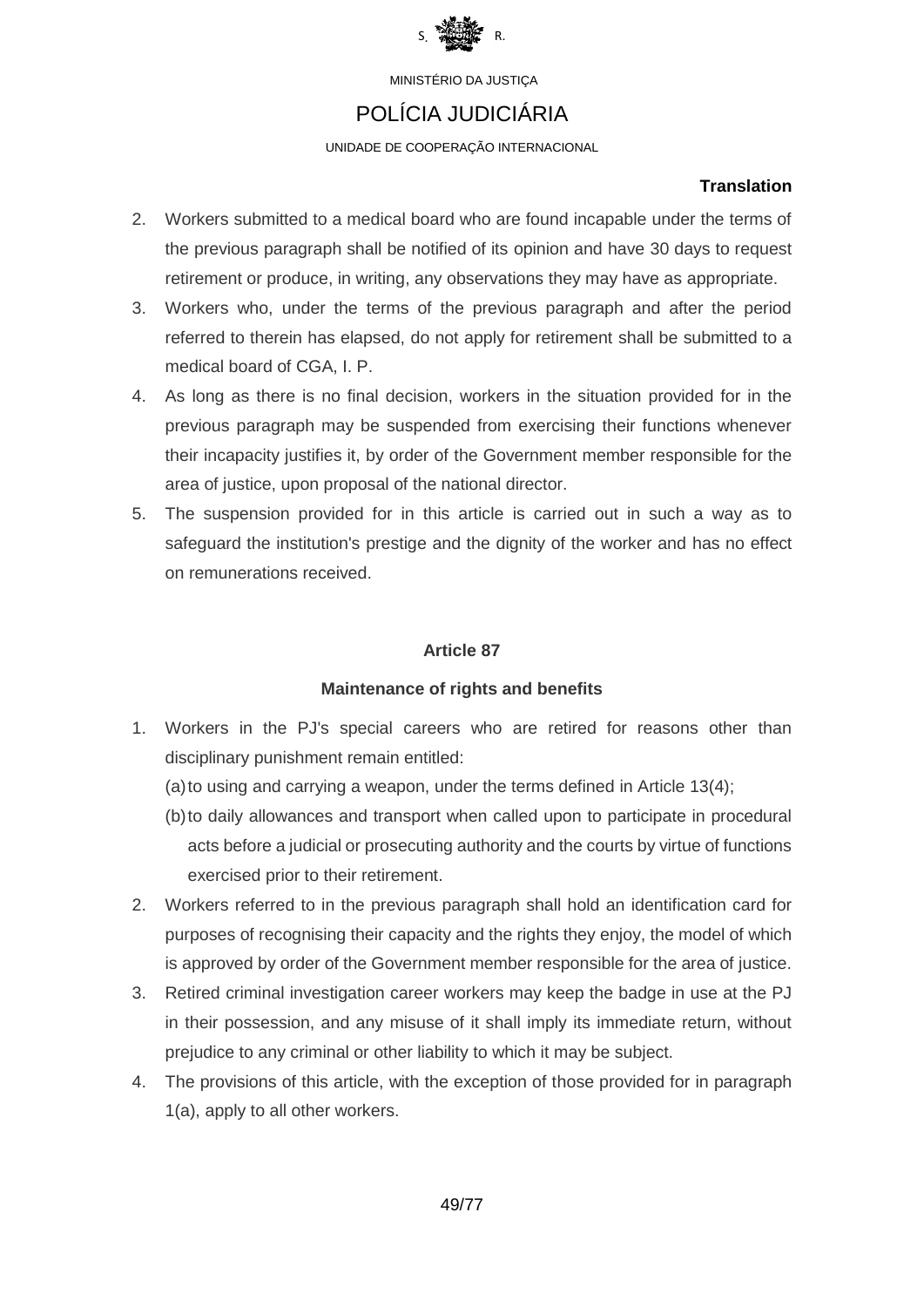

# POLÍCIA JUDICIÁRIA

UNIDADE DE COOPERAÇÃO INTERNACIONAL

**Translation**

# **SECTION X**

## **Education and vocational training**

#### **Article 88**

#### **Training courses for entry or promotion**

- 1. Specific training courses for entry or promotion in the criminal investigation career, as well as specific training courses for entry and access to other special careers, shall be exclusively provided by IPJCC.
- 2. The national director must approve the duration, structure and content of curricular plans of training courses provided by IPJCC.

#### **Article 89**

#### **General principles**

- 1. Vocational training encompasses the areas of initial and continuous training and training for vocational advancement, applying, with the necessary adaptations, the vocational training regime in Public Administration, approved by Decree-Law No. 86-A/2016, of 29 December.
- 2. The PJ must provide its workers with professional training actions appropriate to their qualification and individual capabilities and to the interests of the service.
- 3. PJ workers have the right and the duty to participate in vocational training actions provided to them, unless justified or for a legitimate reason.
- 4. The following are justifiable reasons for a worker's refusal to attend a training action: (a)having attended a training course with an identical syllabus to the training motivating the refusal;
	- (b)attendance at a trial hearing;
	- (c) vacation, leave and absences;
	- (d) the need to provide family accompaniment.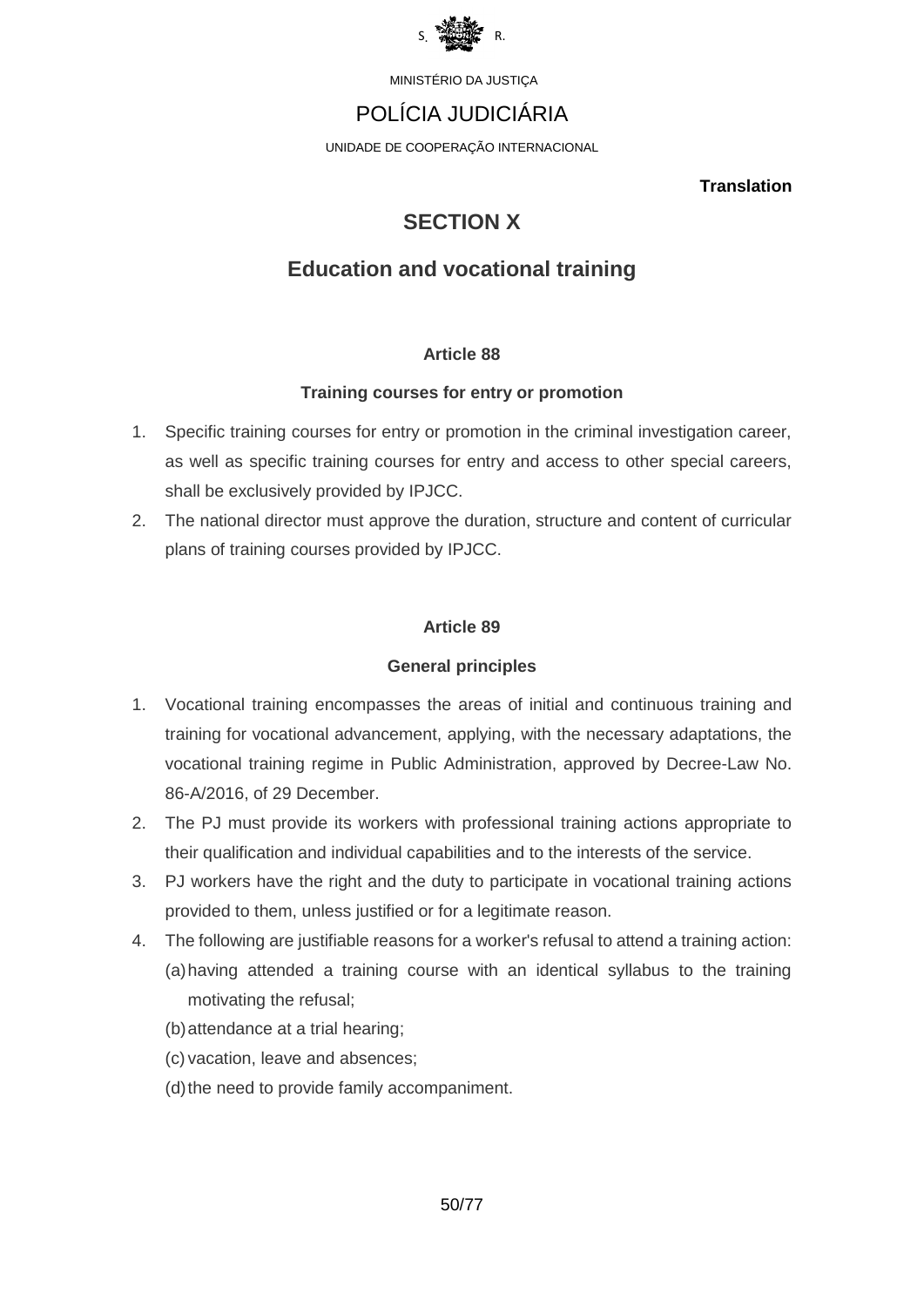

## POLÍCIA JUDICIÁRIA

UNIDADE DE COOPERAÇÃO INTERNACIONAL

#### **Translation**

- 5. The inexistence of training actions due to an omission by Public Administration or the lack of attendance of training actions for reasons not attributable to workers shall not prejudice them, namely for career promotion purposes.
- 6. Attendance and successful completion by workers of the PJ of all vocational training actions provided by IPJCC or by entities cooperating with it are factors to be considered for purposes of performance assessment with regard to the "skills" criterion.
- 7. Training of workers in special careers shall be continuous and must be planned and programmed, with interdisciplinary technical and scientific updating objectives timely determined and appropriate to the needs of vocational qualification, and may also aim to develop research projects in criminal investigation and criminal and forensic sciences areas to be carried out within IPJCC or entities cooperating with it.
- 8. Provided it is authorised by the PJ, vocational training completed in any of its modalities may not prejudice the rights, benefits or guarantees of workers in special careers, and counts as actual length of service.
- 9. Attendance of workers in the PJ's special careers of continuing training outside the locality where they are posted entitles them to a daily allowance, as well as to reimbursement, in the case of workers posted in the autonomous regions who travel to the mainland for this purpose, should they not opt to receive in advance expenses arising from the use of air transport, in accordance with the law.
- 10. The provisions of the previous paragraphs apply, with the necessary adaptations, to the other workers of the PJ's single staff plan.

### **Article 90**

#### **Training plans**

- 1. Via IPJCC, the PJ must draw up annual or multi-annual training plans, based on the concrete training needs of the PJ's workers, in compliance with the applicable legal provisions.
- 2. Training plans must be widely disseminated to all PJ workers through internal communication channels, namely through the intranet, operational directives or email.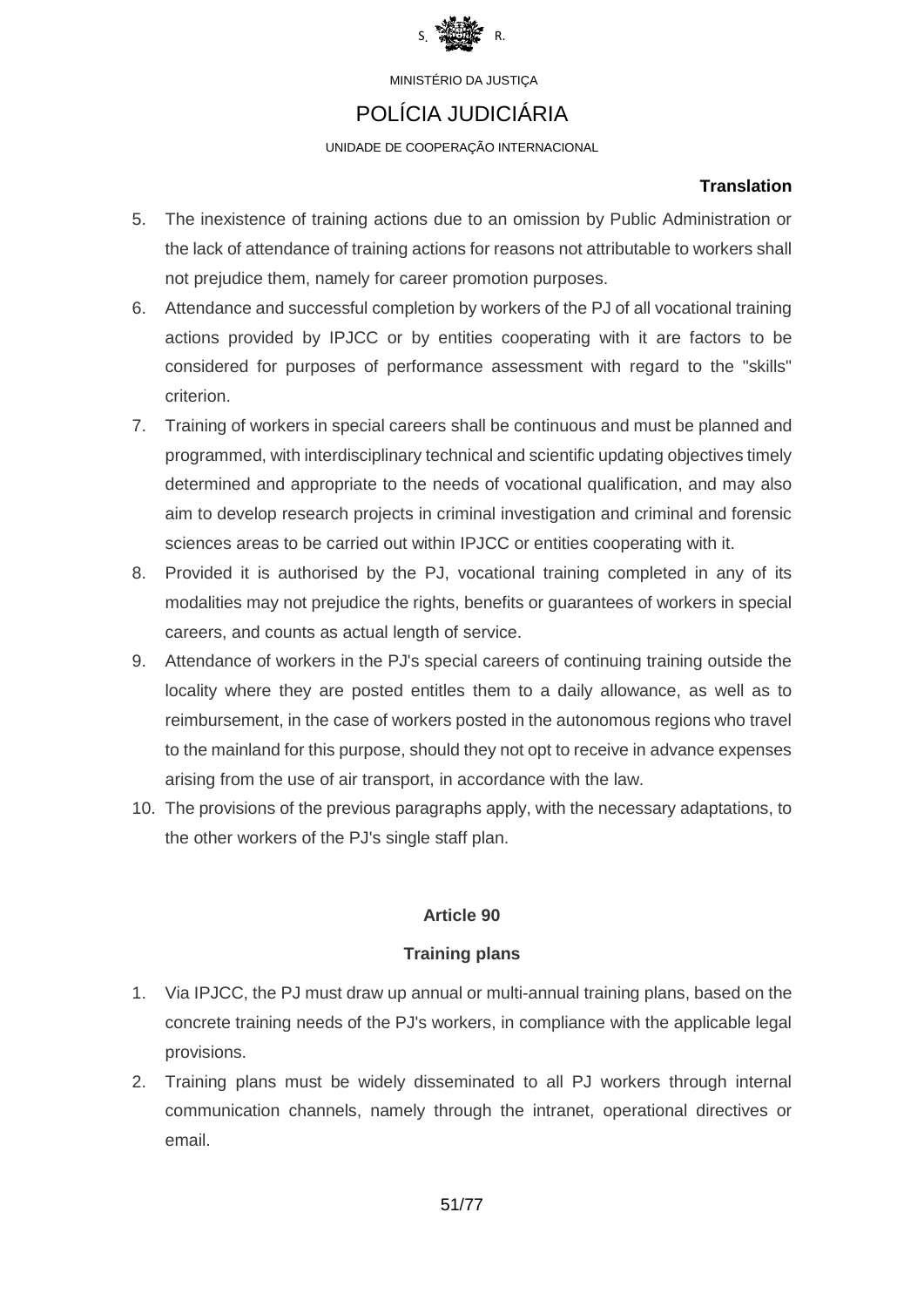

## POLÍCIA JUDICIÁRIA

UNIDADE DE COOPERAÇÃO INTERNACIONAL

#### **Translation**

- 3. Attendance of training actions during normal working hours confers the right to remuneration and counts, for all purposes, as actual length of service.
- 4. IPJCC, within the scope of protocols celebrated with external entities, both national and international, and taking into account the special needs for training and updating, may establish annual programs of specific training both in national territory and abroad.

#### **Article 91**

#### **Obligation to stay**

Workers in the PJ's special careers who resign during the first five years after their appointment shall be obliged to reimburse all the funds spent by the PJ on their training.

#### **Article 92**

#### **The trainer's regime and training certification**

- 1. The trainer's regime and the certification of training at IPJCC are regulated by order of the national director.
- 2. The remuneration regime for accumulating trainer functions is regulated by order of the Government members responsible for the areas of finance, public administration and justice.

# **CHAPTER IV**

## **Transition to new special careers**

#### **Article 93**

#### **Transition to the criminal investigation career**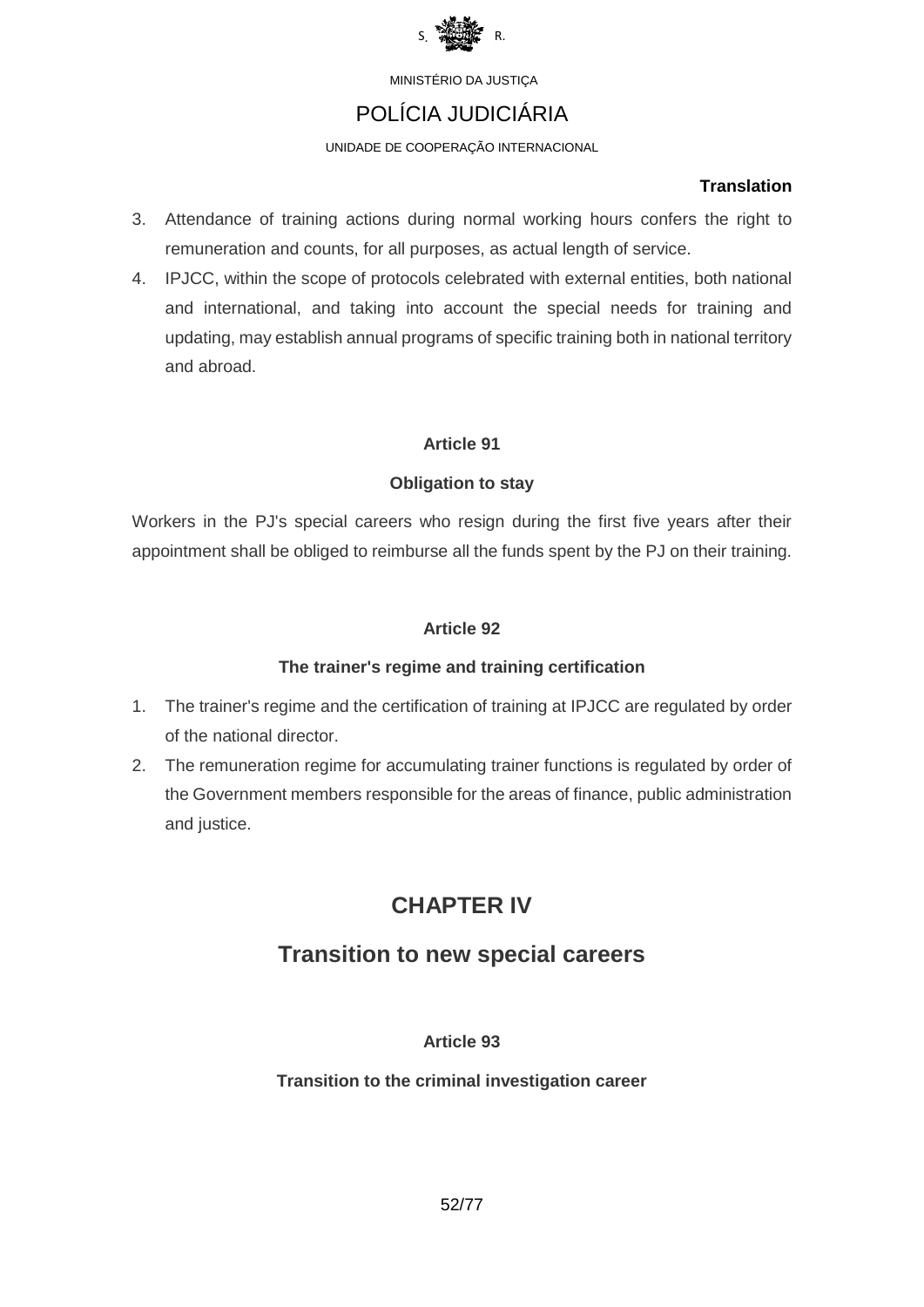

## POLÍCIA JUDICIÁRIA

#### UNIDADE DE COOPERAÇÃO INTERNACIONAL

#### **Translation**

Workers currently enrolled in the criminal investigation career, pursuant to Article 62(3) of Decree-Law No. 275-A/2000, of 9 November, in its current wording, move to the criminal investigation career, under the following terms:

- (a) from the category of criminal investigation senior coordinator to the category of criminal investigation senior coordinator;
- (b) from the category of criminal investigation coordinator to the category of criminal investigation coordinator;
- (c) from the category of chief inspector to the category of chief inspector;
- (d) from the category of inspector to the category of inspector.

#### **Article 94**

#### **Transition to the scientific police specialist career**

- 1. Workers enrolled in the careers of senior specialist, specialist, assistant specialist and support specialist under the terms of Article 62(5)(a) to (d) of Decree-Law No. 275-A/2000, of 9 November, in its current wording, who meet the requirement for entry into the scientific police specialist career provided for in Article 44(1)(b), and who have, for at least one year, exercised functions included in the functional contents described in Schedule 2 of Annex I to this decree-law, may move to the latter career, if they manifest a declaration of will to that effect within a period of 10 days counting from the date on which this decree-law comes into force.
- 2. In addition, workers enrolled in the assistant specialist career who have, for at least one year, exercised functions included in the functional contents described in Schedule 2 of Annex I to this decree-law and who have received specific training in the area of criminalistics and the collection of traces at the crime scene may move to the scientific police specialist career.
- 3. Workers in the careers of senior specialist, specialist, assistant specialist and support specialist who, under the provisions of the previous paragraph, do not move to the scientific police specialist career, remain in the subsisting careers under the terms of Article 97.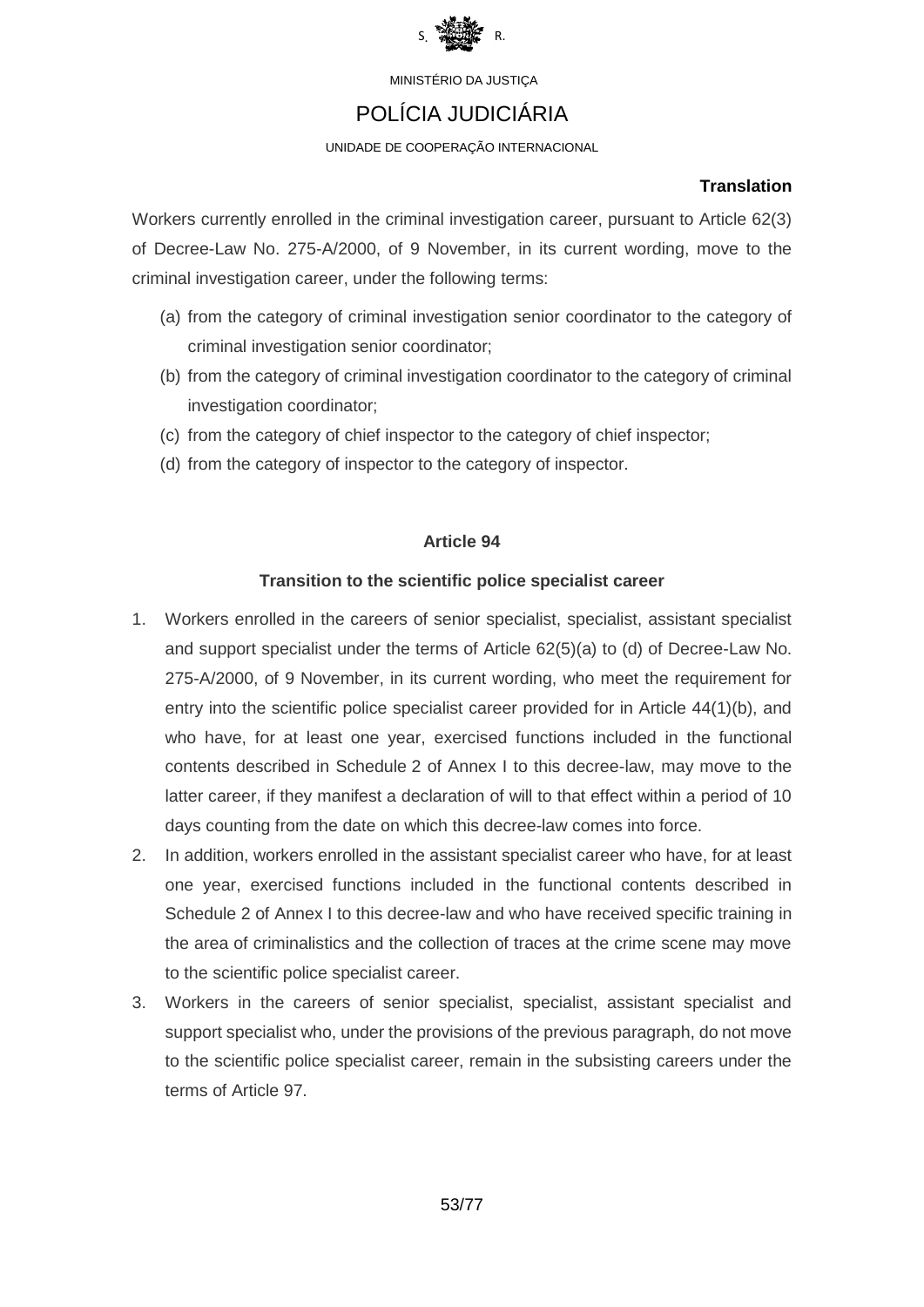

## POLÍCIA JUDICIÁRIA

UNIDADE DE COOPERAÇÃO INTERNACIONAL

#### **Translation**

#### **Article 95**

#### **Transition to the security career**

Workers enrolled in the security career under the terms of Article 62(5)(e) of Decree-Law No. 275-A/2000, of 9 November, in its current wording, move to the new security career.

#### **Article 96**

#### **Remuneration repositioning**

- 1. Upon moving on to the criminal investigation, scientific police specialist and security careers, workers are repositioned to the remuneration position in the tables set out in Schedules 1 to 3 of Annex III to this decree-law, at a level whose monetary amount is identical to the monetary amount corresponding to the basic remuneration.
- 2. In the application of the previous paragraph, in case of lack of identity, workers are repositioned in an automatically created remuneration position, the monetary amount of which shall be identical to the monetary amount to be considered for the purposes of repositioning on the date of entry into force of this decree-law.
- 3. The change in remuneration positioning under the terms of this article takes effect on the date on which it occurs, and the provisions of the first part of Article 70(4) shall not apply.
- 4. The position of workers in unpaid leave schemes or in an equivalent situation shall be safeguarded, their transition referring to the date of suspension of their functions.
- 5. The transition to careers referred to in paragraph 1 is made by means of nominative lists, within 30 days counting from the date of entry into force of this decree-law, notified to each of the corresponding workers and publicised by putting them on display at the body or service, as well as by posting them on the PJ's intranet website.
- 6. Transitions take effect from the date of entry into force of this decree-law.

# **CHAPTER V**

## **Final and transitional provisions**

54/77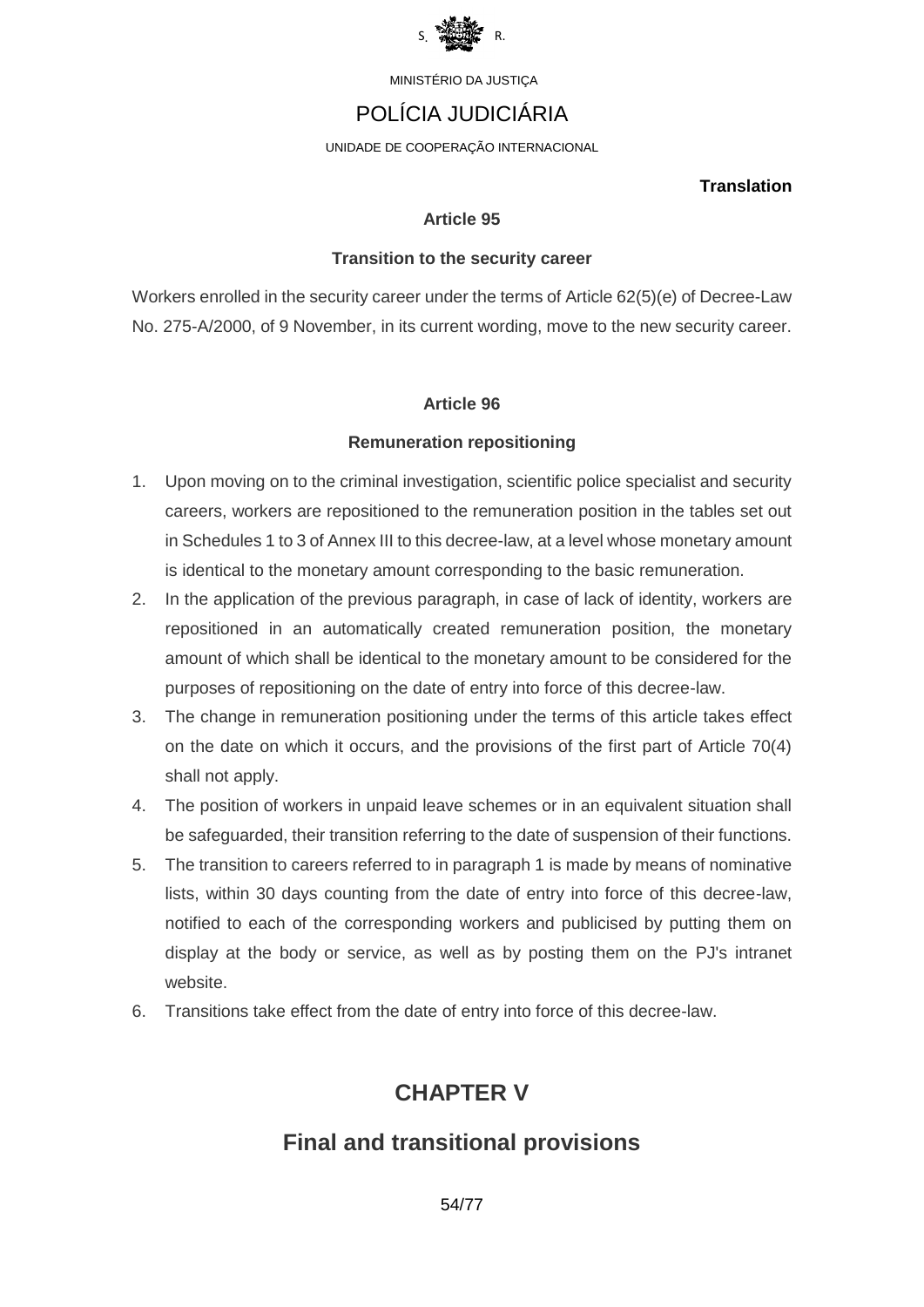

## POLÍCIA JUDICIÁRIA

UNIDADE DE COOPERAÇÃO INTERNACIONAL

**Translation**

#### **Article 97**

#### **Subsisting careers**

- 1. The careers of senior specialist, specialist, assistant specialist and support specialist, provided for in Article 62(5)(a) to (d) of Decree-Law No. 275-A/2000, of 9 November, in its current wording, subsist under the terms of Article 106 of Law No. 12-A/2008, of 27 September, in its current wording, and are extinguished when they become vacant, without prejudice to the provisions of Article 94 or to their application for a competitive procedure for the new special careers, under the terms of Article 34(1) of LTFP.
- 2. The provisions of Articles 6, 12(2), 17, 21, 25, 26(2), 28, 57 to 59, 63, 66, 73, 81(7) and 87(1)(b) apply, with any necessary adaptations, to workers in the subsisting careers.

#### **Article 98**

#### **Safeguarding of rights**

- 1. Application of this decree-law may not lead to a reduction in remunerations currently earned by workers transiting to the criminal investigation, scientific police specialist and security special careers.
- 2. The rights of workers on the PJ's staff plan who, under the terms of this decree-law, do not move to special careers as referred to in the previous paragraph, shall be safeguarded.
- 3. Until the regulations provided for in Article 75 are in place, workers in the criminal investigation career and in the security career retain the right to the allowance provided for, respectively, in Articles 99(3) and 99(4) of Decree-Law No. 295-A/90, of 21 September, in its current wording, under the conditions in which they receive it on the date of entry into force of this decree-law.
- 4. The provisions of Article 99(4) of Decree-Law No. 295-A/90, of 21 September, in its current wording, apply to workers in the scientific police specialist career.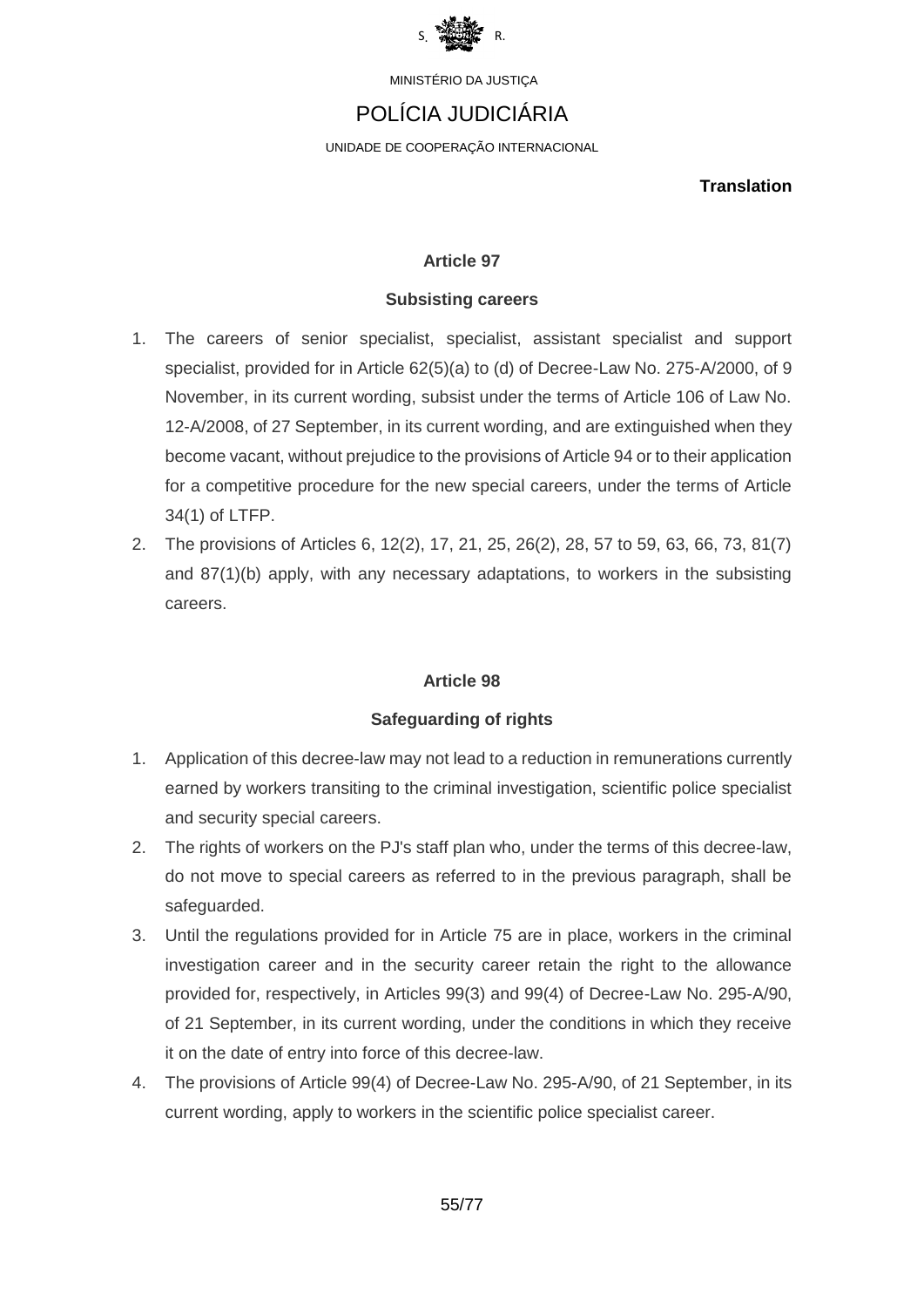

## POLÍCIA JUDICIÁRIA

UNIDADE DE COOPERAÇÃO INTERNACIONAL

#### **Translation**

- 5. Workers who, on the date of entry into force of this decree-law, are enrolled in the careers provided for in Article 62(5)(a) to (d) of Decree-Law No. 275-A/2000, of 9 November, in its current wording, or who are enrolled in general careers and are on the PJ's staff plan, retain the remuneration regime and the allowances referred to in Article 99(5) and (6) of Decree-Law No. 295-A/90, of 21 September, and in Article 79(3) of Decree-Law No. 295-A/2000, of 9 November, in its current wording, under the conditions in which they receive them on the date of entry into force of this decree-law and as long as they remain in those careers.
- 6. Article 79(7) of Decree-Law No. 275-A/2000, of 9 November, in its current wording, continues to apply to workers referred to therein.

#### **Article 99**

#### **Performance assessment**

- 1. The performance assessment regime for workers in the subsisting careers and for workers in general careers is carried out under the terms applicable to the generality of public sector workers, and starts, after the entry into force of this decree-law, with the 2021-2022 cycle, provisionally resorting to the current system with performance differentiations of 25% and 5% for "Relevant" and "Excellent" performances, respectively.
- 2. The equivalent of 70% of progression modules for change of grade, which will cease as soon as the corresponding mandatory remuneration repositioning occurs, pursuant to the provisions of the first part of this paragraph, applies to remuneration progressions of the PJ's workers, as regulated in Article 103(2) of Decree-Law No. 275-A/2000, of 9 November, in its current wording, for the period between 2009 and 2019.
- 3. Mandatory remuneration repositioning of the PJ's workers under the terms of the previous paragraph is made in the remuneration grades in force on 31 December 2019, corresponding to the respective careers and categories, and the provisions of Article 75 of Law No. 66-B/2007, of 28 December, in its current wording, do not apply.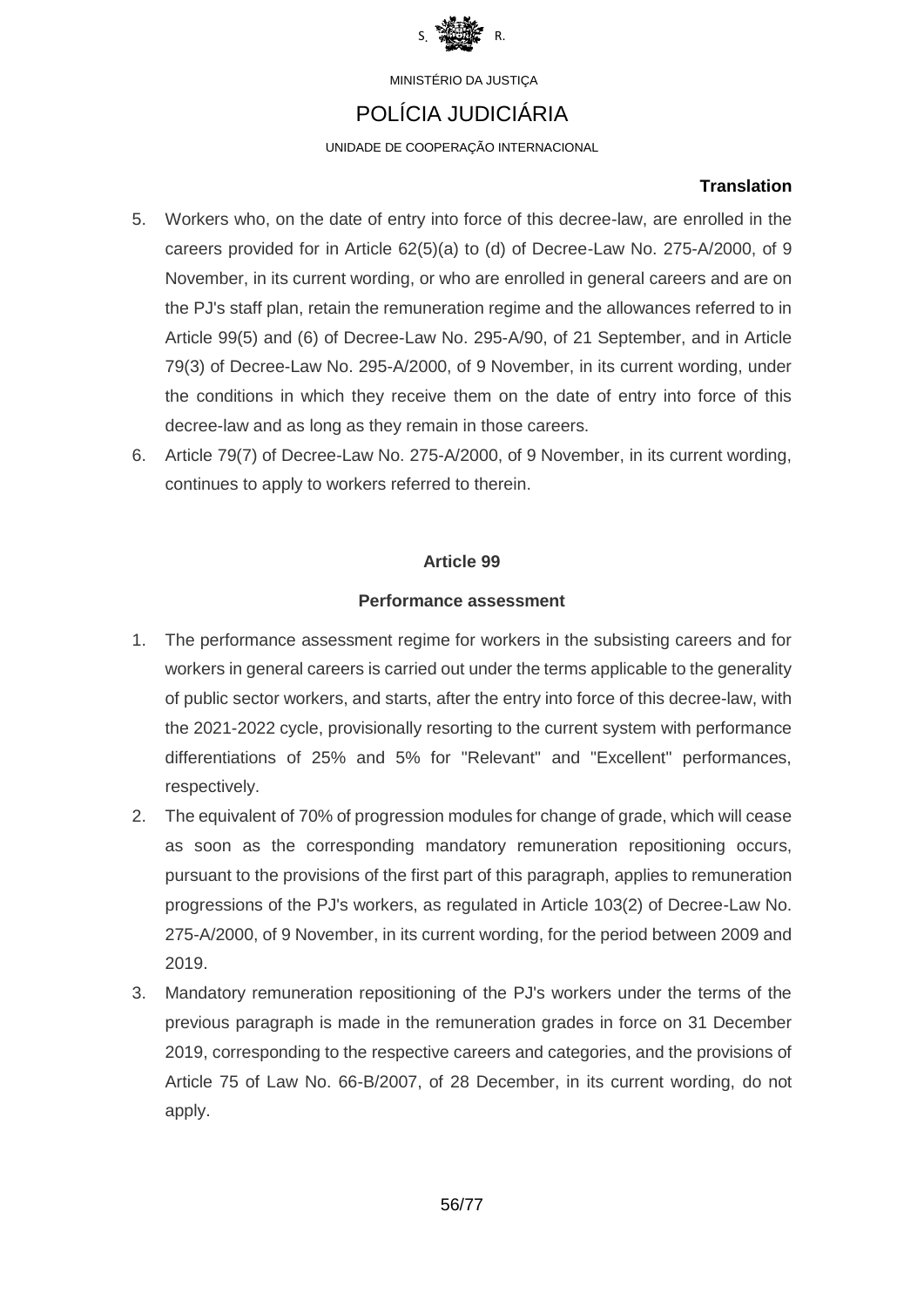

## POLÍCIA JUDICIÁRIA

UNIDADE DE COOPERAÇÃO INTERNACIONAL

#### **Translation**

#### **Article 100**

#### **Increased length of service**

To the length of service rendered by workers in the criminal investigation and security careers before the date of entry into force of Law No. 11/2014, of 6 March, in its current wording, the increments provided for in the legislation in force on the date the service was rendered apply for retirement purposes.

#### **Article 101**

#### **Safeguarding competition procedures, training courses and trial periods**

- 1. External competitions pending on the date of publication of this decree-law remain valid and in force until the selected candidates fill the vacancies.
- 2. Internal competitions pending on the date of publication of this decree-law remain in force until the selected candidates fill the vacancies.
- 3. For the purposes of the previous number, pending competitions are considered to be those in which selection tests have already begun.
- 4. Candidates appointed under the terms of paragraphs 1 and 2 are employed in the career to which the current holders of the careers or categories to which they have applied have moved, and are positioned in the remuneration positions of special careers as regulated by this decree-law, listed in Annex III to this decree-law, as the same value as the basic remuneration corresponding to the career or category put up for competition.
- 5. Training courses and trial periods that are ongoing on the date of entry into force of this decree-law are maintained, and workers who successfully complete them move to the career to which the current incumbents move, being repositioned in a remuneration position under the terms of Article 96.

#### **Article 102**

#### **Safeguarding mobility**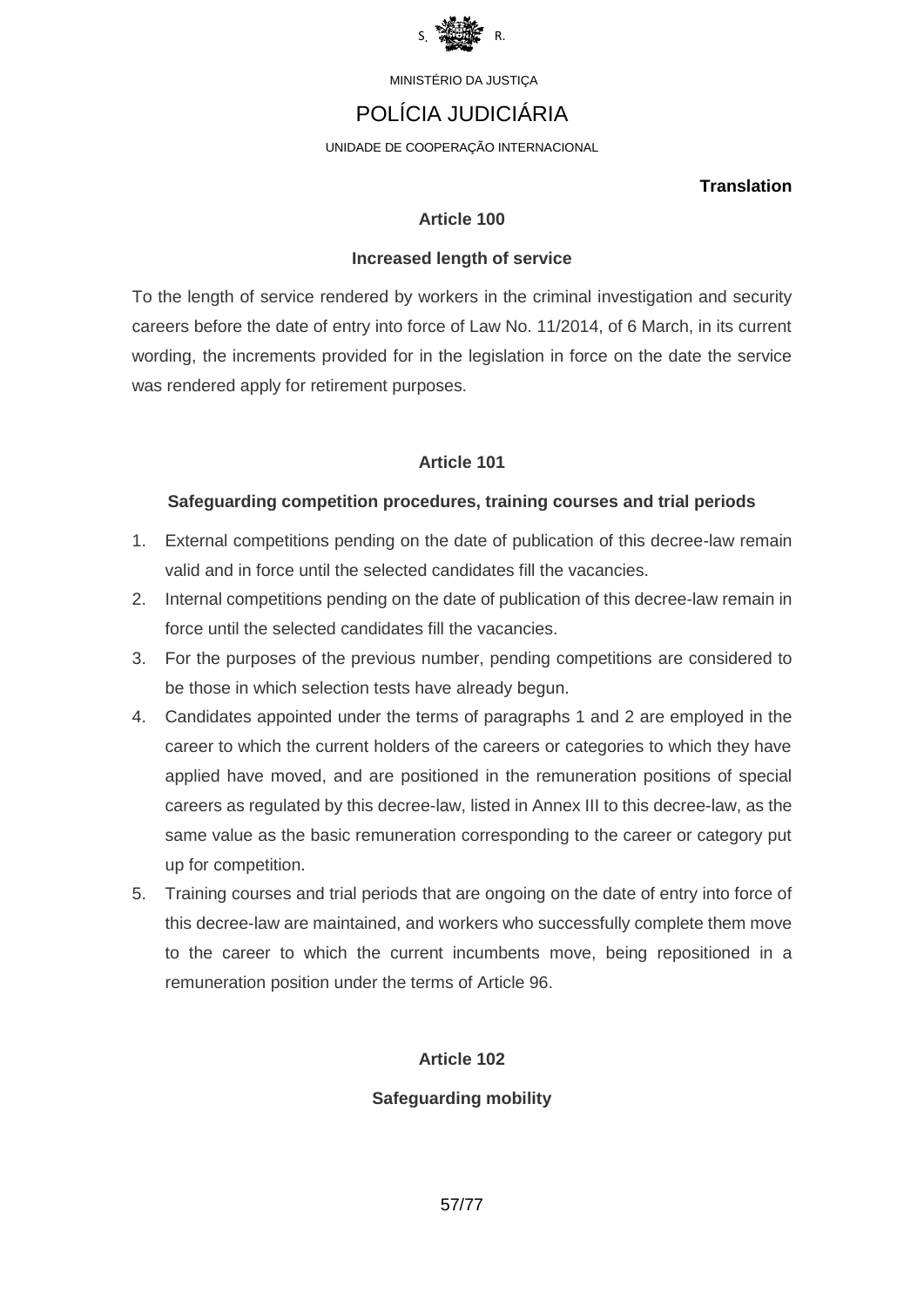

## POLÍCIA JUDICIÁRIA

UNIDADE DE COOPERAÇÃO INTERNACIONAL

#### **Translation**

Workers who, on the date of entry into force of this decree-law, are in a mobility situation shall be considered to be in mobility in their new career, under the terms of this decreelaw.

#### **Article 103**

#### **House rent allowance**

Workers who, under Decree-Law No. 295-A/90, of 21 September, have had the right to a house rent allowance maintained retain this right.

#### **Article 104**

#### **Legislation and complementary regulations**

- 1. Unless otherwise provided for by law, legislation and regulations provided for in this decree-law must be approved within 180 days of their entry into force.
- 2. Until the approval of the legislation and regulations referred to in the previous paragraph, the regulations currently applicable remain in force, with the necessary adaptations, provided that they are not contrary to the provisions of this decree-law.

#### **Article 105**

#### **Repeal rule**

- 1. Decree-Law No. 275-A/2000, of 9 November, in its current wording, is repealed.
- 2. Without prejudice to the provisions of the previous paragraph:
	- (a)Articles 69 and 160 of Decree-Law No. 275-A/2000, of 9 November, in its current wording, remain in effect as long as the category of driver agent subsists;
		- (b)Articles 73 to 76 of Decree-Law No. 275-A/2000, of 9 November, in its current wording, remain in effect as long as the corresponding careers subsist;
		- (c)Article 79(7) of Decree-Law No. 275-A/2000, of 9 November, in its current wording, remains in effect pursuant to the provisions of Article 98(6).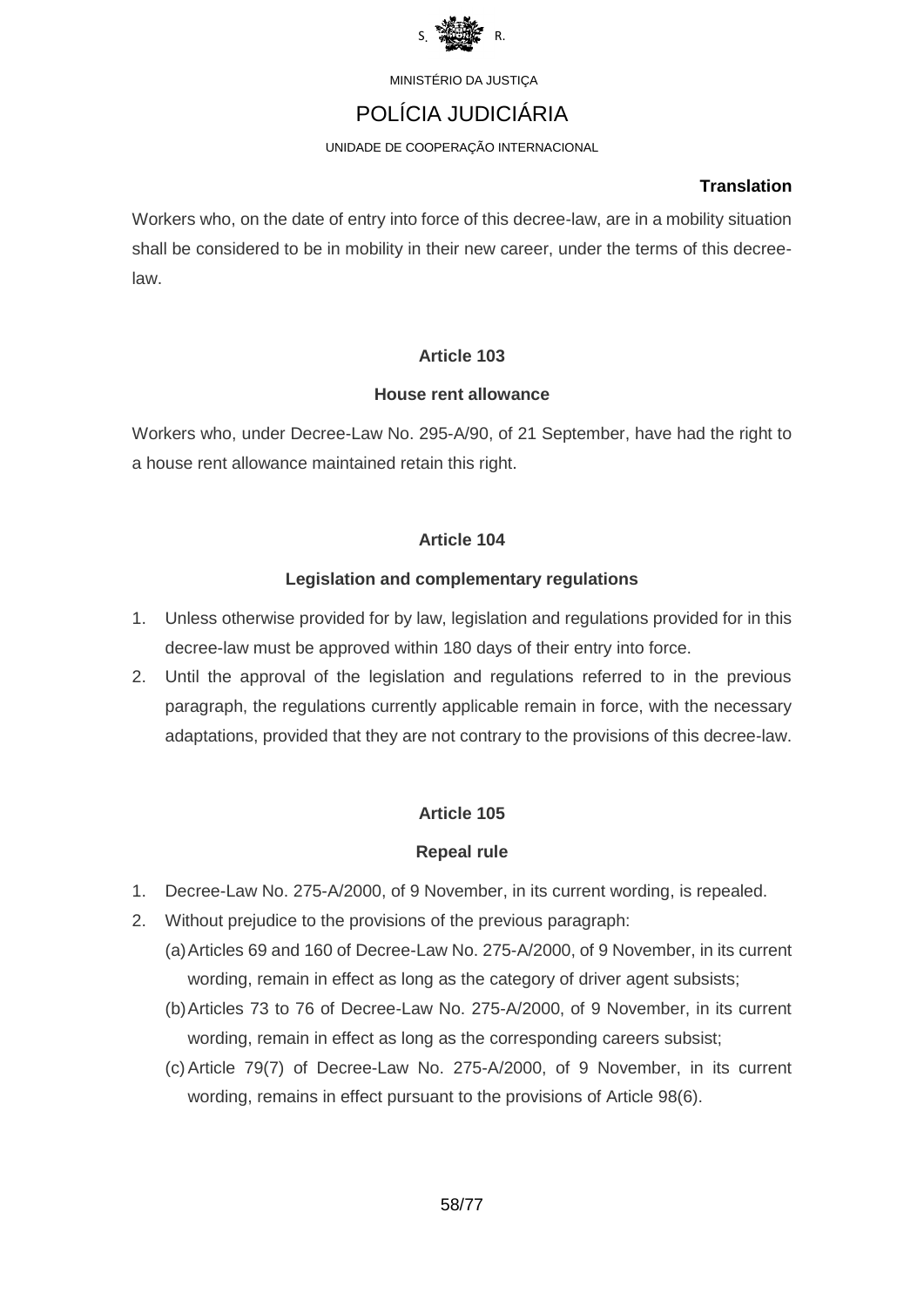

# POLÍCIA JUDICIÁRIA

UNIDADE DE COOPERAÇÃO INTERNACIONAL

#### **Translation**

3. Any references made to the rules hereby repealed shall be deemed to have been made, with the necessary adaptations, to this decree-law.

#### **Article 106**

#### **Entry into force**

This decree-law enters into force on 1 January 2020.

This decree-law comes into force on 1 January 2020.

Seen and approved by the Council of Ministers on 25 July 2019. - António Luís Santos da Costa - Augusto Ernesto Santos Silva - Maria de Fátima de Jesus Fonseca - Helena Maria Mesquita Ribeiro - Marta Alexandra Fartura Braga Temido de Almeida Simões.

Promulgated on 6 September 2019.

To be published.

The President of the Republic, Marcelo Rebelo de Sousa.

Ratified on 9 September 2019.

The Prime Minister, António Luís Santos da Costa.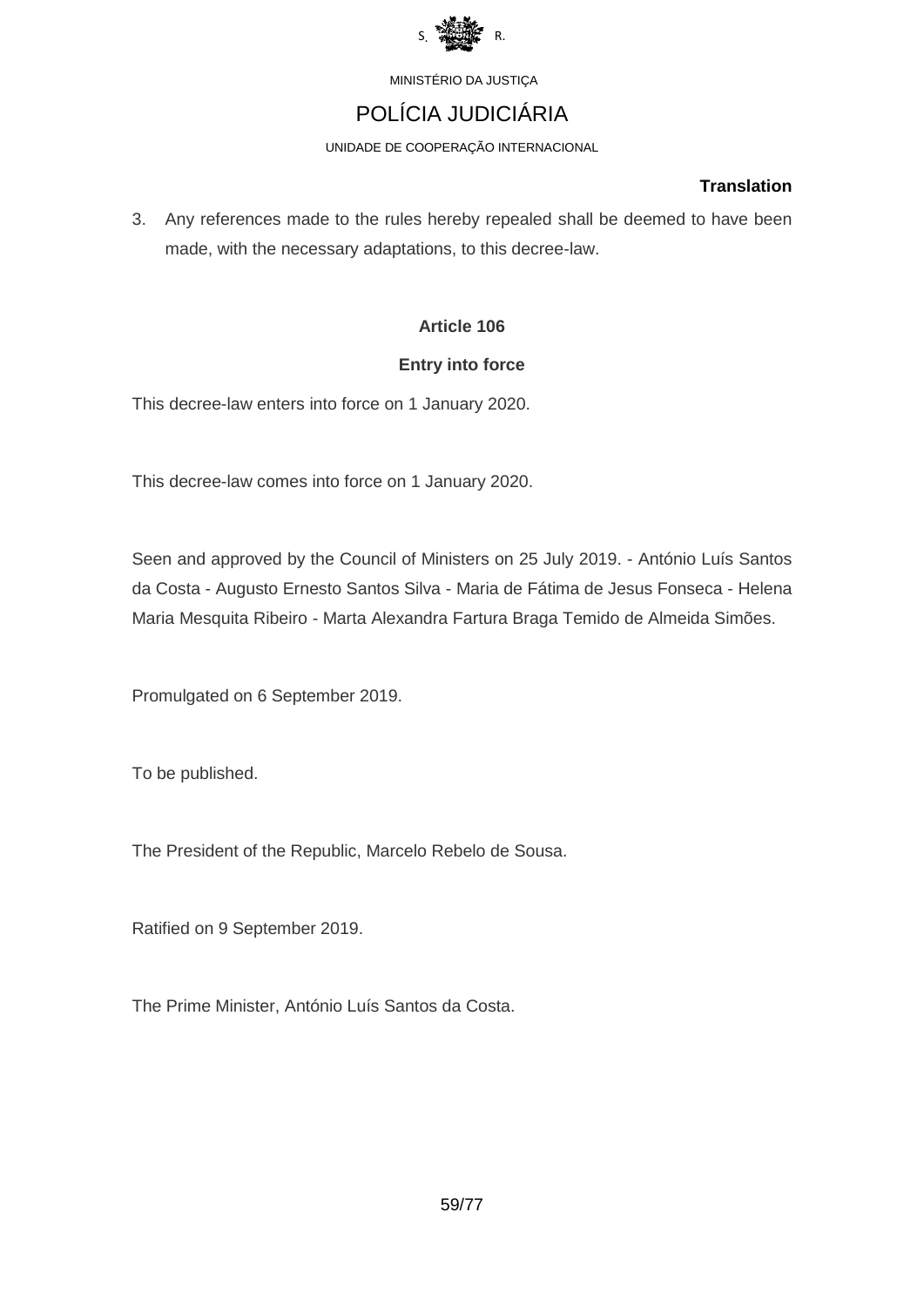

# POLÍCIA JUDICIÁRIA

UNIDADE DE COOPERAÇÃO INTERNACIONAL

**Translation**

## ANNEX I

### (referred to in Articles 35[2], 36[4] and 94[1] and [2])

#### SCHEDULE 1

#### **Criminal investigation career**

| Categories                                | <b>Functional content</b>                                                                                                                                                                                                                                 | Degree of functional<br>complexity |
|-------------------------------------------|-----------------------------------------------------------------------------------------------------------------------------------------------------------------------------------------------------------------------------------------------------------|------------------------------------|
| Criminal investigation senior coordinator | Performance of acts proper to a criminal police authority;<br>Senior direction;<br>Direction and leadership of organic units;<br>Assistance, support and expert technical advice to the National<br>Directorate, the national units and the directorates; | 3                                  |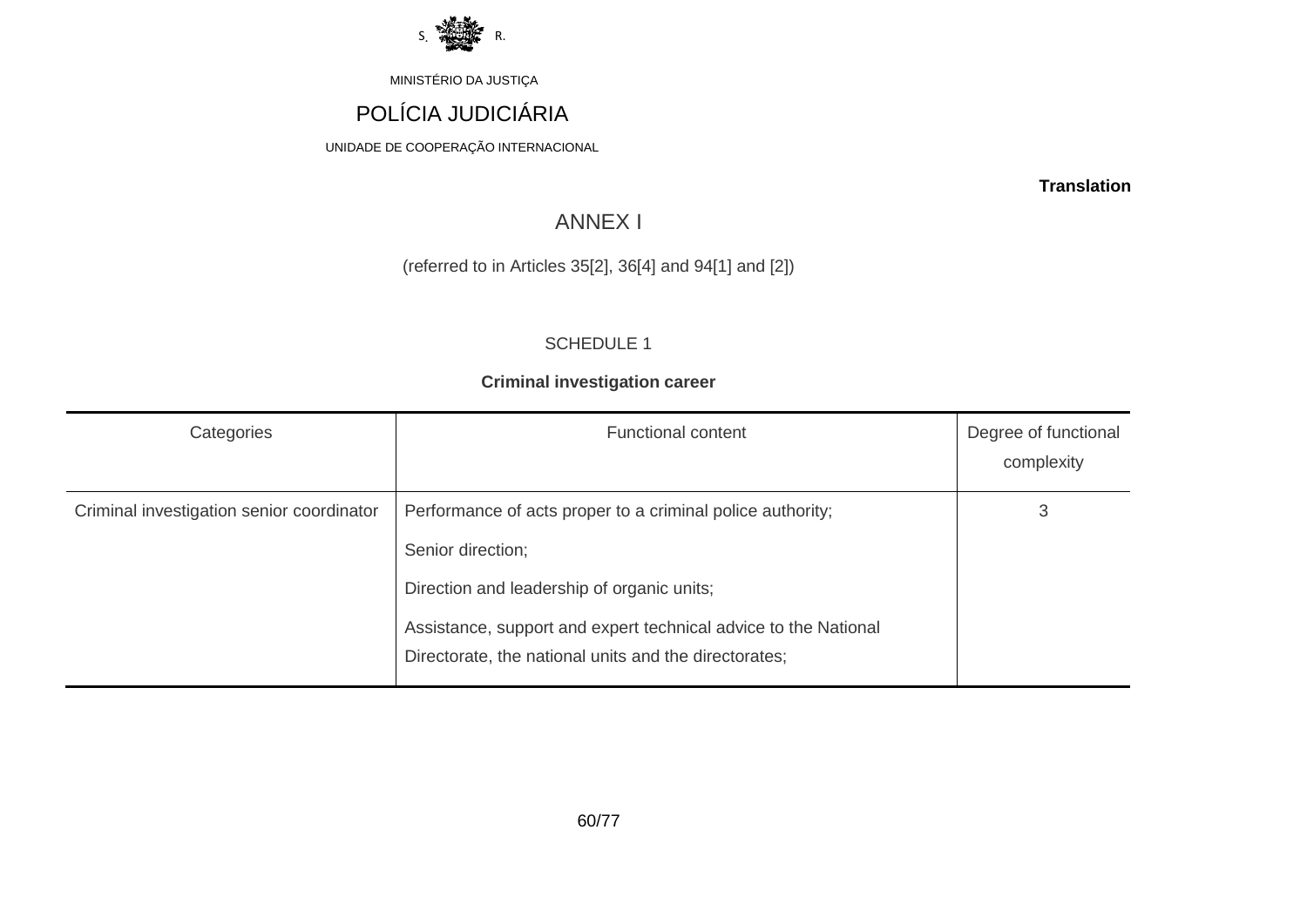

# POLÍCIA JUDICIÁRIA

UNIDADE DE COOPERAÇÃO INTERNACIONAL

| Direction and coordination of teams or study groups related to projects    |  |
|----------------------------------------------------------------------------|--|
| of high complexity, namely in the fields of scientific and technological   |  |
| research applied to criminal investigation and forensic sciences;          |  |
| Senior coordination of various criminal investigation or criminal          |  |
| intelligence sections;                                                     |  |
|                                                                            |  |
| Senior inspection and coordination of inspection teams;                    |  |
| Institutional representation in high-level missions requiring highly       |  |
| specialised knowledge or a global view of the organisation, at national    |  |
| and international level;                                                   |  |
| Liaison officer functions and institutional representation in national and |  |
| international bodies and foreign countries;                                |  |
|                                                                            |  |
| Issuance of orders and service instructions for the implementation of      |  |
| the directives whose application he must ensure;                           |  |
| Direction and coordination of projects of high technicality and            |  |
| complexity in the fields of criminal investigation and internal security;  |  |
|                                                                            |  |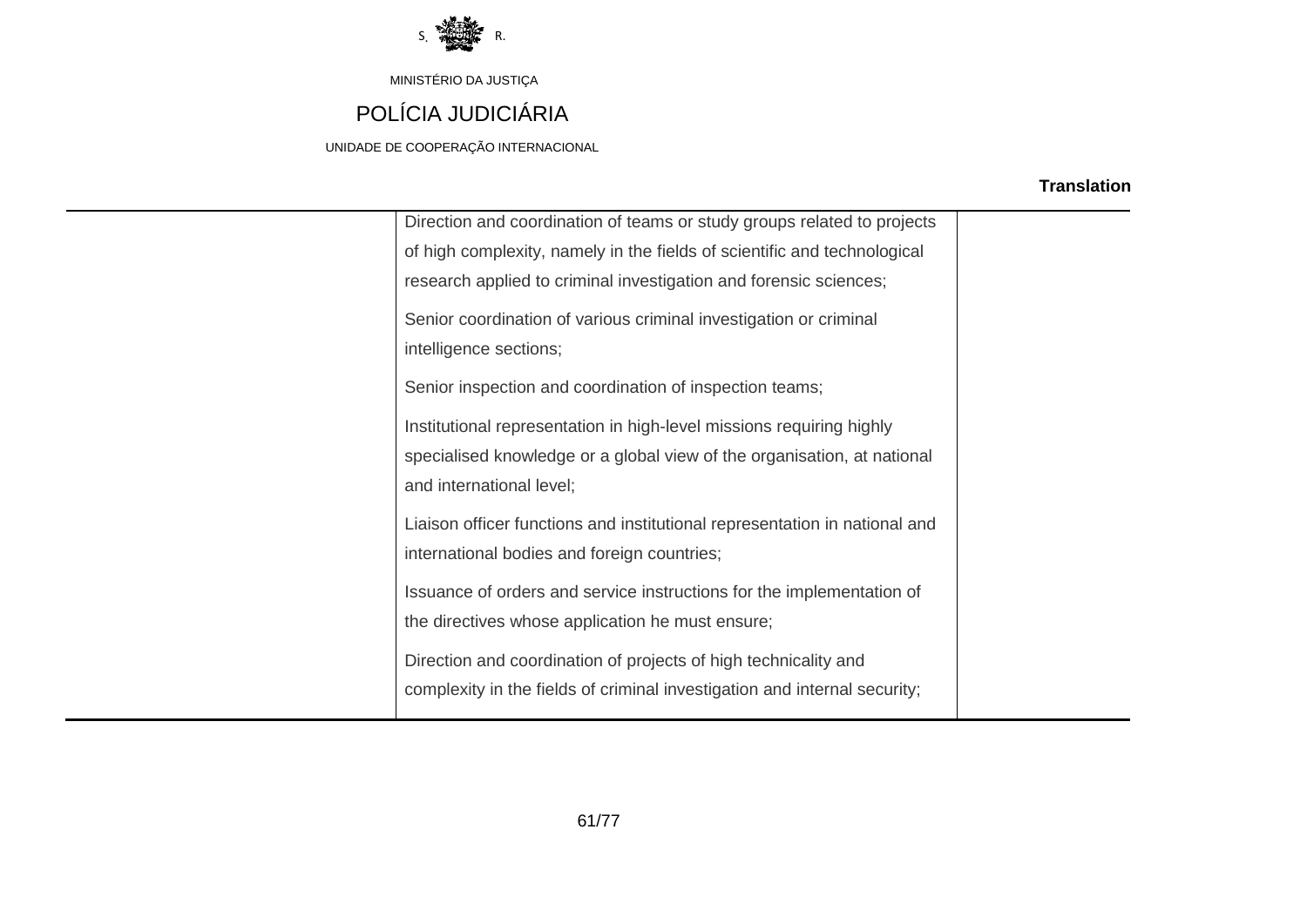

# POLÍCIA JUDICIÁRIA

UNIDADE DE COOPERAÇÃO INTERNACIONAL

|                                    | Teaching, training or other actions of an equivalent nature within the<br>scope of the Polícia Judiciária (PJ);<br>Cooperation with the Institute of Judiciary Police and Criminal Sciences<br>(IPJCC) in the area of scientific research and doctrinal production,<br>namely in the fields of law, forensic sciences, strategy, direction and<br>leadership.                                                    |   |
|------------------------------------|------------------------------------------------------------------------------------------------------------------------------------------------------------------------------------------------------------------------------------------------------------------------------------------------------------------------------------------------------------------------------------------------------------------|---|
| Criminal investigation coordinator | Performance of acts proper to a criminal police authority;<br>Assistance, support and expert technical advice to the Director of the<br>organic unit he belongs to;<br>Direction and leadership of organic units;<br>Direction and coordination of criminal investigation sections and other<br>similar organic units;<br>Representation of the organic unit he directs, at national and<br>international level; | 3 |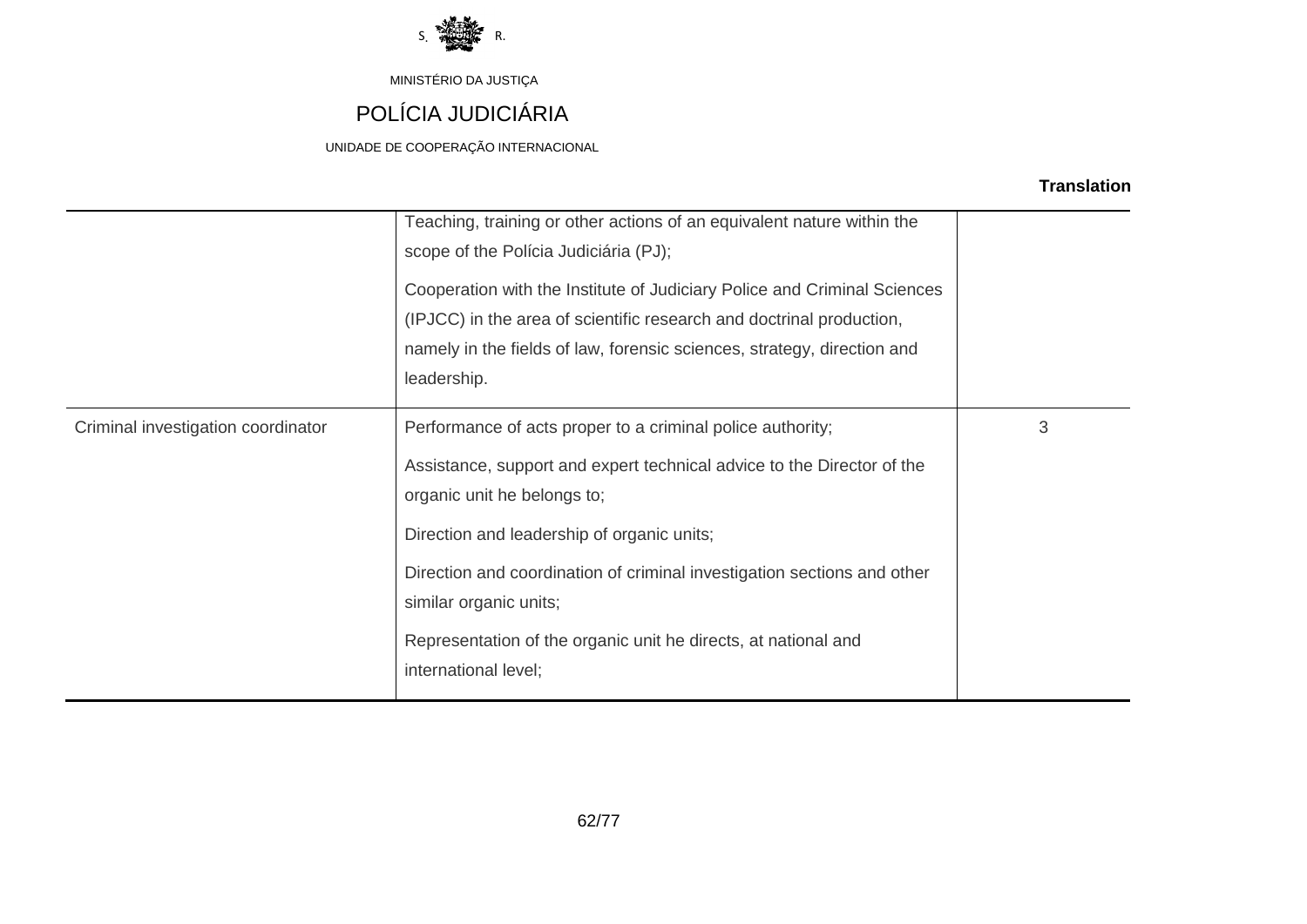

# POLÍCIA JUDICIÁRIA

UNIDADE DE COOPERAÇÃO INTERNACIONAL

| Institutional representation in high-level missions requiring highly     |  |
|--------------------------------------------------------------------------|--|
| specialised knowledge or a global view of the organisation, at national  |  |
| and international level;                                                 |  |
| Human resources and logistics management of the section;                 |  |
| Establishment of a legal framework for criminal investigations oriented  |  |
| towards subsequent procedural and operational activities;                |  |
| Establishment of general guidelines on priorities within the unit he     |  |
| directs or the section he coordinates, in keeping with individual,       |  |
| collective and service goals;                                            |  |
| Direction and execution control of technically more complex              |  |
| investigations;                                                          |  |
| Coordination of procedural activity and decision making at the strategic |  |
| level;                                                                   |  |
|                                                                          |  |
| Coordination of the section's criminal intelligence;                     |  |
| Security area coordination;                                              |  |
| Inspection of the services he coordinates;                               |  |
|                                                                          |  |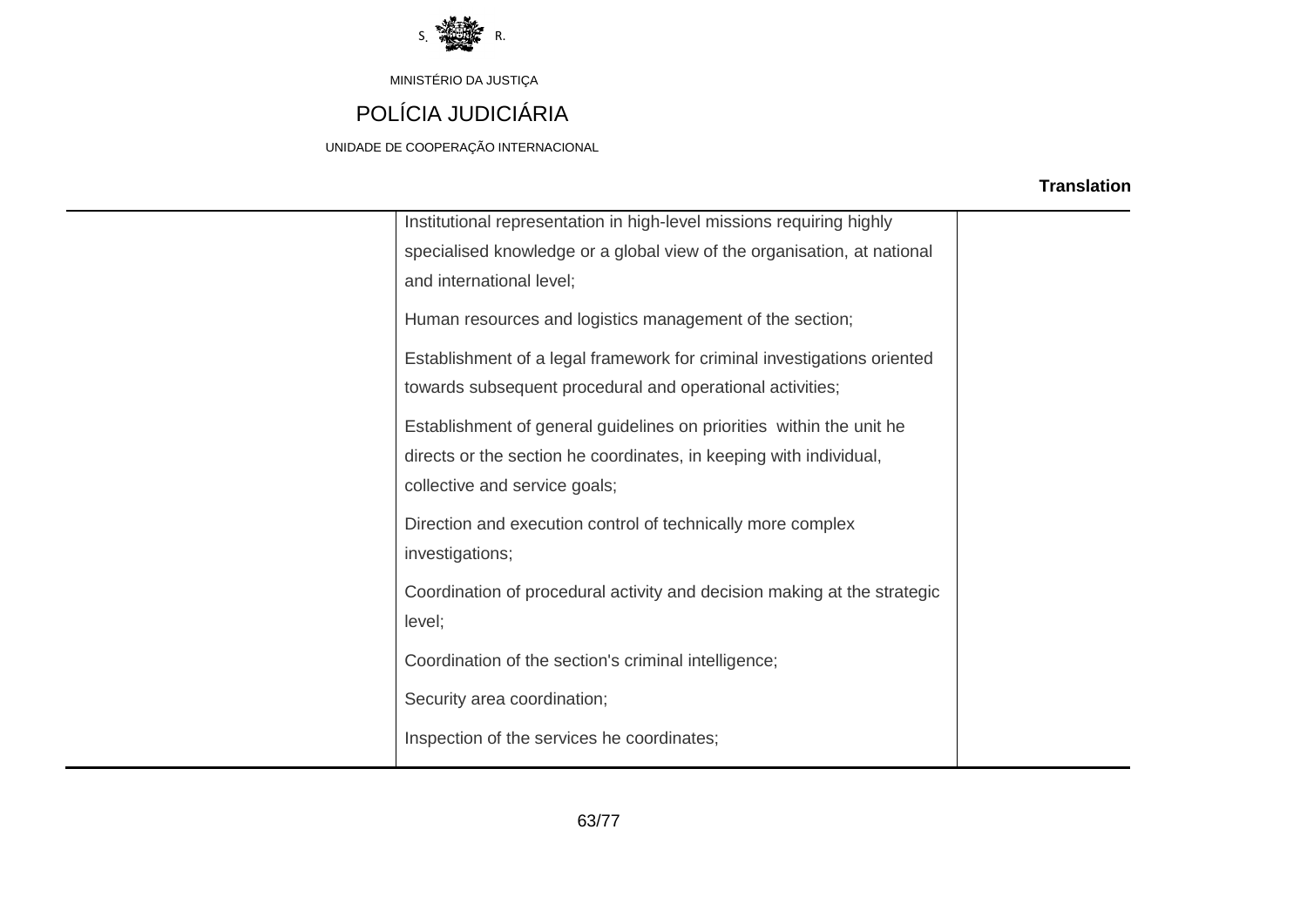

# POLÍCIA JUDICIÁRIA

UNIDADE DE COOPERAÇÃO INTERNACIONAL

|                 | Supervision of the squads' operational activity data;<br>Monitoring compliance with legal deadlines;<br>Issuance of orders and service instructions for the implementation of<br>the directives, orders and instructions whose application he must<br>ensure;<br>Teaching, training or other actions of an equivalent nature within the<br>scope of the Polícia Judiciária (PJ);<br>Cooperation with IPJCC in carrying out studies in the field of criminal<br>investigation and forensic sciences. |   |
|-----------------|-----------------------------------------------------------------------------------------------------------------------------------------------------------------------------------------------------------------------------------------------------------------------------------------------------------------------------------------------------------------------------------------------------------------------------------------------------------------------------------------------------|---|
| Chief inspector | Performance of acts proper to a criminal police authority;<br>Leadership of a local criminal investigation unit, squads and groups,<br>and a security area;<br>Operational leadership in prevention and criminal investigation actions;<br>Leadership and guidance of workers directly assigned to him;                                                                                                                                                                                             | 3 |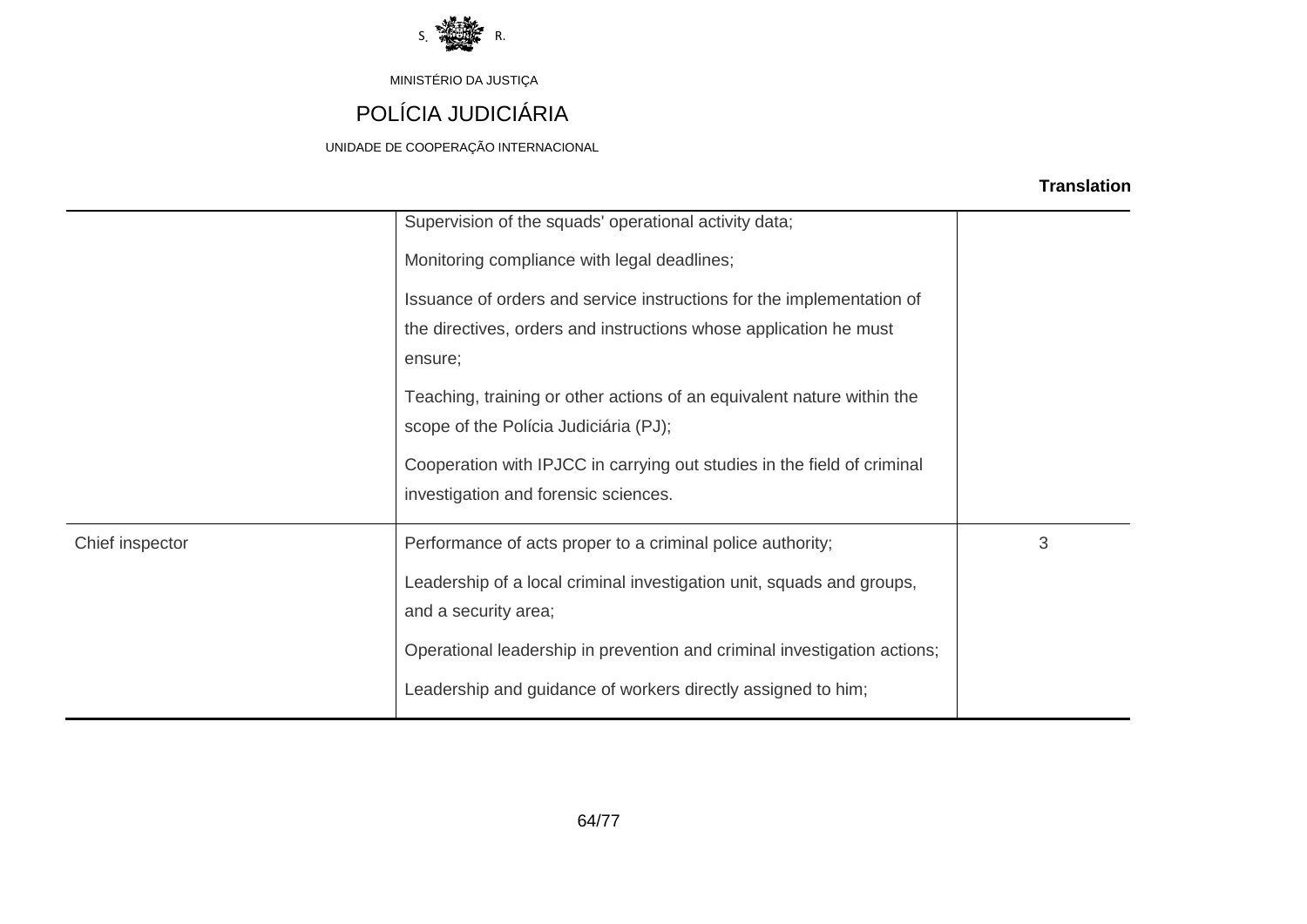

MINISTÉRIO DA JUSTIÇA POLÍCIA JUDICIÁRIA

UNIDADE DE COOPERAÇÃO INTERNACIONAL

| Leadership and coordination of criminal intelligence channels              |  |
|----------------------------------------------------------------------------|--|
| established between operational units and criminal intelligence analysis   |  |
| units;                                                                     |  |
| Leadership and management of operational activity developed by crime       |  |
| scene investigation teams;                                                 |  |
| Assisting and replacing the criminal investigation coordinator during his  |  |
| absences and impediments or on an interim basis by order from above;       |  |
| Operational planning and execution control of prevention and criminal      |  |
| investigation actions;                                                     |  |
|                                                                            |  |
| Drafting orders, reports and opinions with a view to preparing for higher  |  |
| decision making on prevention and criminal investigation measures;         |  |
| Institutional representation and acting as liaison officer at national and |  |
| foreign bodies, institutions and services;                                 |  |
| Representation of the organic unit he heads at national and                |  |
| international level;                                                       |  |
|                                                                            |  |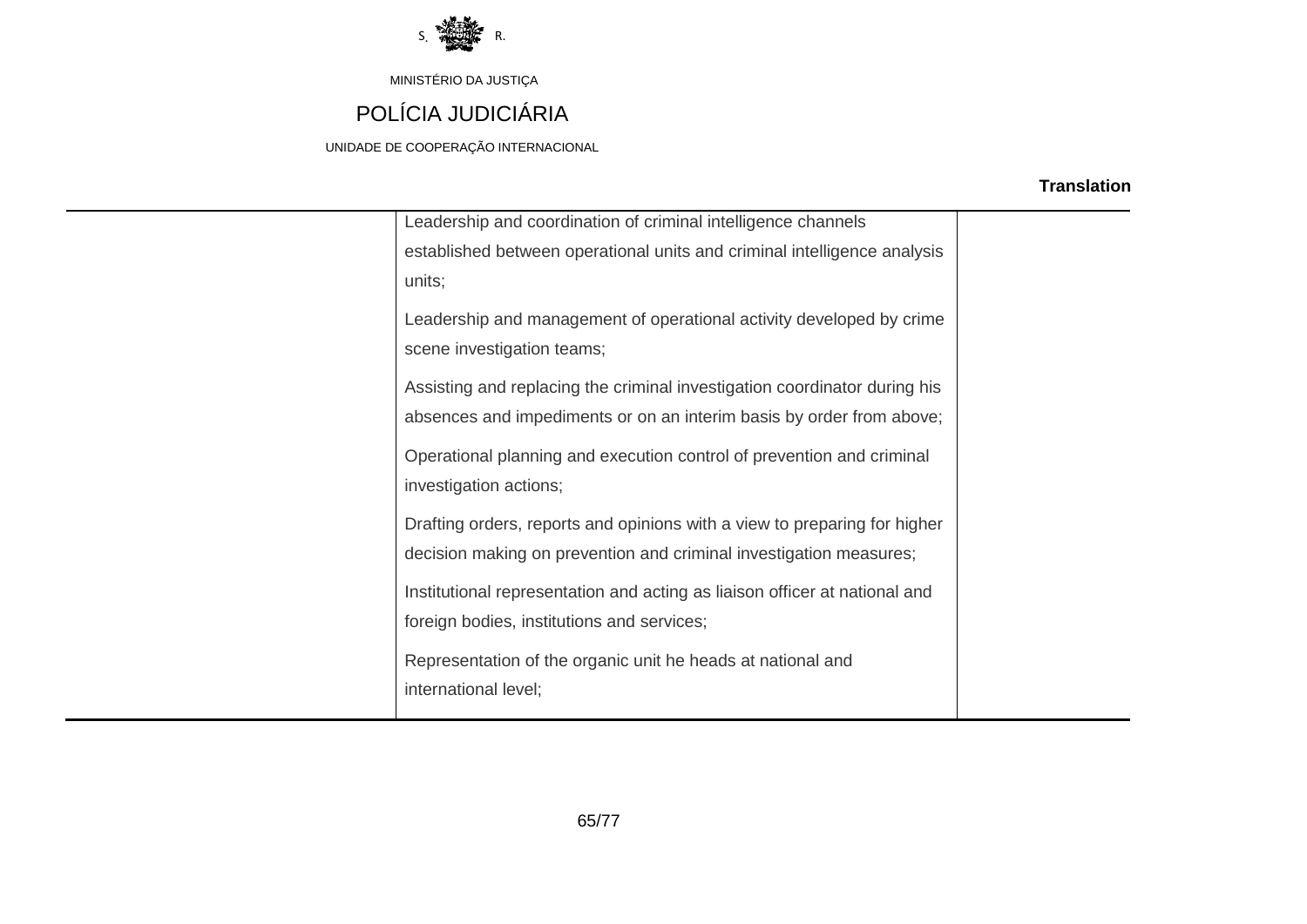

# POLÍCIA JUDICIÁRIA

UNIDADE DE COOPERAÇÃO INTERNACIONAL

| Participation in multidisciplinary working groups requiring expertise or  |  |
|---------------------------------------------------------------------------|--|
| an overall view of the organisation;                                      |  |
| Definition of guidelines on priorities within the squads and groups he    |  |
| leads, in keeping with individual, collective and service goals;          |  |
| Prioritisation of investigations and requests received;                   |  |
| Supervision of criminal investigation acts practiced by workers under his |  |
| command;                                                                  |  |
| Ensuring compliance with legal deadlines for the performance of           |  |
| procedural acts;                                                          |  |
| Ensuring the forwarding of criminal and police information to the         |  |
| corresponding organic units, whenever requested by superiors;             |  |
| Ensuring that data relating to the squads' operational activity is        |  |
| updated;                                                                  |  |
| Formal control of requests made to external entities in the context of    |  |
| investigations;                                                           |  |
| Managing the vehicle fleet assigned to the squads;                        |  |
|                                                                           |  |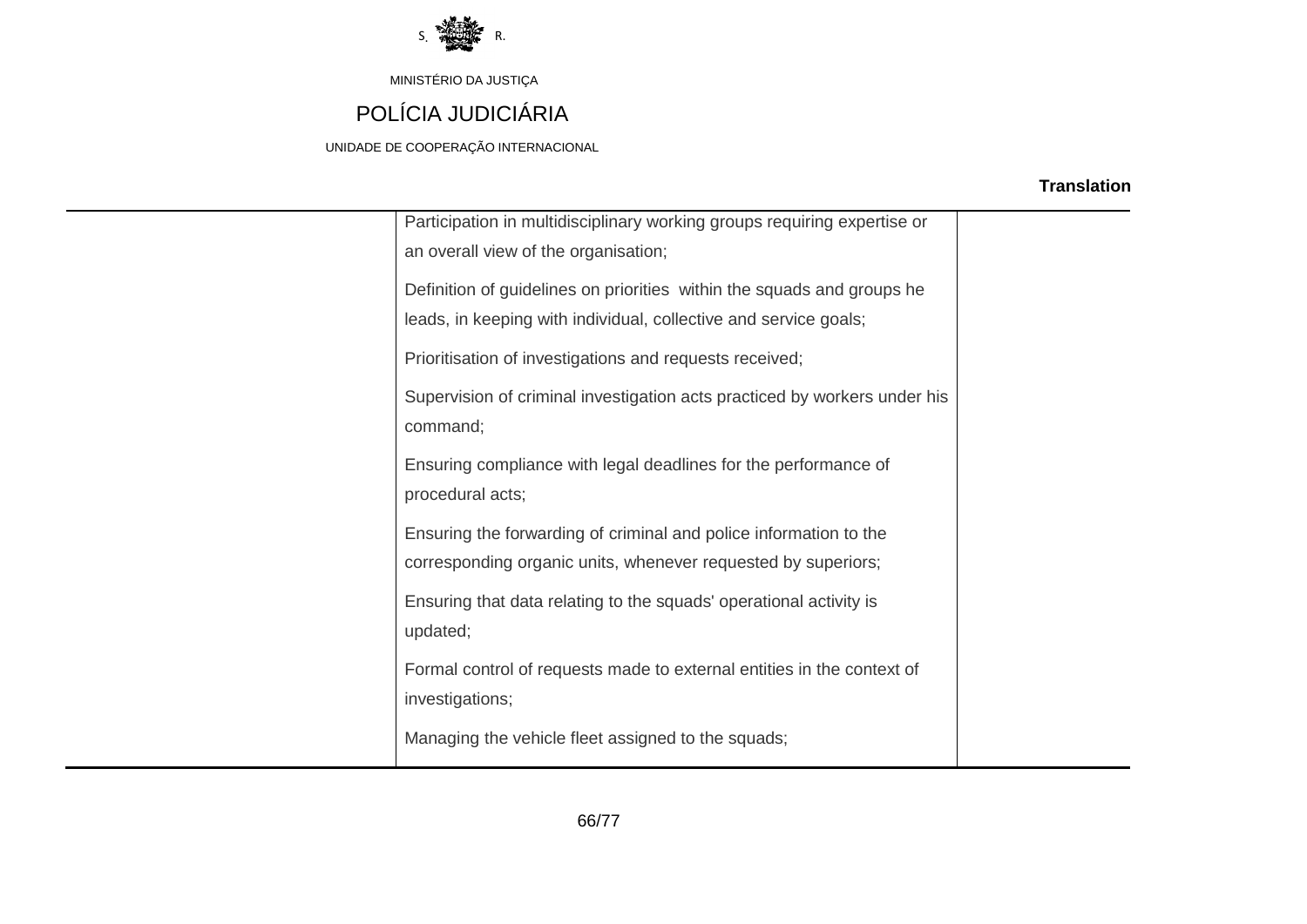

# POLÍCIA JUDICIÁRIA

UNIDADE DE COOPERAÇÃO INTERNACIONAL

| <b>Translation</b> |
|--------------------|
|--------------------|

|           | Managing the computer park and other equipment distributed to the<br>squads and groups; |   |
|-----------|-----------------------------------------------------------------------------------------|---|
|           | Tutoring and guidance of inspectors in their trial period;                              |   |
|           | Support and technical and scientific advice to the higher categories;                   |   |
|           | Teaching, training or other actions of an equivalent nature within the PJ;              |   |
|           | Cooperation with IPJCC in carrying out studies in the field of criminal                 |   |
|           | investigation and forensic sciences.                                                    |   |
| Inspector | Performance of acts of a criminal police authority for the purposes of                  | 3 |
|           | the provisions of the Code of Criminal Procedure, when appointed to                     |   |
|           | the duties of leading a squad;                                                          |   |
|           | Assisting and replacing the chief inspector during his absences and                     |   |
|           | impediments or on an interim basis by order from above, as well as                      |   |
|           |                                                                                         |   |
|           | assisting workers in a senior category where determined from above;                     |   |
|           | Heading investigation teams, by order from above, including mixed or                    |   |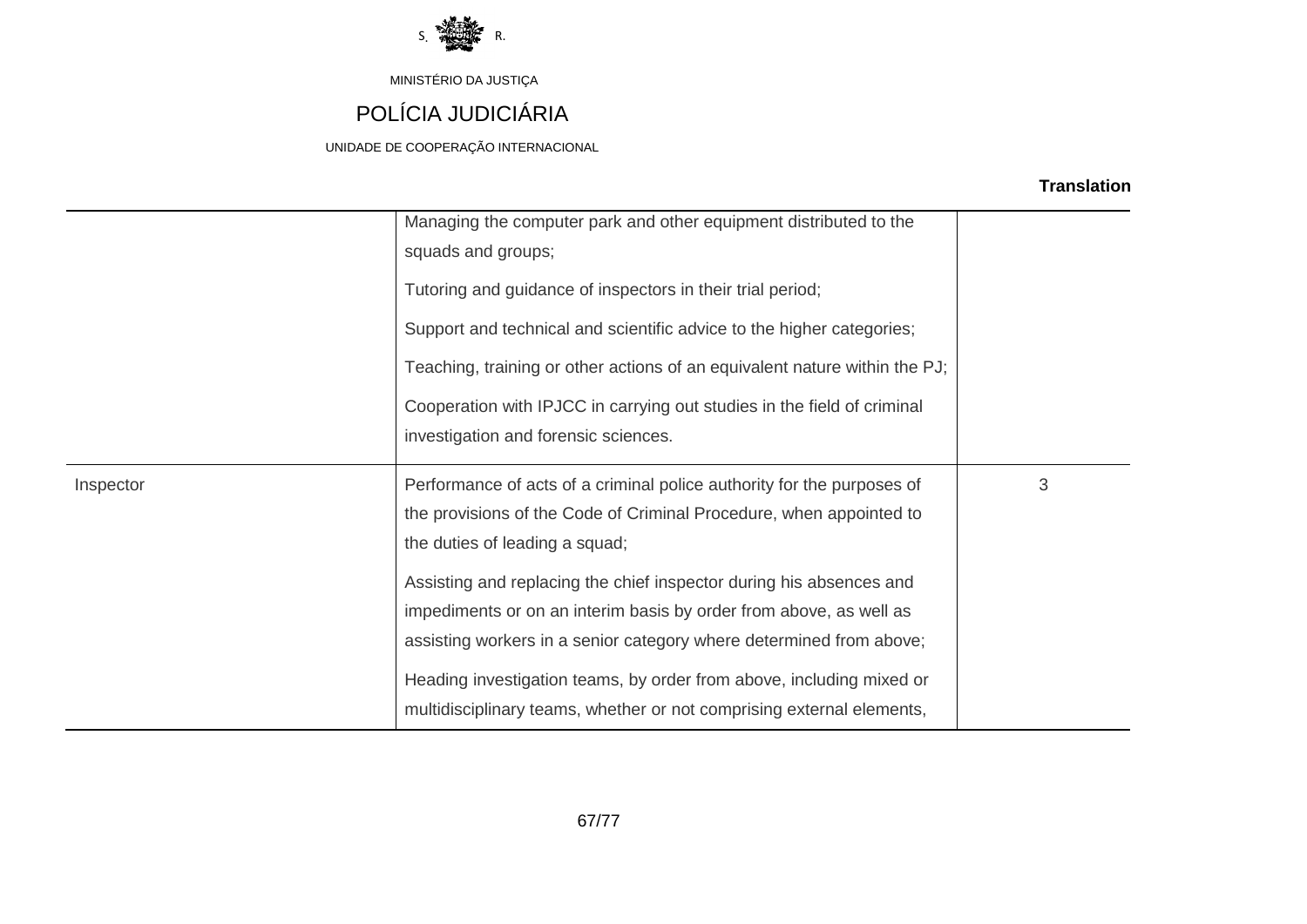

# POLÍCIA JUDICIÁRIA

UNIDADE DE COOPERAÇÃO INTERNACIONAL

| formed in the context of exceptional investigations or specific           |  |
|---------------------------------------------------------------------------|--|
| procedural acts;                                                          |  |
| Conducting the investigation in criminal cases assigned to the group to   |  |
| which he belongs;                                                         |  |
| Managing operational activities developed by crime scene investigation    |  |
| teams during the chief inspector's absences and impediments;              |  |
| Heading support staff within squads and investigation teams;              |  |
| Drawing up operational planning and ensuring its execution control        |  |
| during the chief inspector's absences and impediments;                    |  |
| Drawing up reports and information within the scope of prevention,        |  |
| detection and criminal investigation activities;                          |  |
| Performing prevention and criminal investigation acts with technical      |  |
| autonomy in planning and executing the corresponding procedural           |  |
| steps;                                                                    |  |
| Acting as an institutional representative and liaison officer to national |  |
| and foreign bodies, institutions and services;                            |  |
|                                                                           |  |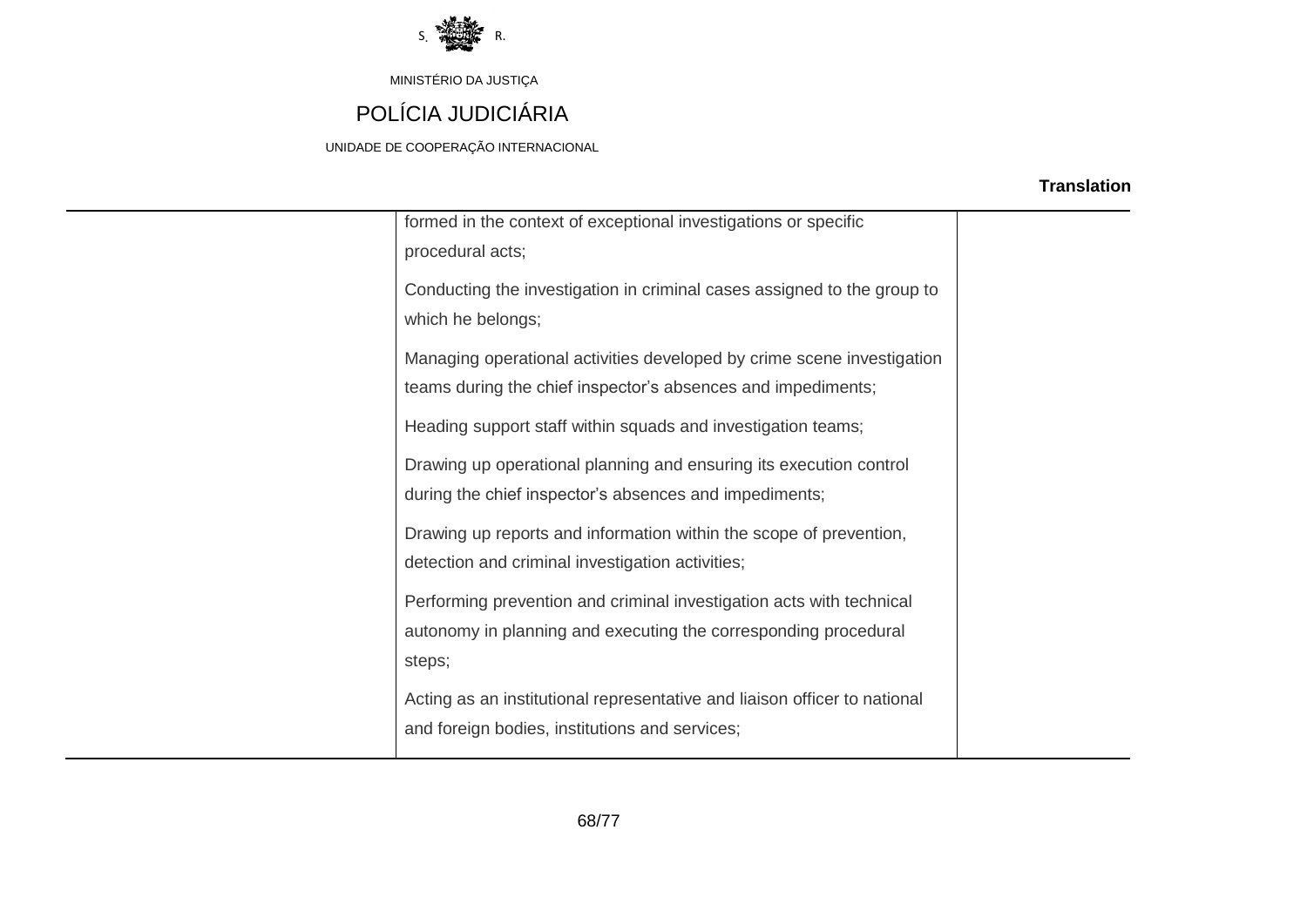

# POLÍCIA JUDICIÁRIA

UNIDADE DE COOPERAÇÃO INTERNACIONAL

| Ensuring management of operational activity developed by crime scene       |  |
|----------------------------------------------------------------------------|--|
| investigation teams, during the chief inspector's absences and             |  |
| impediments;                                                               |  |
| Performing inspection and monitoring actions in areas of the PJ's remit;   |  |
| Ensuring management of the crime scene with a view to performing           |  |
| inspection and forensic identification acts, as well as gathering evidence |  |
| in other scenarios of police intervention;                                 |  |
| Performing surveillance, search and arrest actions;                        |  |
| Providing technical and scientific support and advice to workers in        |  |
| senior categories;                                                         |  |
| Teaching, training or similar actions within the PJ's scope.               |  |
|                                                                            |  |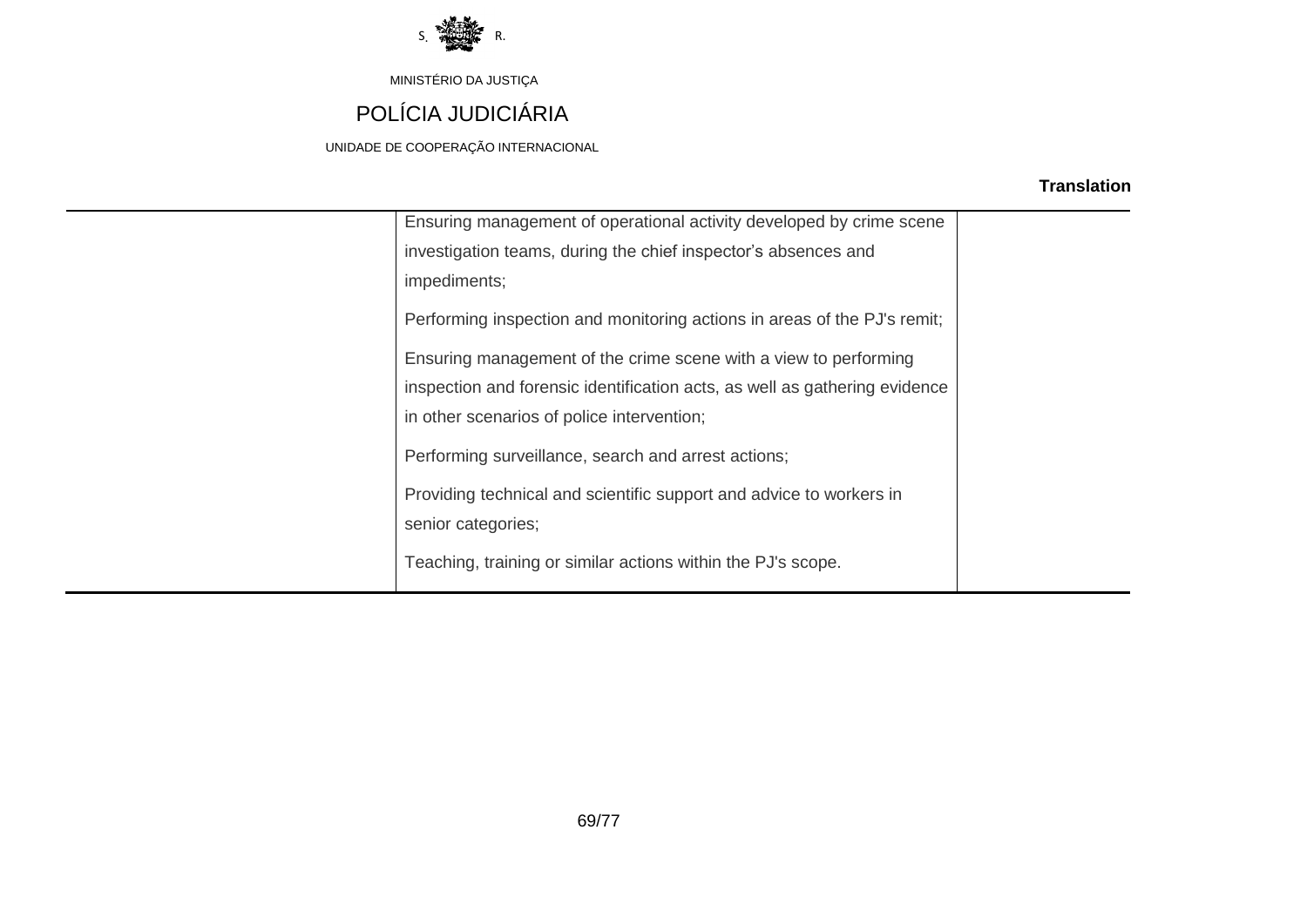

# POLÍCIA JUDICIÁRIA

UNIDADE DE COOPERAÇÃO INTERNACIONAL

#### **Translation**

### SCHEDULE 2

### **Scientific police specialist career**

| Category                     | <b>Functional content</b>                                                                                                                                                                                                                                                                                                                                                                                                                                                                                                                                                                                                                                                                                                                                         | Degree of functional<br>complexity |
|------------------------------|-------------------------------------------------------------------------------------------------------------------------------------------------------------------------------------------------------------------------------------------------------------------------------------------------------------------------------------------------------------------------------------------------------------------------------------------------------------------------------------------------------------------------------------------------------------------------------------------------------------------------------------------------------------------------------------------------------------------------------------------------------------------|------------------------------------|
| Scientific police specialist | Performing acts of inspection in physical and digital environments, and<br>of forensic identification, including searching, gathering, conditioning,<br>processing of traces and other evidence, gathering of identifying<br>biometric elements, capturing and processing images of places, objects<br>and people, using technical-scientific procedures and ensuring the<br>custody of evidence in direct assistance to criminal investigation,<br>without prejudice to technical and scientific autonomy;<br>Carrying out digital evidence gathering examinations, using technical-<br>scientific procedures and ensuring the custody of evidence in direct<br>assistance to criminal investigation, without prejudice to technical and<br>scientific autonomy; | 3                                  |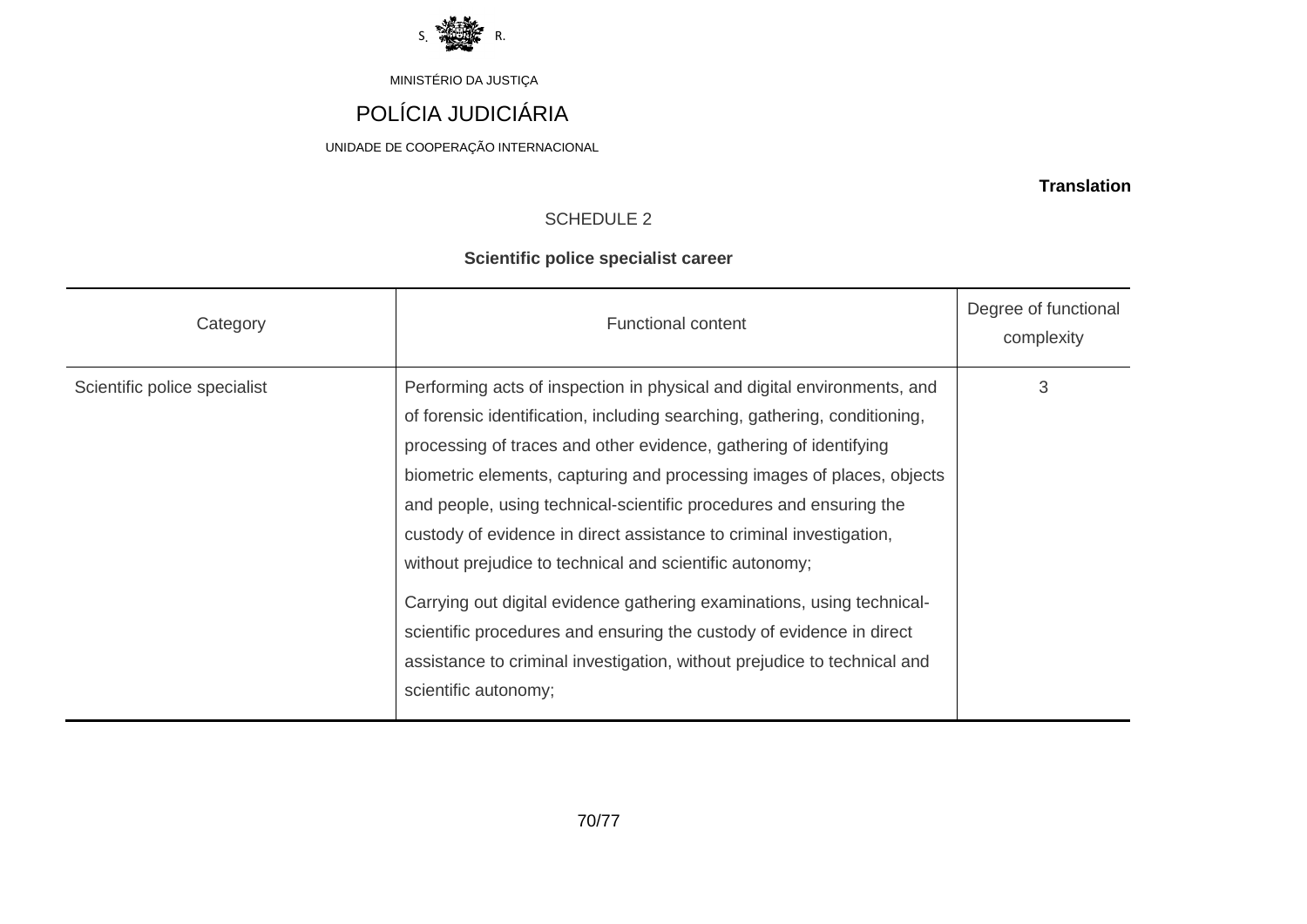

# POLÍCIA JUDICIÁRIA

UNIDADE DE COOPERAÇÃO INTERNACIONAL

| Carrying out examinations or expertise and drawing up the relevant         |  |
|----------------------------------------------------------------------------|--|
| reports in the different forensic laboratory, telecommunications, IT,      |  |
| finance and accounting fields;                                             |  |
| Technical and scientific advice in the expert, technological and           |  |
| informational fields;                                                      |  |
|                                                                            |  |
| Participating in human identification in disasters or exception scenarios; |  |
| Conception, planning, evaluation and application of technical-scientific   |  |
| methods and processes in the field of crime scene investigation;           |  |
|                                                                            |  |
| Performance of procedural acts, as well as other related or functionally   |  |
| linked tasks, determined from above, for which appropriate professional    |  |
| training is held, within the scope of the corresponding competence         |  |
| matrix and specific organic unit;                                          |  |
| Participation in meetings, committees and working groups at national       |  |
| and international level, with special focus on the area of criminalistics  |  |
| and crime scene investigation and other forensic or expert areas;          |  |
|                                                                            |  |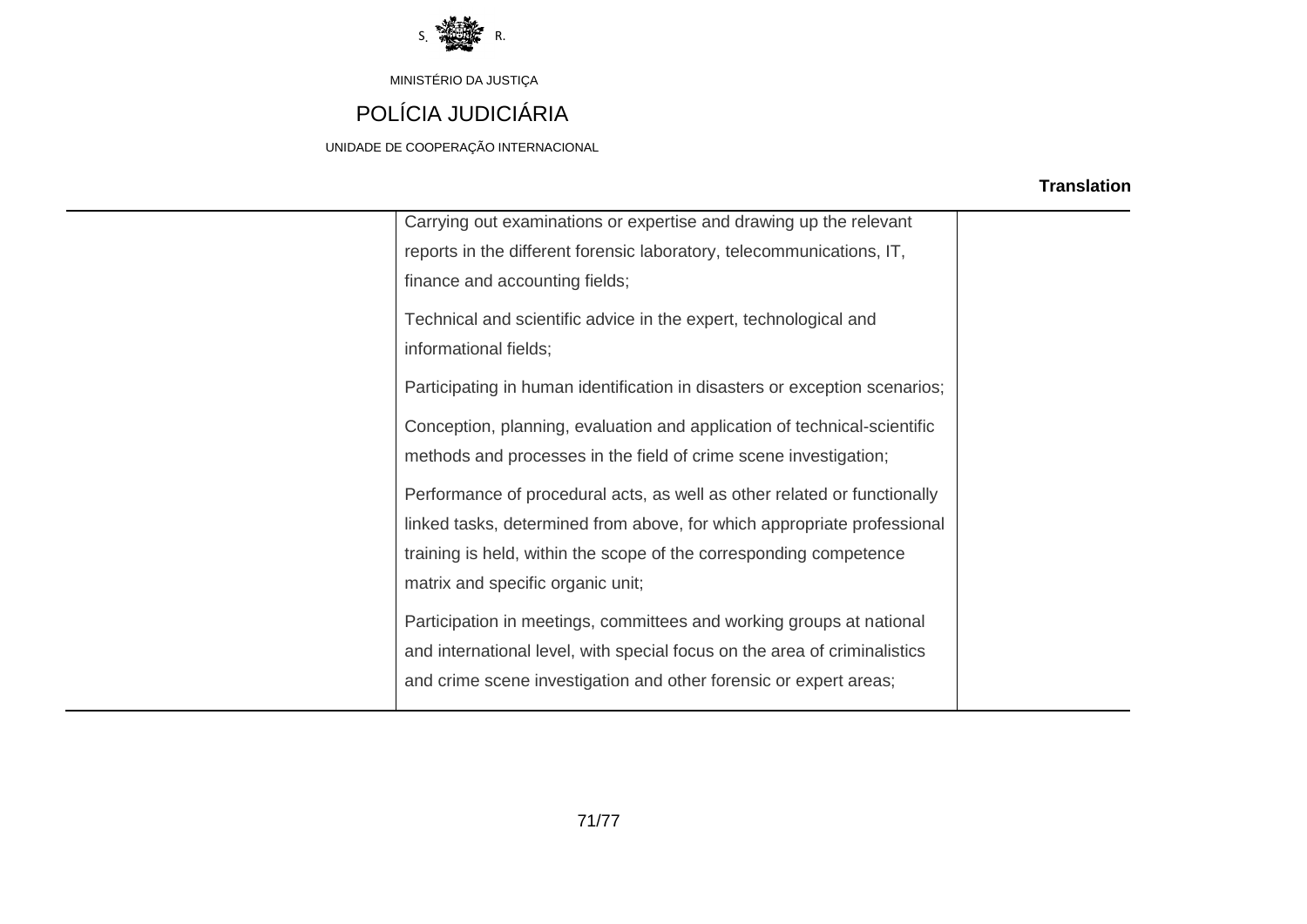

# POLÍCIA JUDICIÁRIA

UNIDADE DE COOPERAÇÃO INTERNACIONAL

| Institutional representation at national and foreign bodies, institutions |  |
|---------------------------------------------------------------------------|--|
| and services;                                                             |  |
|                                                                           |  |
| Teaching functions and cooperation in training actions and development    |  |
| of innovative methodologies, integrating national and international       |  |
| technical-scientific know-how;                                            |  |
|                                                                           |  |
| Cooperation with IPJCC in the field of criminal and forensic sciences.    |  |
|                                                                           |  |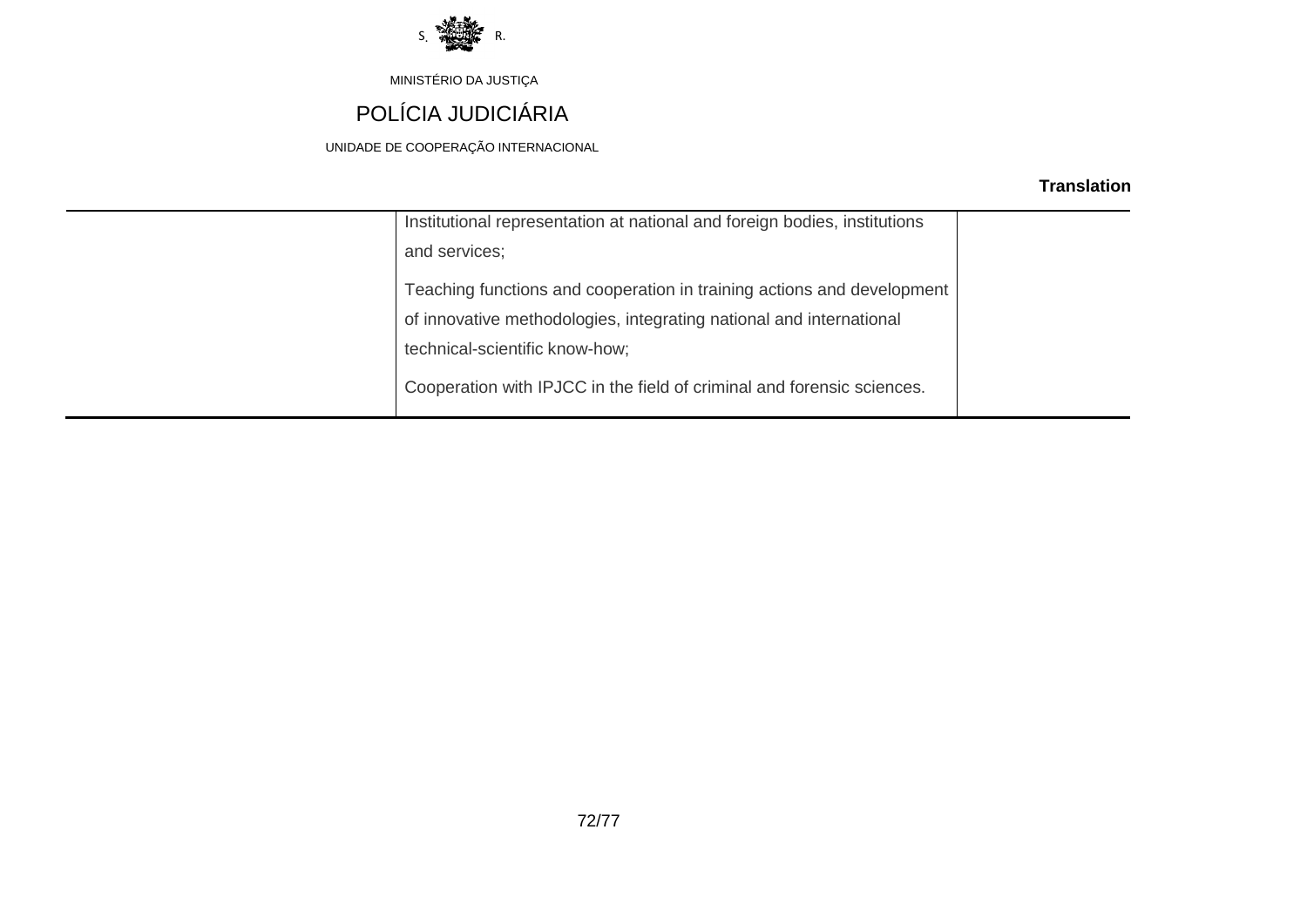

# POLÍCIA JUDICIÁRIA

UNIDADE DE COOPERAÇÃO INTERNACIONAL

**Translation**

## SCHEDULE 3

### **Security career**

| Career           | <b>Functional content</b>                                             | Degree of functional<br>complexity |  |  |  |  |  |
|------------------|-----------------------------------------------------------------------|------------------------------------|--|--|--|--|--|
| Security officer | Assistance, advice and support to leadership in the area of security; | $\overline{2}$                     |  |  |  |  |  |
|                  | Heading flexible units in the area of security;                       |                                    |  |  |  |  |  |
|                  | Drafting proposals and opinions;                                      |                                    |  |  |  |  |  |
|                  | Operational planning and supervising operational activity;            |                                    |  |  |  |  |  |
|                  | Safekeeping of PJ buildings and surrounding areas;                    |                                    |  |  |  |  |  |
|                  | Transportation and ensuring the safekeeping of equipment, objects and |                                    |  |  |  |  |  |
|                  | valuables seized;                                                     |                                    |  |  |  |  |  |
|                  | Securing locations where the PJ's proceedings take place, in          |                                    |  |  |  |  |  |
|                  | coordination with criminal investigation;                             |                                    |  |  |  |  |  |
|                  | Defending the premises and the workers exercising functions in them;  |                                    |  |  |  |  |  |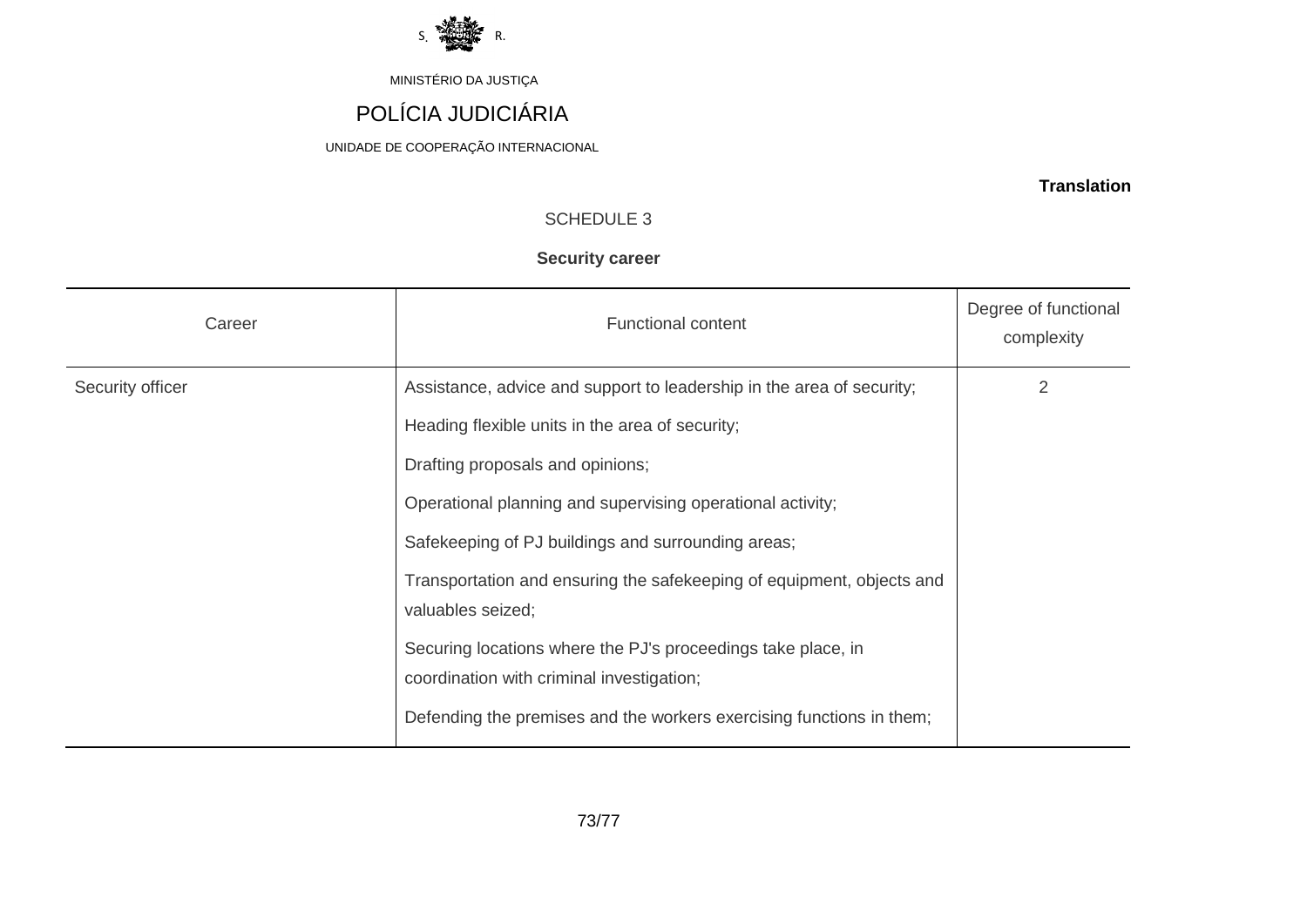

# POLÍCIA JUDICIÁRIA

UNIDADE DE COOPERAÇÃO INTERNACIONAL

### **Translation**

| Preventing attacks, robberies, fires and floods;                                                                                                                                                                                                                                                                   |  |
|--------------------------------------------------------------------------------------------------------------------------------------------------------------------------------------------------------------------------------------------------------------------------------------------------------------------|--|
| Controlling people's access to buildings and protecting individuals;                                                                                                                                                                                                                                               |  |
| Support to criminal investigation in witness protection, transportation<br>and custody of detainees, material seized and valuables;                                                                                                                                                                                |  |
| Support to criminal investigation in the transportation and custody of<br>detainees in active and passive extraditions;                                                                                                                                                                                            |  |
| Assistance to workers in the criminal investigation career within the<br>scope of the PJ's attributions, through appointment by the<br>corresponding hierarchical superior, in their functional dependence for<br>the time determined by the head of the prevention or investigation<br>organic unit requiring it; |  |
| Cooperation with IPJCC in areas of their competence and in training<br>actions.                                                                                                                                                                                                                                    |  |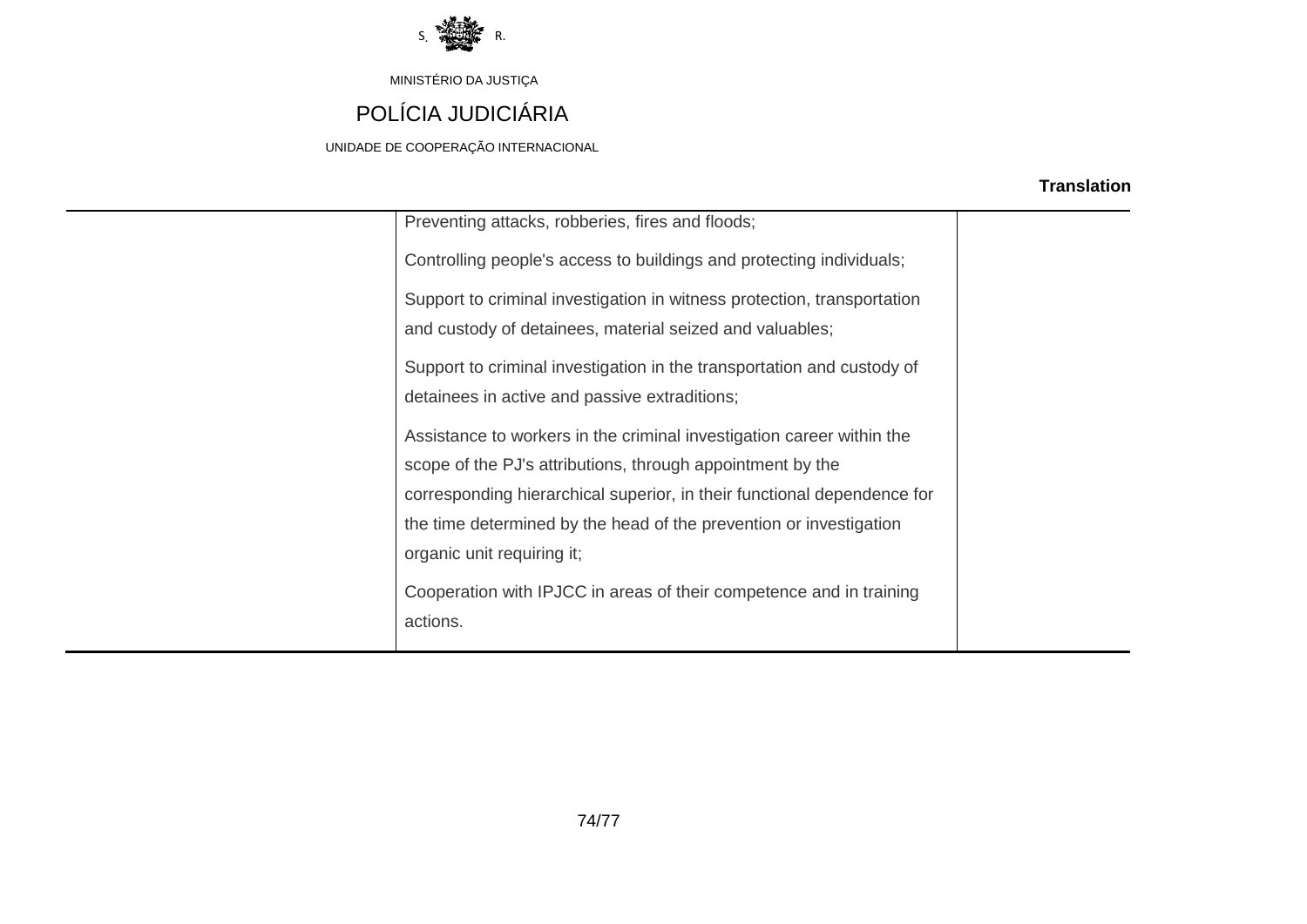

# POLÍCIA JUDICIÁRIA

UNIDADE DE COOPERAÇÃO INTERNACIONAL

**Translation**

# ANNEX II

(referred to in Article 45[6])

## **Training grant**

| Initial training course                            | <b>Remuneration levels</b>                    |
|----------------------------------------------------|-----------------------------------------------|
| Entry into the criminal investigation career       | 8                                             |
|                                                    | € 837,60                                      |
| Entry into the scientific police specialist career | 8                                             |
|                                                    | € 837,60                                      |
| Entry into the security career                     | <b>Guaranteed Minimum Monthly Retribution</b> |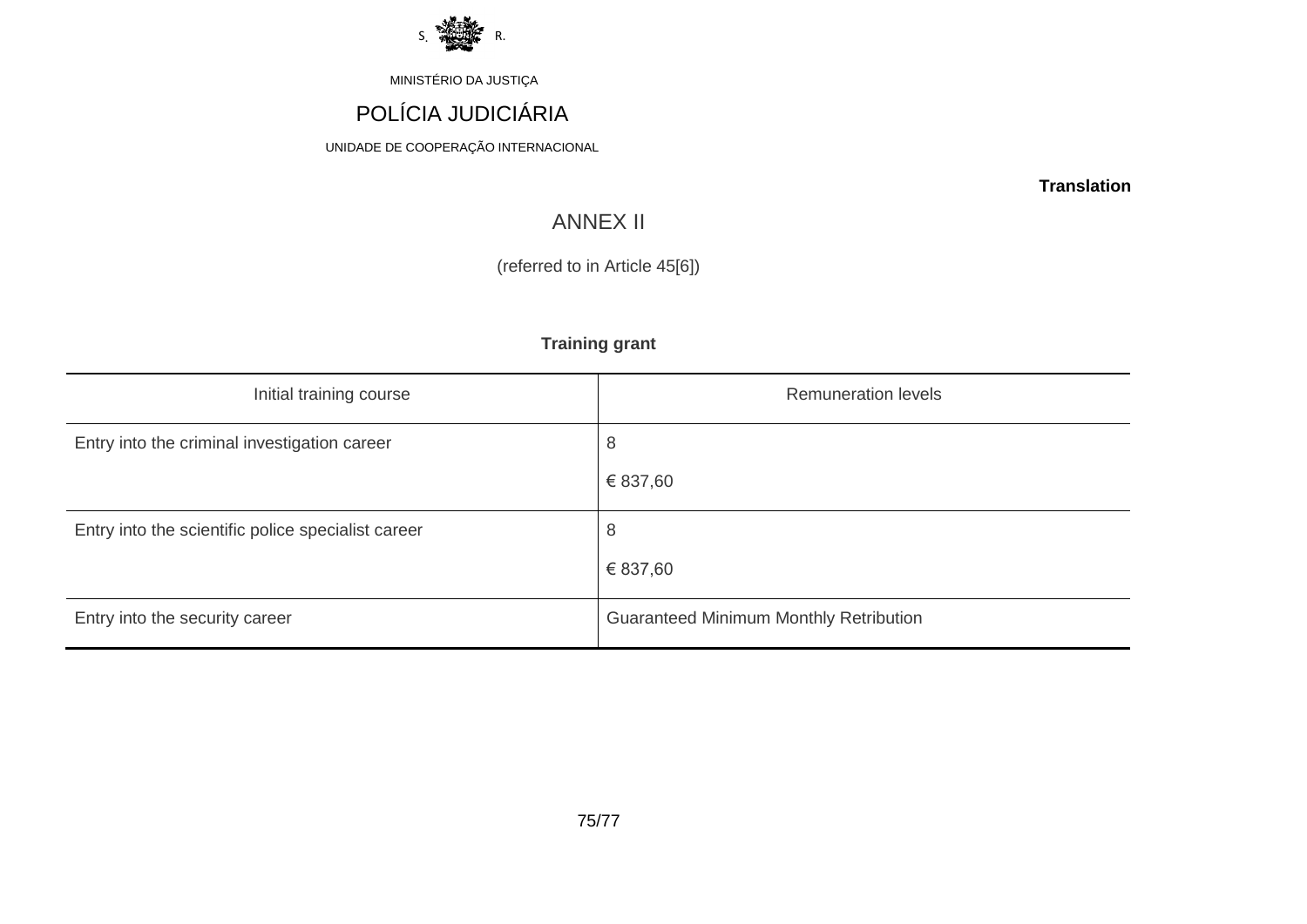

# POLÍCIA JUDICIÁRIA

UNIDADE DE COOPERAÇÃO INTERNACIONAL

**Translation**

## ANNEX III

(referred to in Articles 67[2], 68[1], 69, 96[1] and 100[4])

### SCHEDULE 1

### **Criminal investigation career**

| Categories                                | Remuneration positions and levels |                |    |    |    |    |    |    |       |    |    |    |
|-------------------------------------------|-----------------------------------|----------------|----|----|----|----|----|----|-------|----|----|----|
|                                           |                                   | $\overline{2}$ | 3  | 4  | 5  | 6  |    | 8  | $9\,$ | 10 | 11 | 12 |
| Criminal investigation senior coordinator | 62                                | 63             | 64 | 65 | 66 | 67 | 68 | 69 | 70    | 72 |    |    |
| Criminal investigation coordinator        | 50                                | 51             | 52 | 53 | 54 | 55 | 56 | 58 | 60    | 61 |    |    |
| Chief inspector                           | 42                                | 43             | 44 | 45 | 46 | 47 | 48 | 49 | 50    | 51 | 53 | 55 |
| Inspector                                 | 25                                | 27             | 28 | 29 | 30 | 31 | 33 | 35 | 37    | 39 | 41 | 43 |